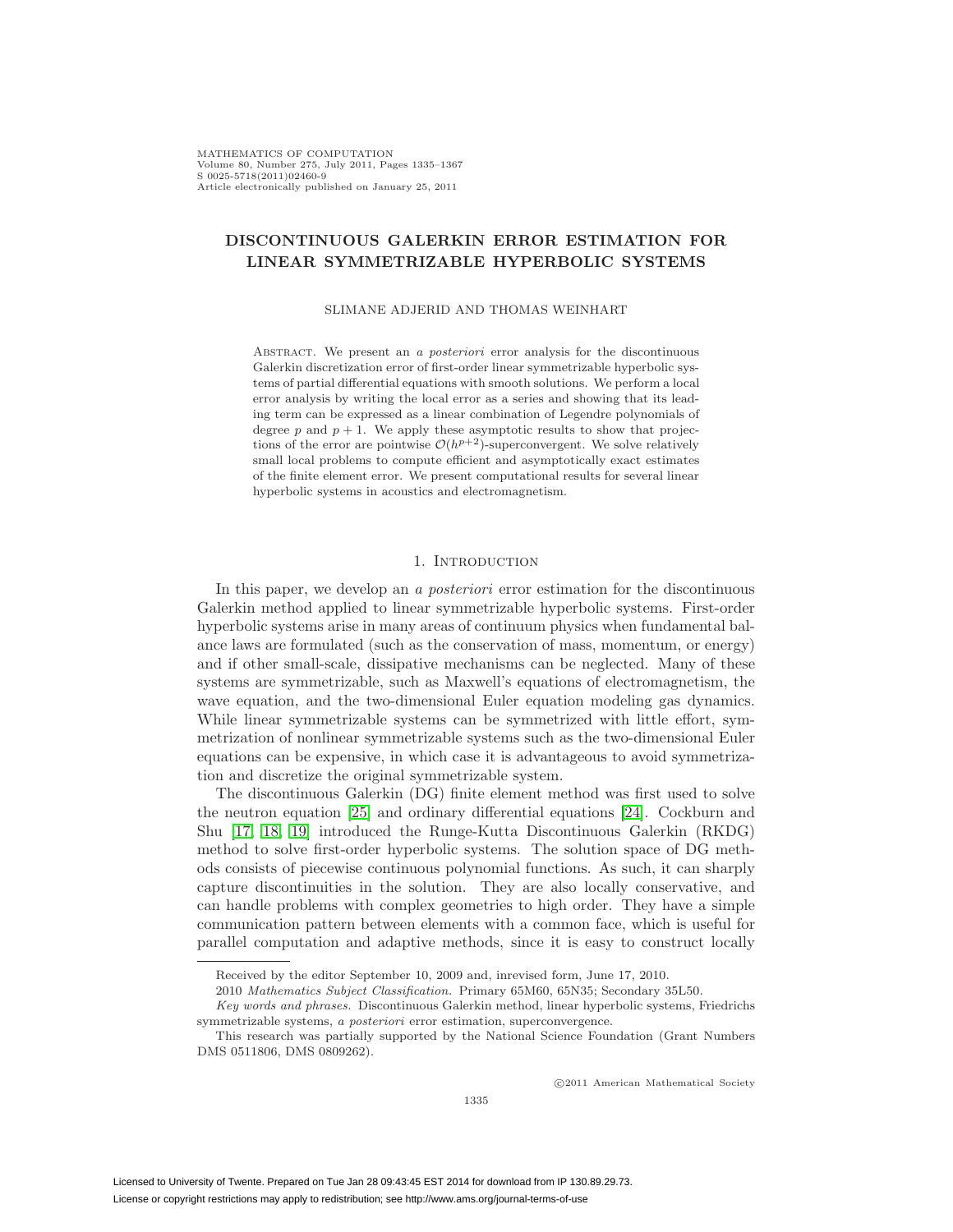refined meshes with hanging nodes. Furthermore, they exhibit strong superconvergence that can be used to estimate the discretization error.

A posteriori error estimates are used to verify solutions, guide adaptive algorithms, and stop the refinement process. An ideal estimate is (i) asymptotically exact in the sense that the error estimate in some norm approaches zero under mesh refinement at the same rate as the actual error and (ii) computationally efficient by requiring a small fraction of the solution cost. Several a posteriori DG error estimates are known for hyperbolic problems [\[15,](#page-31-3) [16,](#page-31-4) [21,](#page-32-2) [23\]](#page-32-3). Adjerid *et al.* [\[5\]](#page-31-5) developed the first asymptotically correct a *posteriori* DG error estimates for onedimensional linear and nonlinear hyperbolic problems. Later, Adjerid and Massey [\[6,](#page-31-6) [7\]](#page-31-7) showed how to construct accurate error estimates for multi-dimensional scalar problems on rectangular meshes. They showed that the leading term of the DG error is spanned by two  $(p+1)$ -degree Radau polynomials in the x and y directions, respectively. Krivodonova and Flaherty [\[22\]](#page-32-4) showed that the leading term of the local discretization error on triangles having one *outflow* edge is spanned by a suboptimal set of orthogonal polynomials of degree  $p$  and  $p+1$ . They computed DG error estimates by solving local problems involving numerical fluxes, thus requiring information from neighboring inflow elements. Adjerid and Baccouch [\[2,](#page-31-8) [4\]](#page-31-9) investigated DG methods on structured and unstructured triangular meshes with several finite element spaces to discover new superconvergence properties and compute efficient and accurate error estimates. Cheng and Shu [\[12,](#page-31-10) [13,](#page-31-11) [14\]](#page-31-12) investigated the superconvergence of discontinuous solutions for hyperbolic and convection-diffusion prob-lems. They observed that p-degree DG [\[12\]](#page-31-10) and LDG [\[13\]](#page-31-11) solutions stay  $\mathcal{O}(h^{p+2})$ superconvergent in the  $L^2$  norm towards a particular projection of the exact solution for linear and nonlinear problems. In [\[14\]](#page-31-12) they presented a general superconvergence theory for one-dimensional linear hyperbolic and convection-diffusion problems where they proved that the difference between the discontinuous solution and a particular projection of the exact solution is  $\mathcal{O}(h^{p+3/2})$  and grows most linearly with time. Such superconvergence results explain the observed long-time accuracy of discontinuous solutions and are an essential ingredient in proving the asymptotic exactness of a posteriori DG error estimates [\[3\]](#page-31-13).

In [\[8,](#page-31-14) [9\]](#page-31-15), we developed a residual-based a posteriori error estimation for the discontinuous Galerkin method for linear symmetric hyperbolic systems. In this paper, we extend this work and develop an a posteriori error estimation for linear symmetrizable hyperbolic systems. In our analysis, we symmetrize both the hyperbolic system and its DG formulation and apply the results of [\[8\]](#page-31-14) to the resulting symmetric system. The *a posteriori* error estimation procedure for symmetrizable systems is different from that for symmetric systems since the range and the null space are generally skew for symmetrizable matrices, whereas they are orthogonal for symmetric matrices; thus, we have to be careful to distinguish between the null space orthogonal and the range of these matrices. The main differences from the symmetric case can be summarized in the following points: (i) pointwise superconvergence can be observed only in the projection of the error onto  $\bigcap_{i=1}^d \mathcal{R}((\mathbf{A}_i^{s_i})^t),$  $s_i = +, -,$  (ii) the error estimate is obtained by splitting the leading term of the discretization error applying skew projections into the range and null space of the flux matrices, (iii) the Drazin inverse is used to define the skew projection operators, and (iv) the test function spaces for the error estimation procedure are now based on the range and null spaces of the transpose of each flux matrix which leads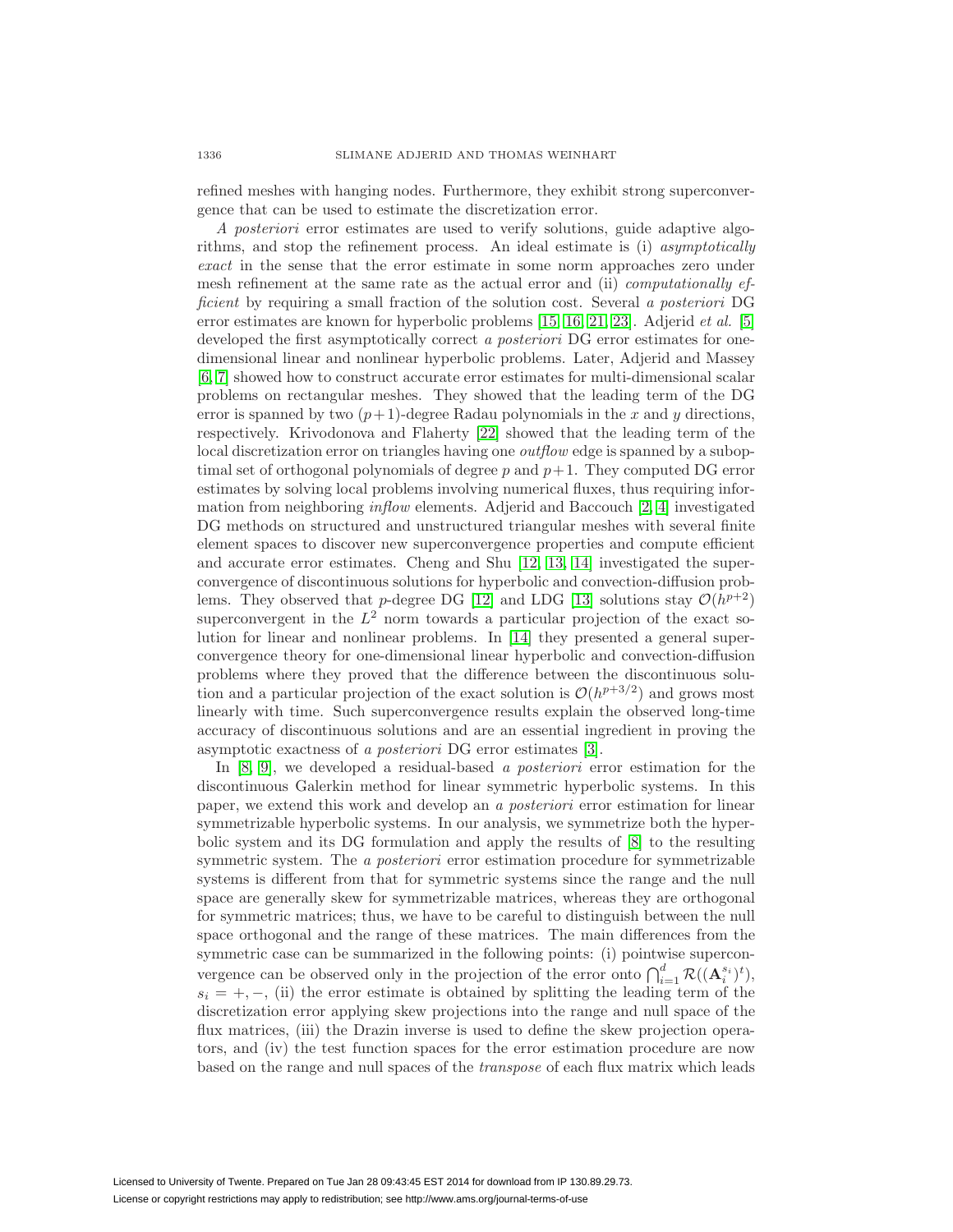to Petrov-Galerkin problems for the error estimates. Computational results suggest that our a posteriori error estimates stay good for a relatively long time.

This manuscript is organized as follows: in §[2](#page-2-0) we state the problem and present the weak DG formulation for symmetrizable hyperbolic systems. In §[3](#page-5-0) we present a local error analysis for first-order multi-dimensional hyperbolic systems. We discuss our a posteriori error estimation procedure in §[4.](#page-10-0) In §[5](#page-16-0) we validate our theory by presenting computational results for several problems in two- and three-dimensions. We conclude with a few remarks in §[6.](#page-30-0)

#### 2. Problem formulation

<span id="page-2-0"></span>Let d be the space dimension,  $\mathbf{x} = (x_1, \ldots, x_d)^t$  the space variable defined on a domain  $\Omega = (0, 1)^d \in \mathbb{R}^d$ , and t the time variable defined on  $[0, T]$ .

<span id="page-2-3"></span>Let  $\mathbf{u} : [0, T] \times \Omega \to \mathbb{R}^m$  be the true solution of the linear symmetrizable hyperbolic system

<span id="page-2-2"></span>(2.1a) 
$$
\frac{\partial \mathbf{u}}{\partial t} + \sum_{i=1}^{d} \mathbf{A}_i \frac{\partial \mathbf{u}}{\partial x_i} = \mathbf{g}(t, \mathbf{x}), \ \mathbf{x} \in \Omega, \ 0 < t < T,
$$

with constant coefficient matrices  $A_i$ ,  $1 \leq i \leq d$ , such that there is a symmetric positive definite matrix  $S_0$  for which the matrices

$$
\mathbf{S}_i = \mathbf{S}_0 \mathbf{A}_i, \quad 1 \le i \le d,
$$

are symmetric. Further, assume that **u** satisfies the following initial and boundary conditions

$$
\mathbf{u}(0,\mathbf{x}) = \mathbf{u}_0(\mathbf{x}), \ \mathbf{x} \in \Omega,
$$

$$
(2.1d) \qquad \left(\sum_{i=1}^d (\nu_i \mathbf{A}_i)^-\right) \mathbf{u}(t, \mathbf{x}) = \left(\sum_{i=1}^d (\nu_i \mathbf{A}_i)^-\right) \mathbf{u}_B(t, \mathbf{x}), \ \mathbf{x} \in \partial \Omega, \ 0 < t < T,
$$

where  $\partial\Omega$  denotes the boundary of  $\Omega$  and  $\nu$  denotes the unit outward normal on ∂Ω.

We call a real matrix **M** symmetrizable, if and only there is a symmetric positive definite matrix **S** such that **SM** is symmetric. By [\[11\]](#page-31-16),  $\mathbf{M} \in \mathbb{R}^{m \times m}$  is symmetrizable, if and only if it is diagonalizable over the reals, i.e.,

<span id="page-2-1"></span>(2.2a) 
$$
\mathbf{M} = \mathbf{P} \operatorname{diag}(\lambda_1, ..., \lambda_m) \mathbf{P}^{-1}, \ \mathbf{P} \in \mathbb{R}^{m \times m}, \ \lambda_1, ..., \lambda_m \in \mathbb{R}.
$$

We define

(2.2b)  $\mathbf{M}^+ = \mathbf{P} \operatorname{diag}(\max(\lambda_1, 0), \dots, \max(\lambda_m, 0)) \mathbf{P}^{-1}$ 

(2.2c) 
$$
\mathbf{M}^- = \mathbf{P} \operatorname{diag}(\min(\lambda_1, 0), \dots, \min(\lambda_m, 0)) \mathbf{P}^{-1}, \text{ and}
$$

(2.2d) 
$$
\operatorname{sgn}(\mathbf{M}) = \mathbf{P} \operatorname{diag}(\operatorname{sgn}(\lambda_1), \dots, \operatorname{sgn}(\lambda_1)) \mathbf{P}^{-1},
$$

where sgn(x),  $x \in \mathbb{R}$  denotes the standard *signum* function.

Let  $\mathcal{R}(\mathbf{M})$  and  $\mathcal{N}(\mathbf{M})$  denote the range and null space of **M**, respectively. Using basic linear algebra, we prove that these matrices satisfy the following properties summarized in a lemma.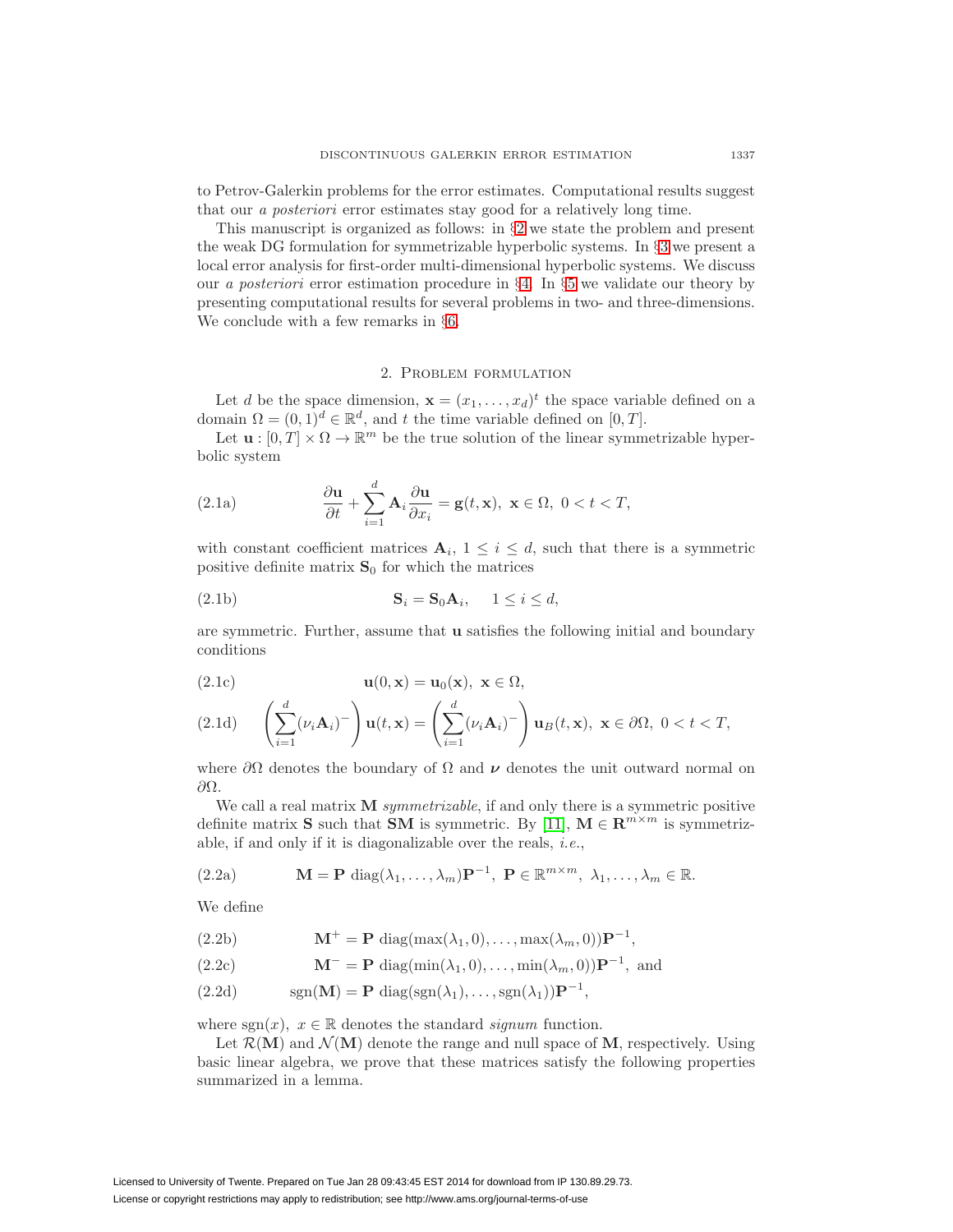**Lemma 2.1.** Let **M** ∈  $\mathbb{R}^{m \times m}$  be symmetrizable. Then **M**<sup>+</sup>, **M**<sup>−</sup> and sgn(**M**), as defined in [\(2.2\)](#page-2-1), satisfy the following:

 $M = M^+ + M^-$ 

<span id="page-3-0"></span>(2.3b) 
$$
\mathcal{N}(\mathbf{M}^+ - \mathbf{M}^-) = \mathcal{N}(\text{sgn}(\mathbf{M})) = \mathcal{N}(\mathbf{M}) \subseteq \mathcal{N}(\mathbf{M}^s), \ s = +, -,
$$

<span id="page-3-2"></span> $R(M^s) \subset R(M) = R(\text{sgn}(M)), s = +, -,$ 

<span id="page-3-1"></span>(2.3d) 
$$
M^+ sgn(M) = M^+, \quad M^- sgn(M) = -M^-.
$$

We select  $\mathbf{g}$ , the initial conditions  $\mathbf{u}_0$  and the boundary conditions  $\mathbf{u}_B$  such that  $\mathbf{u}(t, \mathbf{x})$  lies in the space  $\mathfrak{C}^{p+2} = [C^2([0, T], C^{p+2}(\Omega))]^m$  where

$$
(2.4) \quad C^2([0,T], C^{p+2}(\Omega)) = \{ \mathbf{v} \mid \frac{\partial^k \mathbf{v}(t, \mathbf{x})}{\partial t^k} \in C^{p+2}(\Omega), \ k = 0, 1, 2, \ 0 < t < T \}.
$$

Now, let us partition the domain  $\Omega = (0, 1)^d$  into a uniform mesh  $\mathcal{T}_h$  consisting of  $N^d$  square elements of size  $h = N^{-1}$  defined as

(2.5a) 
$$
\mathcal{T}_h = \left\{ \prod_{i=1}^d (n_i h, n_i h + h) : 0 \le n_i < N, 1 \le i \le d \right\}.
$$

Let  $\mathcal{P}_p, p \geq 0$ , denote the polynomials in  $\mathbf{x} \in \mathbb{R}^d$  with coefficients in  $\mathbb{R}^m$  of total degree at most  $p+1$  and of degree at most p in each space variable  $x_1, \ldots, x_d$ , that is

(2.5b) 
$$
\mathcal{P}_p = \left\{ \sum_{\alpha} \mathbf{c}_{\alpha} \mathbf{x}^{\alpha} : \ \mathbf{c}_{\alpha} \in \mathbb{R}^m, \ |\alpha| \leq p+1, \ \max_{1 \leq i \leq d} \alpha_i \leq p \right\}.
$$

Here, we use the finite element space

(2.5c) 
$$
\mathcal{V}_p^h = \{ \mathbf{v}(t, \mathbf{x}) : \ \mathbf{v}|_{\omega} \in \mathcal{P}_p, \ \omega \in \mathcal{T}_h, 0 \leq t \leq T \}.
$$

The weak formulation of  $(2.1a)$  is obtained by multiplying  $(2.1a)$  by a test function **v**, integrating over an arbitrary element  $\omega \in \mathcal{T}_h$ , and applying Green's identity to write (2.6)

$$
\int_{\omega} \mathbf{v}^t \left( \frac{\partial \mathbf{u}}{\partial t} - \mathbf{g} \right) d\mathbf{x} = \sum_{i=1}^d \int_{\omega} \frac{\partial \mathbf{v}^t}{\partial x_i} \mathbf{A}_i \mathbf{u} d\mathbf{x} - \int_{\partial \omega} \mathbf{v}^t \nu_i \mathbf{A}_i \mathbf{u} d\mathbf{s}, \ \forall \ \omega \in \mathcal{T}_h, \ 0 < t < T,
$$

where  $\partial \omega$  denotes the boundary of  $\omega$  and  $\nu$  its outward unit normal.

Since  $\mathcal{V}_p^h$  allows discontinuities across element boundaries  $\partial \omega$  of any element  $\omega \in \mathcal{T}_h$ , we define the traces of  $\mathbf{u}_h \in \mathcal{V}_p^h$  on  $\partial \omega$  as

$$
(2.7) \quad \mathbf{u}_h^+(t,\mathbf{x}) = \lim_{\epsilon \to 0^+} \mathbf{u}_h(t,\mathbf{x}-\epsilon \boldsymbol{\nu}), \quad \mathbf{u}_h^-(t,\mathbf{x}) = \lim_{\epsilon \to 0^+} \mathbf{u}_h(t,\mathbf{x}+\epsilon \boldsymbol{\nu}), \quad \mathbf{x} \in \partial \omega,
$$

where  $\nu$  denotes the unit outward normal on the boundary  $\partial \omega$ . We will write  $\mathbf{u}_h = \mathbf{u}_h^+$  whenever there is no confusion.

Applying the Steger-Warming numerical flux, [\[27\]](#page-32-5),

(2.8) 
$$
\mathbf{h}(\mathbf{u}_h^+, \mathbf{u}_h^-, \boldsymbol{\nu}) = \sum_{i=1}^d ((\nu_i \mathbf{A}_i)^+ \mathbf{u}_h^+ + (\nu_i \mathbf{A}_i)^- \mathbf{u}_h^-), \ \mathbf{x} \in \partial \omega, \ \omega \in \mathcal{T}_h,
$$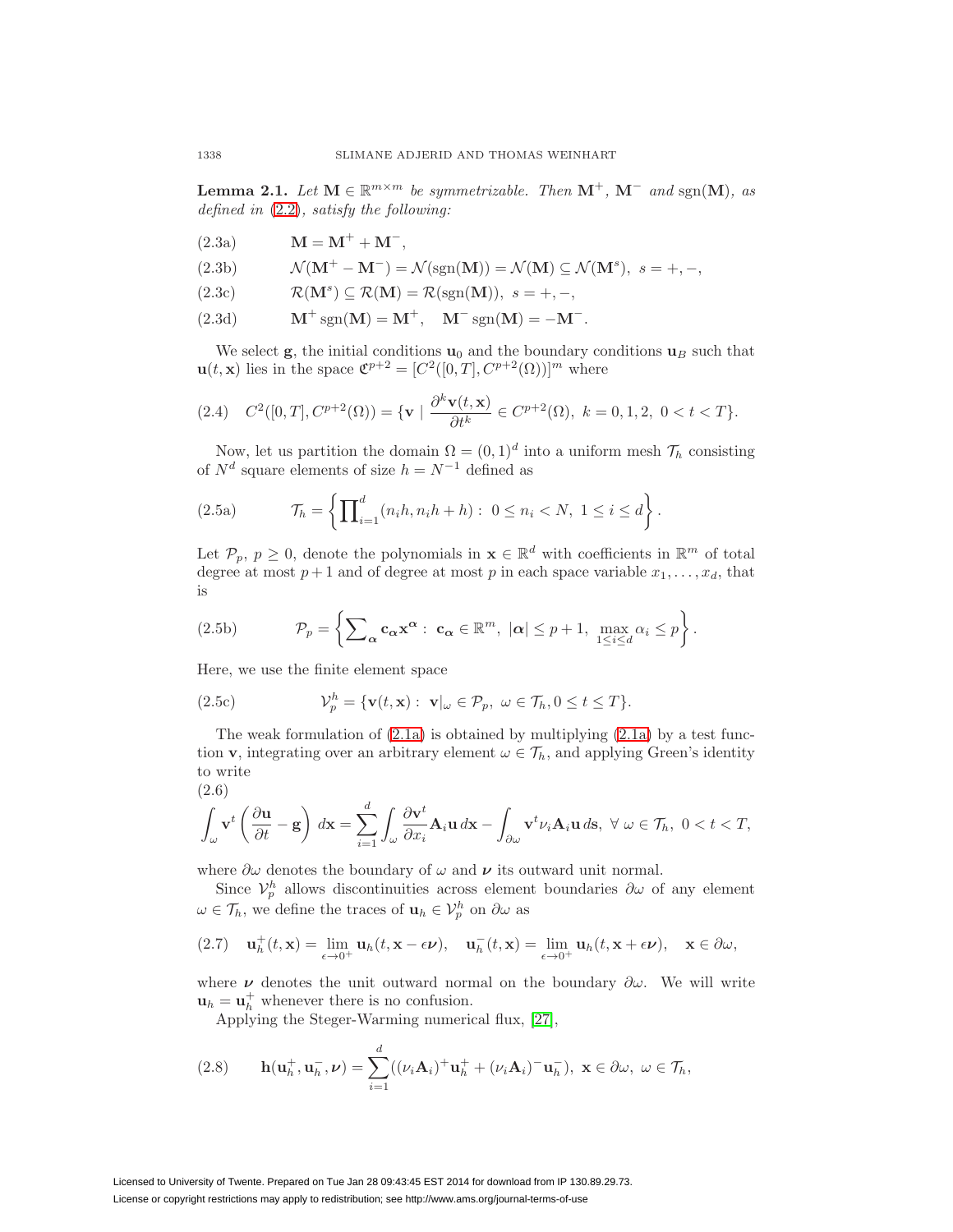we complete the definition of the discontinuous Galerkin method which consists of finding  $\mathbf{u}_h \in \mathcal{V}_p^h$  such that

(2.9) 
$$
\int_{\omega} \mathbf{v}^{t} \left( \frac{\partial \mathbf{u}_{h}}{\partial t} - \mathbf{g} \right) d\mathbf{x} \n= \sum_{i=1}^{d} \left( \int_{\omega} \frac{\partial \mathbf{v}^{t}}{\partial x_{i}} \mathbf{A}_{i} \mathbf{u}_{h} d\mathbf{x} - \int_{\partial \omega} \mathbf{v}^{t} \left( (\nu_{i} \mathbf{A}_{i})^{+} \mathbf{u}_{h} + (\nu_{i} \mathbf{A}_{i})^{-} \mathbf{u}_{h}^{-} \right) d\mathbf{s} \right),
$$
\n
$$
\omega \in \mathcal{T}_{h}, \ \mathbf{v} \in \mathcal{P}_{p}, \ 0 < t < T.
$$

This yields a system of ODEs which is integrated by the embedded Dormand-Prince method [\[20\]](#page-32-6) with the temporal discretization error kept much smaller than the spatial error. However, for the purpose of analyzing the behavior of the spatial discretization error, we assume exact time integration.

In the remainder of this section, we define approximations of the initial and boundary conditions  $\mathbf{u}_0$  and  $\mathbf{u}_B$  by functions in  $\mathcal{V}_p^h$  so the approximation errors for the initial and boundary conditions have a similar behavior as the discontinuous Galerkin discretization error.

For simplicity, we only consider the approximation on the element  $\omega = (0, h)^d$ .

Let  $\Delta = (0, 1)^d$  denote the *reference element* and let  $\Gamma$  denote its boundary.

We split 
$$
\Gamma = \bigcup_{i=1}^{d} \Gamma_i
$$
, where

$$
(2.10a)
$$

$$
\Gamma_i = \Gamma_i^- \cup \Gamma_i^+, \quad \Gamma_i^- = \{ \xi \in \Delta : \xi_i = 0 \}, \quad \Gamma_i^+ = \{ \xi \in \Delta : \xi_i = 1 \}, \quad 1 \leq i \leq d.
$$

For  $\omega = (0, h)^d$  with boundary  $\partial \omega$ , there is an affine transformation **x** :  $\Delta \to \omega$ ,  $\mathbf{x}(\boldsymbol{\xi}) = h\boldsymbol{\xi}.$ 

We split  $\partial \omega = \bigcup_{i=1}^d \gamma_i$ , where

(2.10b) 
$$
\gamma_i = \gamma_i^- \cup \gamma_i^+, \quad \gamma_i^{\pm} = \mathbf{x}(\Gamma_i^{\pm}), \quad 1 \leq i \leq d.
$$

Let  $L_p(\xi)$  denote the *Legendre polynomial of degree p*, as defined in [\[1\]](#page-31-17), shifted to [0, 1]. It is well known that  $L_p(\xi)$  is orthogonal to all polynomials of degree not exceeding  $p-1$  and satisfies

<span id="page-4-0"></span>(2.11) 
$$
\int_0^1 L_p(\xi) L_q(\xi) d\xi = \frac{\delta_{pq}}{2p+1}, \quad \int_0^1 L_p(\xi) L'_{p+1}(\xi) d\xi = 2,
$$

where  $\delta_{pq}$  is the Kronecker delta, which is equal to 1 if  $p = q$  and 0 otherwise.

In order to obtain an error in the initial and boundary conditions consistent with the DG discretization error we define the operators  $\pi$  and  $\pi_i^s$ ,  $s = +, -, 1 \le i \le d$ , respectively, to approximate the initial conditions on  $\omega = (0, h)^d$  and the boundary conditions on  $\gamma_i^s \cap \partial \Omega$ .

Let  $\Pi$  denote the  $L^2$  projection on  $\omega: [L^2(\omega)]^m \to \mathcal{P}_p$  and let  $\Pi_i^s$  denote the  $L^2$ projection on the boundary  $\gamma_i^s$ :  $[L^2(\gamma_i^s)]^m \to \mathcal{P}_p|_{\gamma_i^s}$ ,  $s = +, -, 1 \leq i \leq d$ .

Adjerid and Weinhart [\[9\]](#page-31-15) showed that when the initial condition is approximated by the  $L^2$  projection  $\Pi$ **u**<sub>0</sub>, both superconvergence and effectivity indices are polluted near  $t = 0$  and all results in this manuscript are recovered at  $t = \mathcal{O}(1)$ . Similarly, when the boundary conditions are approximated by the  $L^2$  projection  $\Pi_i^s \mathbf{u}_B$ , the superconvergence is polluted on elements near the boundary.

In order to reduce these pollution effects, we approximate the initial and boundary conditions such that the leading error terms are similar to those of the DG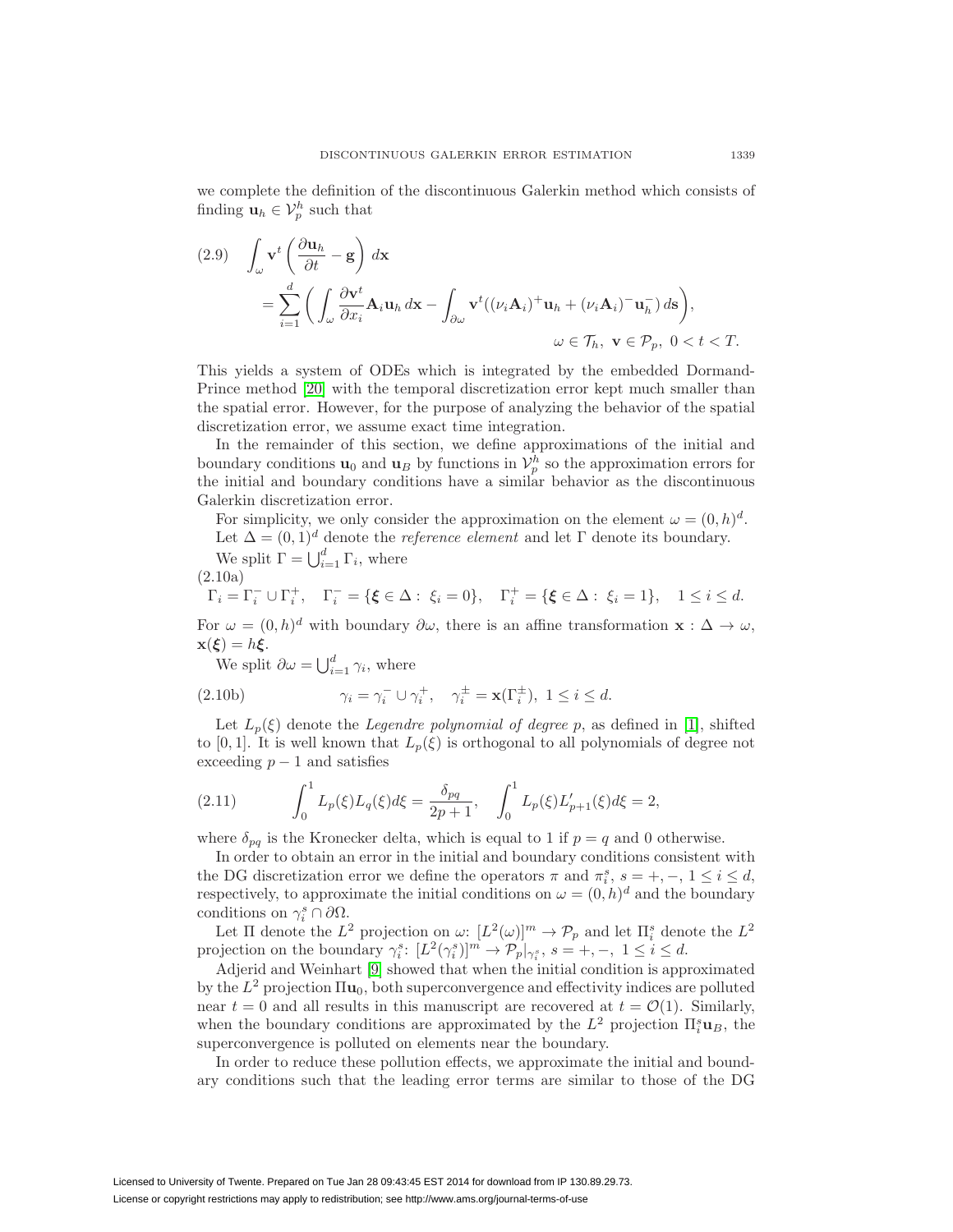error. Such operators are given below as  $\pi$  for the initial condition and  $\pi_i^s$  for the boundary conditions:

<span id="page-5-2"></span>(2.12) 
$$
\pi \mathbf{v}(\mathbf{x}) = \Pi \mathbf{v}(\mathbf{x}) + \sum_{i=1}^{d} L_p \left(\frac{x_i}{h}\right) \text{sgn}(\mathbf{A}_i) \bar{\mathbf{c}}_i, \quad \bar{\mathbf{c}}_i = \frac{\int_{\omega} \mathbf{v}(\mathbf{x}) L_{p+1} \left(\frac{x_i}{h}\right) d\mathbf{x}}{\int_{\omega} L_{p+1}^2 \left(\frac{x_i}{h}\right) d\mathbf{x}}.
$$

<span id="page-5-1"></span>(2.13a) 
$$
\pi_i^s \mathbf{v}(\mathbf{x}) = \Pi_i^s \mathbf{v} + \sum_{j \in D(i)} L_p \left(\frac{x_i}{h}\right) \text{sgn}(\mathbf{A}_i) \bar{\mathbf{c}}_{ij}^s,
$$

where  $D(i) = \{1, 2, ..., d\} \setminus \{i\}$ , and

(2.13b) 
$$
\bar{\mathbf{c}}_{ij}^s = \frac{\int_{\gamma_i^s} \mathbf{v}(\mathbf{x}) L_{p+1} \left(\frac{x_j}{h}\right) d\mathbf{s}}{\int_{\gamma_i^s} L_{p+1}^2 \left(\frac{x_j}{h}\right) d\mathbf{s}}, \quad s = +, -, j \in D(i), 1 \le i \le d.
$$

In our analysis we will need the following lemma proved in [\[8\]](#page-31-14) and we include it here for the sake of completeness and clarity.

<span id="page-5-3"></span>**Lemma 2.2.** Let  $\omega = (0, h)^d$ ,  $\mathbf{v}(\mathbf{x}) \in [C^{p+2}(\bar{\omega})]^m$  and  $\xi = h^{-1}\mathbf{x}$ . If  $\Pi\mathbf{v}$  is the  $L^2$ -projection onto  $\mathcal{P}_p$  on  $\omega$  and  $\pi_i^s \mathbf{v}$  as defined in [\(2.13a\)](#page-5-1). Then there exists a positive constant C independent of h such that

(2.14a) 
$$
\left\| \mathbf{v}(\mathbf{x}) - \Pi \mathbf{v}(\mathbf{x}) - h^{p+1} \sum_{j=1}^d L_{p+1} \left( \frac{x_j}{h} \right) \mathbf{c}_j \right\|_{\infty, \omega} \le C h^{p+2},
$$

(2.14b)

$$
\left\|\mathbf{v}(\mathbf{x}) - \pi \mathbf{v}(\mathbf{x}) - h^{p+1} \sum_{j=1}^d \left(L_{p+1}\left(\frac{x_j}{h}\right) \mathbf{c}_j - L_p\left(\frac{x_j}{h}\right) \text{sgn}(\mathbf{A}_j) \mathbf{c}_j\right)\right\|_{\infty,\omega} \le Ch^{p+2}.
$$

Furthermore, on the boundary  $\gamma_i^s$  we have

$$
\left\| \mathbf{v}(\mathbf{x}) - \pi_i^s \mathbf{v}(\mathbf{x}) - h^{p+1} \sum_{j \in D(i)} \left( L_{p+1} \left( \frac{x_j}{h} \right) \mathbf{c}_j - L_p \left( \frac{x_j}{h} \right) \text{sgn}(\mathbf{A}_i) \mathbf{c}_j \right) \right\|_{\infty, \gamma_i^s} \le Ch^{p+2},
$$
\n(2.14c) 
$$
s = +, -, 1 \le i \le d,
$$

where

(2.14d) 
$$
\mathbf{c}_{j} = \frac{1}{a_{p+1}} \frac{1}{(p+1)!} \frac{\partial^{p+1} \mathbf{v}(0)}{\partial x_{j}^{p+1}}, \ 1 \leq j \leq d,
$$

and  $a_{p+1}$  denotes the coefficient of  $\xi^{p+1}$  in  $L_{p+1}(\xi)$ .

<span id="page-5-0"></span>Proof. The proof is given in [\[8\]](#page-31-14).

 $\Box$ 

## 3. Local error analysis

In this section we perform a local error analysis on one element  $\omega = (0, h)^d$ by writing the local error as a Maclaurin series and showing that its leading term can be expressed as a linear combination of Legendre polynomials of degree p and  $p+1$ . For special hyperbolic systems where the coefficient matrices are nonsingular we show that the leading term of the error is spanned by  $(p + 1)$ -degree Radau polynomials.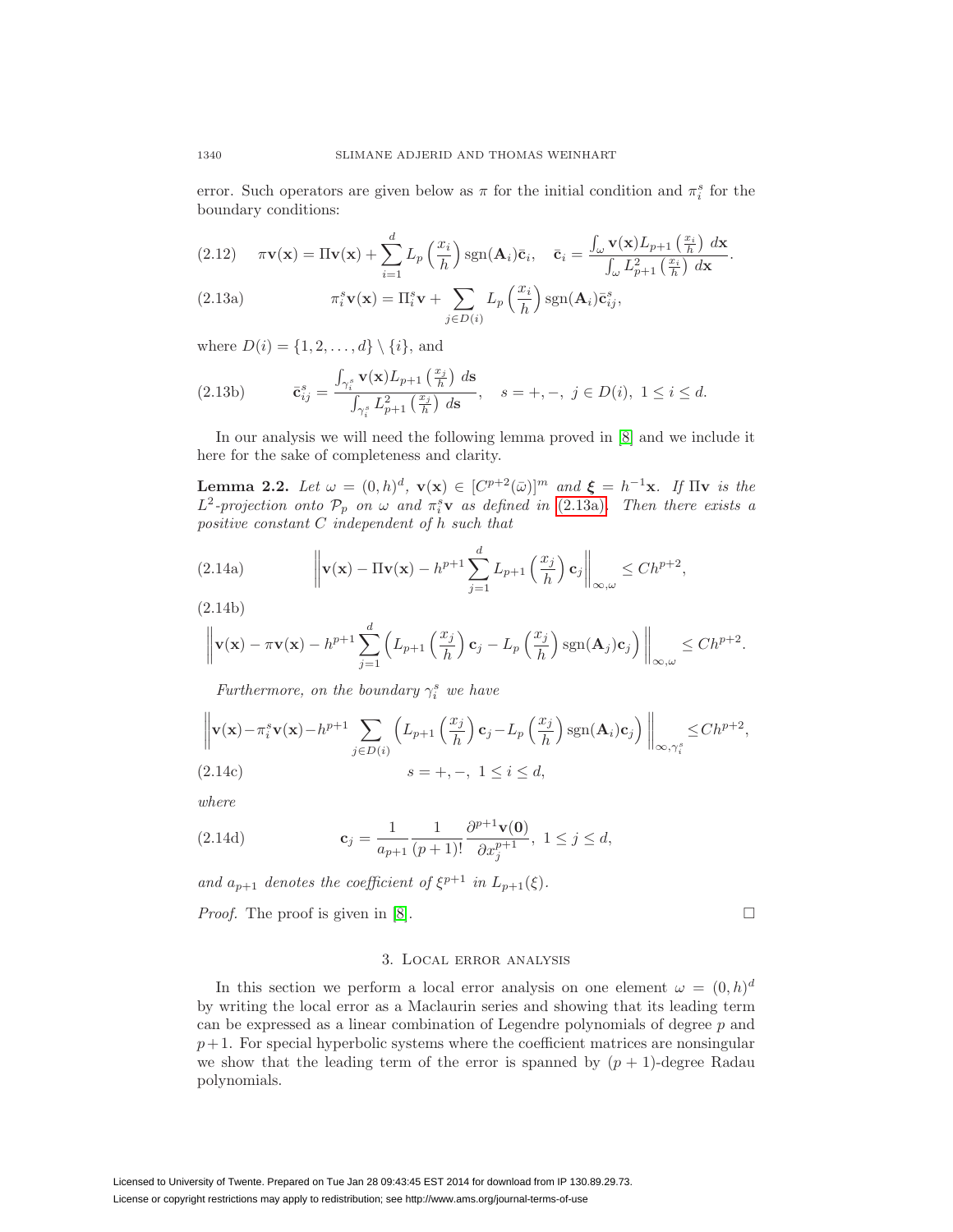Thus, let  $\mathbf{u}_h \in \mathcal{P}_p$  satisfy the local DG formulation on  $\omega = (0, h)^d$ ,

<span id="page-6-3"></span>(3.1a)  
\n
$$
\int_{\omega} \mathbf{v}^{t} \left( \frac{\partial \mathbf{u}_{h}}{\partial t} - \mathbf{g} \right) d\mathbf{x} = \sum_{j=1}^{d} \left( \int_{\omega} \frac{\partial \mathbf{v}^{t}}{\partial x_{j}} \mathbf{A}_{j} \mathbf{u}_{h} d\mathbf{x} - \int_{\gamma_{j}} \mathbf{v}^{t} ((\nu_{j} \mathbf{A}_{j})^{+} \mathbf{u}_{h} + (\nu_{j} \mathbf{A}_{j})^{-} \mathbf{u}_{h}^{-}) d\mathbf{s} \right),
$$
\n
$$
\forall \mathbf{v} \in \mathcal{P}_{p}, \ 0 < t < T,
$$

subject to the initial and boundary conditions

<span id="page-6-4"></span>(3.1b) 
$$
\mathbf{u}_h(0,\mathbf{x}) = \pi \mathbf{u}_0(\mathbf{x}), \quad \mathbf{x} \in \omega,
$$

(3.1c) 
$$
(\nu_i \mathbf{A}_i)^{-} \mathbf{u}_h^{-}(t, \mathbf{x}) = (\nu_i \mathbf{A}_i)^{-} \pi_i^{s} \mathbf{u}(t, \mathbf{x}),
$$

<span id="page-6-1"></span><span id="page-6-0"></span>
$$
\mathbf{x} \in \gamma_i^s, \ s = +, -, \ 1 \le i \le d, \ 0 < t < T,
$$

where  $\mathbf{u} = \mathbf{u}_B$  on the boundary of  $\Omega$ .

Next, we will show that there is a symmetric system equivalent to  $(2.1)$  and that the corresponding DG formulation, as developed in [\[8\]](#page-31-14), is equivalent to [\(3.1\)](#page-6-0). Then we apply the results of [\[8\]](#page-31-14) to the symmetric system.

Since  $S_0$  is symmetric positive definite, it admits a Cholesky factorization

<span id="page-6-5"></span>
$$
S_0 = R^t R,
$$

where  $\bf{R}$  is a positive definite matrix. We define the auxiliary matrix

<span id="page-6-10"></span>(3.2b) 
$$
\mathbf{B}_i = \mathbf{R} \mathbf{A}_i \mathbf{R}^{-1}, \ 1 \leq i \leq d.
$$

The following properties, which can be shown using basic linear algebra, will be needed in our error analysis.

<span id="page-6-7"></span>**Lemma 3.1.** Let **R** and  $\mathbf{B}_i$ ,  $1 \leq i \leq d$ , be as defined in [\(3.2\)](#page-6-1). Then  $\mathbf{B}_i$  is symmetric and

<span id="page-6-2"></span>
$$
(3.3)
$$

$$
\mathbf{B}_i \mathbf{R} = \mathbf{R} \mathbf{A}_i, \quad \mathbf{B}_i^s \mathbf{R} = \mathbf{R} \mathbf{A}_i^s, s = +, -, \quad \text{sgn}(\mathbf{B}_i) \mathbf{R} = \mathbf{R} \text{sgn}(\mathbf{A}_i), \quad s = +, -, \quad 1 \le i \le d.
$$

Furthermore, the following holds for every  $\mathbf{v} \in \mathbb{R}^m$ :

<span id="page-6-8"></span>(3.4a) 
$$
\mathbf{v} \in \mathcal{N}(\mathbf{A}_i) \text{ if and only if } \mathbf{R} \mathbf{v} \in \mathcal{N}(\mathbf{B}_i),
$$

<span id="page-6-9"></span>(3.4b) 
$$
\mathbf{v} \in \mathcal{R}(\mathbf{A}_i) \text{ if and only if } \mathbf{R} \mathbf{v} \in \mathcal{R}(\mathbf{B}_i),
$$

<span id="page-6-12"></span>(3.4c) 
$$
\mathbf{v} \in \mathcal{N}(\mathbf{A}_i^t) \text{ if and only if } \mathbf{R}^{-t}\mathbf{v} \in \mathcal{N}(\mathbf{B}_i^t) = \mathcal{N}(\mathbf{B}_i), \text{ and}
$$

<span id="page-6-11"></span>(3.4d)  $\mathbf{v} \in \mathcal{R}(\mathbf{A}_i^t)$  if and only if  $\mathbf{R}^{-t}\mathbf{v} \in \mathcal{R}(\mathbf{B}_i^t) = \mathcal{R}(\mathbf{B}_i)$ .

In the remainder of this section we show how to symmetrize the hyperbolic system and its weak DG formulation.

<span id="page-6-6"></span>First, we left-multiply  $(2.1)$  by **R**, substitute  $U = Ru$ , and use  $(3.3)$  to obtain the symmetric system

(3.5a) 
$$
\frac{\partial \mathbf{U}}{\partial t} + \sum_{i=1}^{d} \mathbf{B}_{i} \frac{\partial \mathbf{U}}{\partial x_{i}} = \mathbf{R} \mathbf{g}(t, \mathbf{x}), \quad \mathbf{x} \in \Omega, \ 0 < t < T,
$$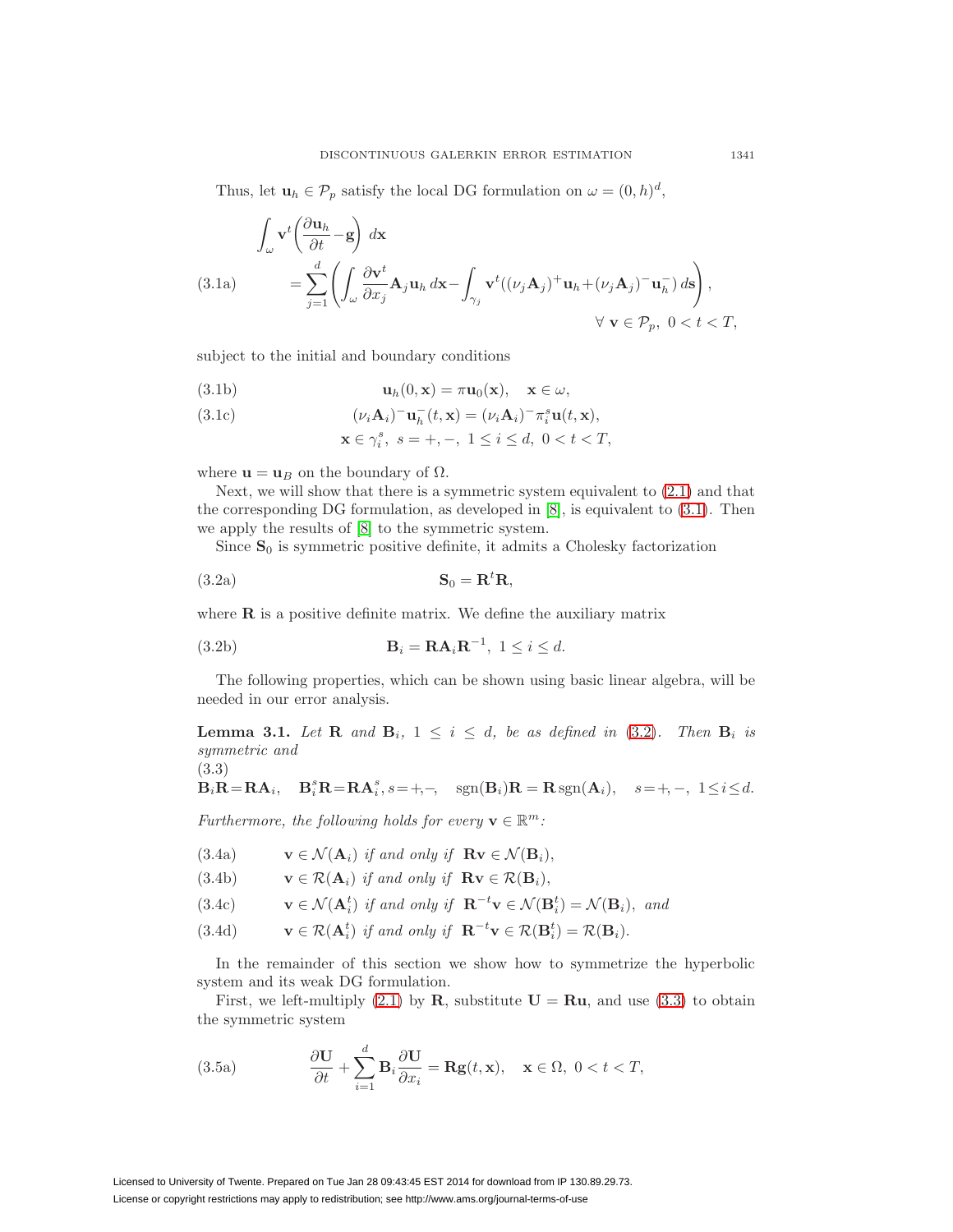subject to the initial and boundary conditions

<span id="page-7-4"></span>(3.5b) 
$$
\mathbf{U}(0,\mathbf{x}) = \mathbf{R}\mathbf{u}_0(\mathbf{x}), \quad \mathbf{x} \in \Omega,
$$

$$
(3.5c)\quad \bigg(\sum_{i=1}^d (\nu_i \mathbf{B}_i)^-\bigg) \mathbf{U}^-(t,\mathbf{x}) = \bigg(\sum_{i=1}^d (\nu_i \mathbf{B}_i)^-\bigg) \mathbf{R} \mathbf{u}(t,\mathbf{x}), \quad \mathbf{x} \in \partial \Omega, \ 0 < t < T.
$$

Substituting  $\mathbf{w} = \mathbf{R}^{-t}\mathbf{v}$  and  $\mathbf{U}_h = \mathbf{R}\mathbf{u}_h$  in [\(3.1a\)](#page-6-3) and using [\(3.3\)](#page-6-2) yields

(3.6) 
$$
\int_{\omega} \mathbf{w}^{t} \left( \frac{\partial \mathbf{U}_{h}}{\partial t} - \mathbf{R} \mathbf{g} \right) d\mathbf{x} = \sum_{j=1}^{d} \left( \int_{\omega} \frac{\partial \mathbf{w}^{t}}{\partial x_{j}} \mathbf{B}_{j} \mathbf{U}_{h} d\mathbf{x} - \int_{\partial \omega} \mathbf{w}^{t} ((\nu_{i} \mathbf{B}_{i})^{+} \mathbf{U}_{h}^{+} + (\nu_{i} \mathbf{B}_{i})^{-} \mathbf{U}_{h}^{-}) d\mathbf{s} \right), \ \forall \ \mathbf{v} \in \mathcal{P}_{p}, \ 0 < t < T.
$$

<span id="page-7-6"></span>Left-multiplying  $(3.1b-c)$  $(3.1b-c)$  by **R**, substituting  $U = Ru$ , and using  $(3.3)$  yields the initial and boundary conditions

(3.7a) 
$$
\mathbf{U}_h(0,\mathbf{x}) = \mathbf{R}\pi\mathbf{u}_0(\mathbf{x}), \quad \mathbf{x} \in \omega,
$$

(3.7b) 
$$
(\nu_i \mathbf{B}_i)^{-} \mathbf{U}_h^{-}(t, \mathbf{x}) = (\nu_i \mathbf{B}_i)^{-} \mathbf{R} \pi_i^{s} \mathbf{u}(t, \mathbf{x}),
$$

<span id="page-7-5"></span>
$$
\mathbf{x} \in \gamma_i^s, \ s = +, -, \ 1 \le i \le d, \ 0 < t < T.
$$

Next, we show that the initial and boundary conditions  $\mathbf{U}_h(0, \mathbf{x})$  and  $\mathbf{U}_h^-(t, \mathbf{x})$ , respectively, may be expressed as approximations of  $U(0, x) = Ru_0(x)$  and  $\mathbf{U}^-(t,\mathbf{x}) = \mathbf{R}\mathbf{u}^-(t,\mathbf{x}).$ 

For  $\mathbf{v} \in [L^2(\omega)]^m$ , we define the approximation operator

<span id="page-7-0"></span>(3.8) 
$$
\tilde{\pi} \mathbf{v}(\mathbf{x}) = \Pi \mathbf{v}(\mathbf{x}) + \sum_{i=1}^{d} L_p \left(\frac{x_i}{h}\right) \text{sgn}(\mathbf{B}_i) \bar{\mathbf{c}}_i,
$$

where  $\bar{\mathbf{c}}_i$ ,  $1 \leq i \leq d$ , and  $\Pi$  are defined in [\(2.12\)](#page-5-2).

Similarly, for **v**  $\in [L^2(\gamma_i^s)]^m$ ,  $s = +, -, 1 \le i \le d$ , we define

<span id="page-7-1"></span>(3.9) 
$$
\tilde{\pi}_i^s \mathbf{v}(\mathbf{x}) = \Pi_i^s \mathbf{v} + \sum_{j \in D(i)} L_p \left(\frac{x_i}{h}\right) \text{sgn}(\mathbf{B}_i) \bar{\mathbf{c}}_{ij}^s,
$$

where  $\bar{\mathbf{c}}_{ij}^s$  and  $\Pi_i^s$ ,  $s = +, -, j \in D(i)$ ,  $1 \leq i \leq d$ , are defined in [\(\(2.13a\)\)](#page-5-1).

**Lemma 3.2.** Let **R** be defined in [\(3.2a\)](#page-6-5),  $\pi$  in [\(2.12\)](#page-5-2),  $\pi_i^s$  in [\(\(2.13a\)\)](#page-5-1),  $\tilde{\pi}$  in [\(3.8\)](#page-7-0), and  $\tilde{\pi}_i^s$  in [\(3.9\)](#page-7-1),  $s = +, -, 1 \leq i \leq d$ . The following holds for any  $\mathbf{v} \in [C^{p+2}(\bar{\omega})]^m$ :

<span id="page-7-3"></span>(3.10a) 
$$
\mathbf{R}(\pi \mathbf{v})(\mathbf{x}) = \tilde{\pi}(\mathbf{R} \mathbf{v})(\mathbf{x}), \quad \mathbf{x} \in \omega, \text{ and}
$$

<span id="page-7-2"></span>(3.10b) 
$$
\mathbf{R}(\pi_i^s \mathbf{v})(\mathbf{x}) = \tilde{\pi}_i^s(\mathbf{R} \mathbf{v})(\mathbf{x}), \quad \mathbf{x} \in \gamma_i, \ s = +, -, \ 1 \leq i \leq d.
$$

*Proof.* By the definition of  $\tilde{\pi}(\mathbf{Rv})$  in [\(3.8\)](#page-7-0) and the definition of  $\bar{\mathbf{c}}_i$  in [\(2.12\)](#page-5-2), we get

(3.11)  

$$
\tilde{\pi}(\mathbf{R}\mathbf{v})(\mathbf{x}) = \Pi(\mathbf{R}\mathbf{v})(\mathbf{x}) + \sum_{i=1}^{d} L_p \left(\frac{x_i}{h}\right) \text{sgn}(\mathbf{B}_i) \mathbf{R} \bar{\mathbf{c}}_i
$$

$$
= \mathbf{R}(\Pi \mathbf{v})(\mathbf{x}) + \mathbf{R} \sum_{i=1}^{d} L_p \left(\frac{x_i}{h}\right) \text{sgn}(\mathbf{A}_i) \bar{\mathbf{c}}_i
$$

$$
= \mathbf{R}(\pi \mathbf{v})(\mathbf{x}),
$$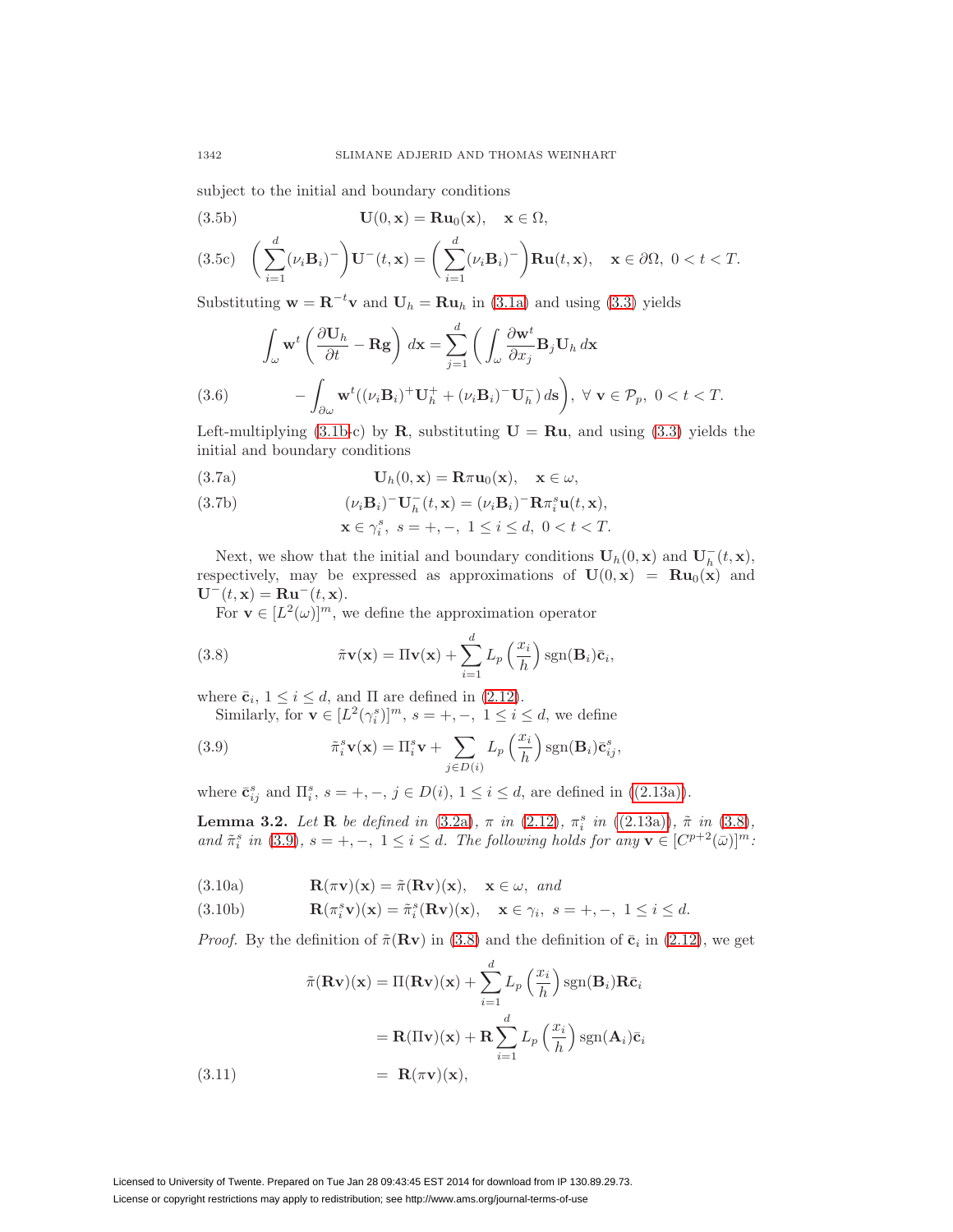where we used  $(3.3)$  and the fact that the  $L^2$  projection is commutable with any finite-dimensional linear operator.

The proof of  $(3.10b)$  follows the same reasoning and is therefore omitted.  $\Box$ 

Substituting  $(3.10)$  and  $(3.5b-c)$  $(3.5b-c)$  into  $(3.7)$  yields

(3.12a) 
$$
\mathbf{U}_h(0,\mathbf{x}) = \tilde{\pi}\mathbf{U}(0,\mathbf{x}), \quad \mathbf{x} \in \omega,
$$

(3.12b) 
$$
(\nu_i \mathbf{B}_i)^{-} \mathbf{U}_h^{-}(t, \mathbf{x}) = (\nu_i \mathbf{B}_i)^{-} \tilde{\pi}_i^s \mathbf{U}^{-}(t, \mathbf{x}),
$$

<span id="page-8-0"></span>
$$
\mathbf{x} \in \gamma_i^s, \ s = +, -, \ 1 \le i \le d, \ 0 < t < T.
$$

Therefore,  $U = Ru$  satisfies the symmetric system [\(3.5\)](#page-6-6), while  $U_h = Ru_h$ satisfies the DG formulation [\(3.6\)](#page-7-6) and [\(3.12\)](#page-8-0). In the following section we apply the results established in  $[8]$  to **U** and  $\mathbf{U}_h$ .

3.1. **Asymptotic behavior of the local discretization error.** Now, we are ready to state a theorem for the local discretization error  $\mathbf{e} = \mathbf{u} - \mathbf{u}_h$ .

<span id="page-8-3"></span>**Theorem 3.3.** Let  $\mathbf{u} \in \mathbb{C}^{p+2}$  and  $\mathbf{u}_h \in \mathcal{P}_p$ , respectively, be the solutions of [\(2.1\)](#page-2-3) and [\(3.1\)](#page-6-0). Then the local finite element error on  $\omega$ , at  $t = \mathcal{O}(1)$  and  $p \ge 1$ , can be written as

<span id="page-8-4"></span><span id="page-8-1"></span>(3.13a) 
$$
\mathbf{e}(t, h\xi) = \mathbf{u}(t, h\xi) - \mathbf{u}_h(t, h\xi) = h^{p+1} \sum_{i=1}^d \mathbf{r}_i(t, h\xi_i) + \mathcal{O}(h^{p+2}), \ \xi \in \Delta,
$$

where

(3.13b) 
$$
\mathbf{r}_i(t, h\xi_i) = L_{p+1}(\xi_i)\mathbf{c}_i(t) - L_p(\xi_i)(\text{sgn}(\mathbf{A}_i)\mathbf{c}_i(t) + \mathbf{d}_i(t)), \ 1 \leq i \leq d,
$$

with

<span id="page-8-5"></span>(3.13c) 
$$
\mathbf{c}_i(t) = \frac{1}{a_{p+1}} \frac{1}{(p+1)!} \frac{\partial^{p+1} \mathbf{u}(t, \mathbf{0})}{\partial x_i^{p+1}}, \quad \mathbf{d}_i(t) \in \mathcal{N}(\mathbf{A}_i) \cap \bigoplus_{k=1}^d \mathcal{R}(\mathbf{A}_k),
$$

where  $\bigoplus$  denotes the direct sum.

*Proof.* **U** = **Ru** satisfies the symmetric system [\(3.5\)](#page-6-6), while  $U_h$  = **Ru**<sub>h</sub> satisfies the DG formulation [\(3.6\)](#page-7-6) and [\(3.12\)](#page-8-0). Since  $\mathbf{u} \in \mathfrak{C}^{p+2}$  and  $\mathbf{u}_h \in \mathcal{P}_p$ , we have **U** = **Ru** ∈  $\mathcal{C}^{p+2}$  and **U**<sub>h</sub> = **Ru**<sub>h</sub> ∈  $\mathcal{P}_p$ . By Lemma [3.1,](#page-6-7) **B**<sub>i</sub> is symmetric for  $1 \leq i \leq d$ . Thus, **U** and  $\mathbf{U}_h$  satisfy the conditions of Theorem 3.6 in [\[8\]](#page-31-14). Therefore, for  $p > 1$  and  $t = \mathcal{O}(1)$ ,

<span id="page-8-2"></span>(3.14a) 
$$
\mathbf{U}(t,h\xi) - \mathbf{U}_h(t,h\xi) = h^{p+1} \sum_{i=1}^d \tilde{\mathbf{r}}_i(t,h\xi_i) + \mathcal{O}(h^{p+2}), \ \xi \in \Delta,
$$

where

(3.14b) 
$$
\tilde{\mathbf{r}}_i(t, h\xi_i) = L_{p+1}(\xi_i)\tilde{\mathbf{c}}_i(t) - L_p(\xi_i)(\text{sgn}(\mathbf{B}_i)\tilde{\mathbf{c}}_i(t) + \tilde{\mathbf{d}}_i(t)), \ 1 \leq i \leq d,
$$

with

(3.14c) 
$$
\tilde{\mathbf{c}}_i(t) = \frac{1}{a_{p+1}} \frac{1}{(p+1)!} \frac{\partial^{p+1} \mathbf{U}(t, \mathbf{0})}{\partial x_i^{p+1}}, \quad \tilde{\mathbf{d}}_i(t) \in \mathcal{N}(\mathbf{B}_i) \cap \bigoplus_{k=1}^d \mathcal{R}(\mathbf{B}_k).
$$

We obtain [\(3.13\)](#page-8-1) by left-multiplying [\(3.14\)](#page-8-2) by  $\mathbf{R}^{-1}$  and substituting  $\mathbf{u} = \mathbf{R}^{-1}\mathbf{U}$ ,  $\mathbf{u}_h = \mathbf{R}^{-1}\mathbf{u}_h, \ \mathbf{r}_i = \mathbf{R}^{-1}\tilde{\mathbf{r}}_i, \ \mathbf{c}_i = \mathbf{R}^{-1}\tilde{\mathbf{c}}_i \text{ and } \mathbf{d}_i = \mathbf{R}^{-1}\tilde{\mathbf{d}}_i, \ 1 \leq i \leq d. \text{ Furthermore,}$ [\(3.4a\)](#page-6-8) and [\(3.4b\)](#page-6-9) lead to  $\mathbf{d}_i = \mathbf{R}^{-1} \tilde{\mathbf{d}}_i \in \mathcal{N}(\mathbf{A}_i) \cap \bigoplus_{k=1}^d \mathcal{R}(\mathbf{A}_k)$ .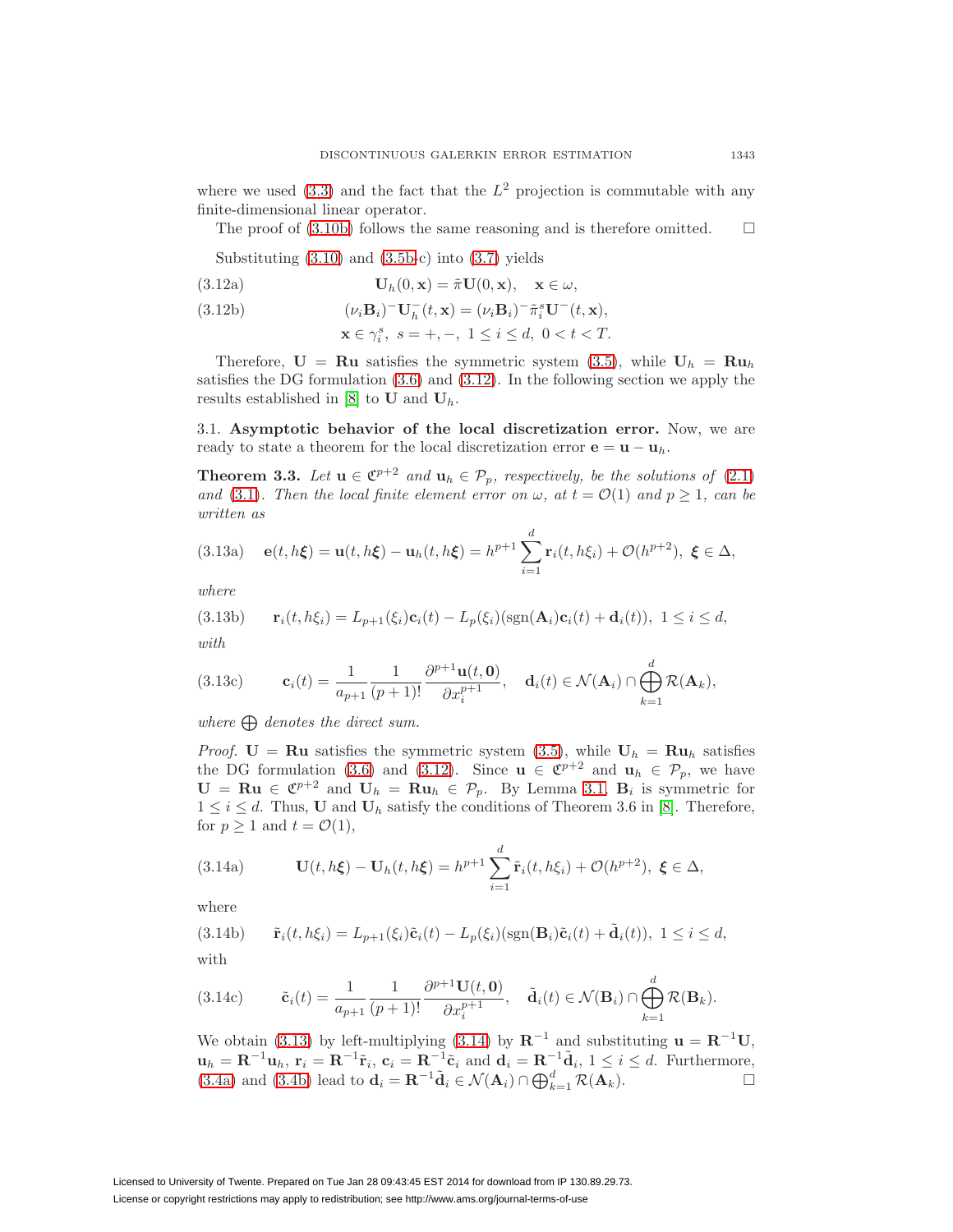In order for the DG solution  $\mathbf{u}_h$  to be  $\mathcal{O}(h^{p+2})$ -superconvergent at any point in  $\omega$ , the leading error term shown in Theorem [3.3](#page-8-3) has to be zero at this point. This pointwise superconvergence happens for nonsymmetric systems that satisfy the assumptions of the following theorem.

Since for nonsymmetric matrices,  $\mathcal{R}(\mathbf{A}_i^{\pm}) \neq \mathcal{R}((\mathbf{A}_i^{\pm})^t)$ , the superconvergence results stated in the following theorem are different from those in [\[8\]](#page-31-14). Here  $z \in$  $\bigcap_{i=1}^d \mathcal{R}((\mathbf{A}_i^{s_i})^t)$  instead of  $\bigcap_{i=1}^d \mathcal{R}((\mathbf{A}_i^{s_i})), s_i = +, -$ .

<span id="page-9-7"></span>**Theorem 3.4.** Under the conditions of Theorem [3.3](#page-8-3), with  $p \ge 1$  and  $t = \mathcal{O}(1)$ , we let  $\bar{\xi}_j^s$ ,  $1 \leq j \leq p+1$ , denote the roots of  $R_{p+1}^s(\xi)$ ,  $s = +, -$ , shifted to [0,1]. Thus,

i) If there exists a unit vector  $\mathbf{z} \in \bigcap_{i=1}^d \mathcal{R}((\mathbf{A}_i^{s_i})^t), s_i = +, -$ , then the projection  $\mathbf{z}^t \mathbf{e}(t, \mathbf{x})$  of the local error onto span $\{\mathbf{z}\}\$ is  $\mathcal{O}(h^{p+2})$  superconvergent at the points  $(t, h\bar{\xi})$ ,  $\bar{\xi}_i = \bar{\xi}_{k_i}^{s_i}$ ,  $1 \leq k_i \leq p+1$ ,  $1 \leq i \leq d$ , *i.e.*,

<span id="page-9-0"></span>(3.15) 
$$
\mathbf{z}^t \mathbf{e}(t, h\bar{\mathbf{\xi}}) = \mathcal{O}(h^{p+2}).
$$

ii) Moreover, if  $\gamma_i(a) = {\mathbf{x} \in (0, h)^d : x_i = a}$ ,  $0 \le a \le h$ , and if  $\mathbf{v} \in \mathcal{P}_{p-1}$  is a unit vector with respect to the  $C^{\infty}$  norm, then, at  $a = h \bar{\xi}_k^s$ , we have the superconvergence of the following error averages:

<span id="page-9-5"></span>
$$
(3.16) \quad \frac{1}{h^{d-1}} \int_{\gamma_i(h\bar{\xi}_k^s)} \mathbf{v}^t \mathbf{A}_i^s \mathbf{e} \, d\mathbf{s} = \mathcal{O}(h^{p+2}), \ 1 \le k \le p+1, \ s = +, -, \ 1 \le i \le d
$$
  
and  

$$
\frac{1}{h^{d-1}} \int_{\gamma_i(h\bar{\xi}_k^s)} \mathbf{v}^t \mathbf{A}_i^s \mathbf{e} \, d\mathbf{s} = \mathcal{O}(h^{p+2}), \ 1 \le k \le p+1, \ s = +, -, \ 1 \le i \le d
$$

<span id="page-9-6"></span>
$$
(3.17) \quad \frac{1}{h^{d-1}} \int_{\gamma_i^s} \mathbf{v}^t ((\nu_i \mathbf{A}_i)^+ \mathbf{e} + (\nu_i \mathbf{A}_i)^- \mathbf{e}^-) \, d\mathbf{s} = \mathcal{O}(h^{p+2}), \ s = +, -, \quad 1 \le i \le d.
$$

*Proof.* We will prove [\(3.15\)](#page-9-0) for the case  $s_i = +, 1 \leq i \leq d$ .

Thus, assume that there exists a unit vector  $\mathbf{z} \in \bigcap_{i=1}^d \mathcal{R}((\mathbf{A}_i^+)^t)$ , *i.e.*, there exists **v**<sup>i</sup> such that

<span id="page-9-1"></span>(3.18) 
$$
(\mathbf{A}_i^+)^t \mathbf{v}_i = \mathbf{z}, \ 1 \leq i \leq d.
$$

Left pre-multiplying **e** in  $(3.13a)$  by  $z^t$  and evaluating the resulting function at the points  $(t, h\bar{\xi}), \ \bar{\xi} = (\bar{\xi}_{k_1}^+, \ldots, \bar{\xi}_{k_d}^+), \ 1 \leq k_i \leq p+1, \ 1 \leq i \leq d$ , we obtain (3.19)

<span id="page-9-4"></span>
$$
\mathbf{z}^t \mathbf{e}(t, h\bar{\boldsymbol{\xi}}) = h^{p+1} \sum_{i=1}^d \left( L_{p+1}(\bar{\zeta}_{k_i}^+) \mathbf{z}^t \mathbf{c}_i - L_p(\bar{\zeta}_{k_i}^+) (\mathbf{z}^t \operatorname{sgn}(\mathbf{A}_i) \mathbf{c}_i + \mathbf{z}^t \mathbf{d}_i) \right) + \mathcal{O}(h^{p+2}).
$$

By the property [\(2.3b\)](#page-3-0) and [\(3.13c\)](#page-8-5) we have  $\mathbf{d}_i \in \mathcal{N}(\mathbf{A}_i) \subseteq \mathcal{N}(\mathbf{A}_i^+)$ , which yields by [\(3.18\)](#page-9-1)

<span id="page-9-2"></span>(3.20) 
$$
\mathbf{z}^t \mathbf{d}_i = \mathbf{v}_i^t \mathbf{A}_i^+ \mathbf{d}_i = \mathbf{0}.
$$

Applying [\(3.18\)](#page-9-1) and the property [\(2.3d\)](#page-3-1) yields

<span id="page-9-3"></span>(3.21) 
$$
\mathbf{z}^t \operatorname{sgn}(\mathbf{A}_i)\mathbf{c}_i = \mathbf{v}_i^t \mathbf{A}_i^+ \operatorname{sgn}(\mathbf{A}_i)\mathbf{c}_i = \mathbf{v}_i^t \mathbf{A}_i^+ \mathbf{c}_i = \mathbf{z}^t \mathbf{c}_i.
$$

Substituting  $(3.20)$  and  $(3.21)$  into  $(3.19)$ , we prove that

(3.22) 
$$
\mathbf{z}^t \mathbf{e}(t, h\bar{\xi}) = h^{p+1} \sum_{i=1}^d R_{p+1}^+(\bar{\xi}_{k_i}^+) \mathbf{z}^t \mathbf{c}_i + \mathcal{O}(h^{p+2}) = \mathcal{O}(h^{p+2}).
$$

Following the same line of reasoning we establish [\(3.15\)](#page-9-0) for all other cases.

The proof of  $(3.16)$  and  $(3.17)$  can be found in [\[9\]](#page-31-15) for symmetric systems and  $d = 2$  and is therefore omitted.  $\Box$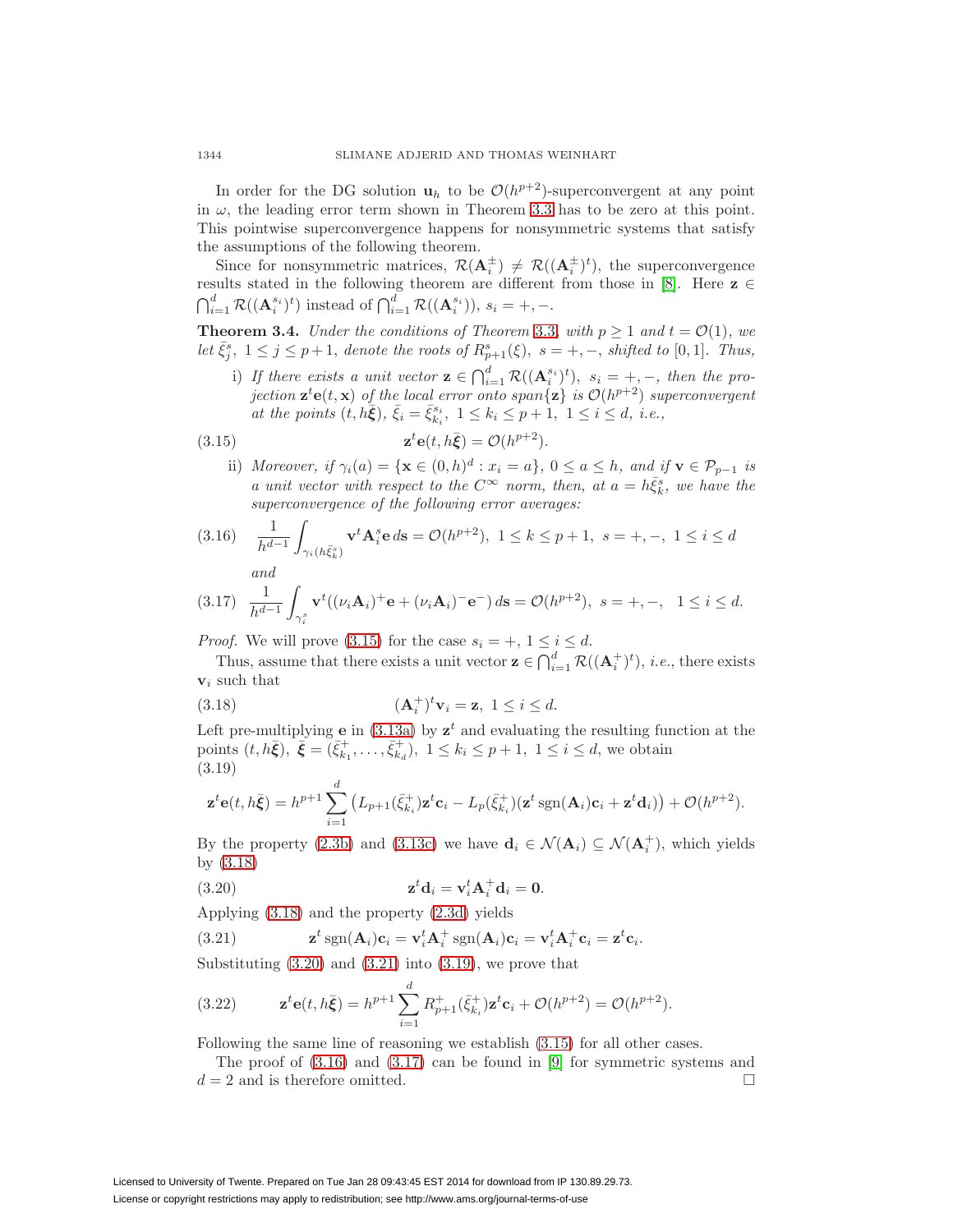#### 4. A Posteriori ERROR ESTIMATION

<span id="page-10-0"></span>Here we present an a posteriori error estimation procedure for symmetrizable systems using projections onto the range and null spaces of the coefficient matrices  $\mathbf{A}_i, 1 \leq i \leq d$  to split the DG error into two parts as explained below.

Let us consider a symmetrizable matrix **M** with real eigenpairs  $(\lambda_i, \mathbf{p}_i)$ ,  $j =$  $1,\ldots,m$  such that  $\lambda_j \neq 0, j = 1,\ldots,r$  and  $\lambda_{r+1} = \cdots = \lambda_m = 0$ . Thus,  $\mathcal{R}(M) =$ span( $\mathbf{p}_1,\ldots,\mathbf{p}_r$ ) and  $\mathcal{N}(M) = \text{span}(\mathbf{p}_{r+1},\ldots,\mathbf{p}_m)$ . Thus, every  $\mathbf{v} \in \mathbb{R}^m$  can be written as

(4.1) 
$$
\mathbf{v} = \mathbf{v}^{\mathcal{R}} + \mathbf{v}^{\mathcal{N}}, \text{ where } \mathbf{v}^{\mathcal{R}} \in \mathcal{R}(M), \mathbf{v}^{\mathcal{N}} \in \mathcal{N}(M).
$$

Thus, for each matrix  $\mathbf{M} = \mathbf{A}_i$  we have the following projections:

(4.2) 
$$
\mathbf{P}_i^{\mathcal{R}} \mathbf{v} = \mathbf{v}^{\mathcal{R}} \text{ and } \mathbf{P}_i^{\mathcal{N}} = I - \mathbf{P}_i^{\mathcal{R}}.
$$

Next, the Drazin inverse [\[26\]](#page-32-7) of a symmetrizable matrix  $M = P \text{ diag}(\lambda_1, \ldots, \lambda_m) P^{-1}$ is defined by

(4.3a) 
$$
\mathbf{M}^D = \mathbf{P} \operatorname{diag}(\lambda_1^{\dagger}, \dots, \lambda_m^{\dagger}) \mathbf{P}^{-1},
$$

where

(4.3b) 
$$
x^{\dagger} = \begin{cases} x^{-1}, & \text{if } x \neq 0, \\ 0, & \text{if } x = 0. \end{cases}
$$

From the definition of the Drazin inverse for symmetrizable matrices we have

<span id="page-10-4"></span>
$$
(4.4) \qquad \qquad (\mathbf{M}^D)^t = (\mathbf{M}^t)^D.
$$

In the following lemma we show that the projections  $P_i^{\mathcal{R}}$  and  $P_i^{\mathcal{N}}$  corresponding to a symmetrizable matrix  $\mathbf{A}_i$  can be expressed in terms of the Drazin inverse  $\mathbf{A}_i^D$ .

<span id="page-10-1"></span>**Lemma 4.1.** Let 
$$
\mathbf{A}_i^D
$$
 be the Drazin inverse of  $\mathbf{A}_i$ ,  $1 \le i \le d$ . Then,  
\ni)  $P_i^{\mathcal{R}} = \mathbf{A}_i^D \mathbf{A}_i = \mathbf{A}_i \mathbf{A}_i^D$ ,  
\nii)  $P_i^{\mathcal{N}} = \mathbf{I} - \mathbf{A}_i^D \mathbf{A}_i$ .

*Proof.* The proof is established by direct verification.  $\Box$ 

<span id="page-10-2"></span>

In the next lemma we show that the leading term of the discretization error may be split into two components.

**Lemma 4.2.** Under the assumptions of Theorem [3.3](#page-8-3), for  $p > 1$  and  $t = \mathcal{O}(1)$ , the leading term of the spatial discretization error can be split into two parts as

<span id="page-10-6"></span>(4.5a) 
$$
\mathbf{e} = \mathbf{e}^{\mathcal{R}} + \mathbf{e}^{\mathcal{N}} + \mathcal{O}(h^{p+2}),
$$

where

(4.5b) 
$$
\mathbf{e}^{\mathcal{R}}(t,h\xi) = h^{p+1} \sum_{i=1}^{d} (L_{p+1}(\xi_i)\mathbf{c}_i^{\mathcal{R}}(t) - L_p(\xi_i)\operatorname{sgn}(\mathbf{A}_i)\mathbf{c}_i^{\mathcal{R}}(t)),
$$

<span id="page-10-5"></span>(4.5c) 
$$
\mathbf{e}^{\mathcal{N}}(t,h\xi) = h^{p+1} \sum_{i=1}^{d} (L_{p+1}(\xi_i)\mathbf{c}_i^{\mathcal{N}}(t) - L_p(\xi_i)\mathbf{d}_i(t)),
$$

with

<span id="page-10-3"></span>(4.5d) 
$$
\mathbf{c}_i^{\mathcal{R}} = \mathbf{P}_i^{\mathcal{R}} \mathbf{c}_i \in \mathcal{R}(\mathbf{A}_i), \quad \mathbf{c}_i^{\mathcal{N}} = \mathbf{P}_i^{\mathcal{N}} \mathbf{c}_i, \mathbf{d}_i \in \mathcal{N}(\mathbf{A}_i), \quad 1 \leq i \leq d.
$$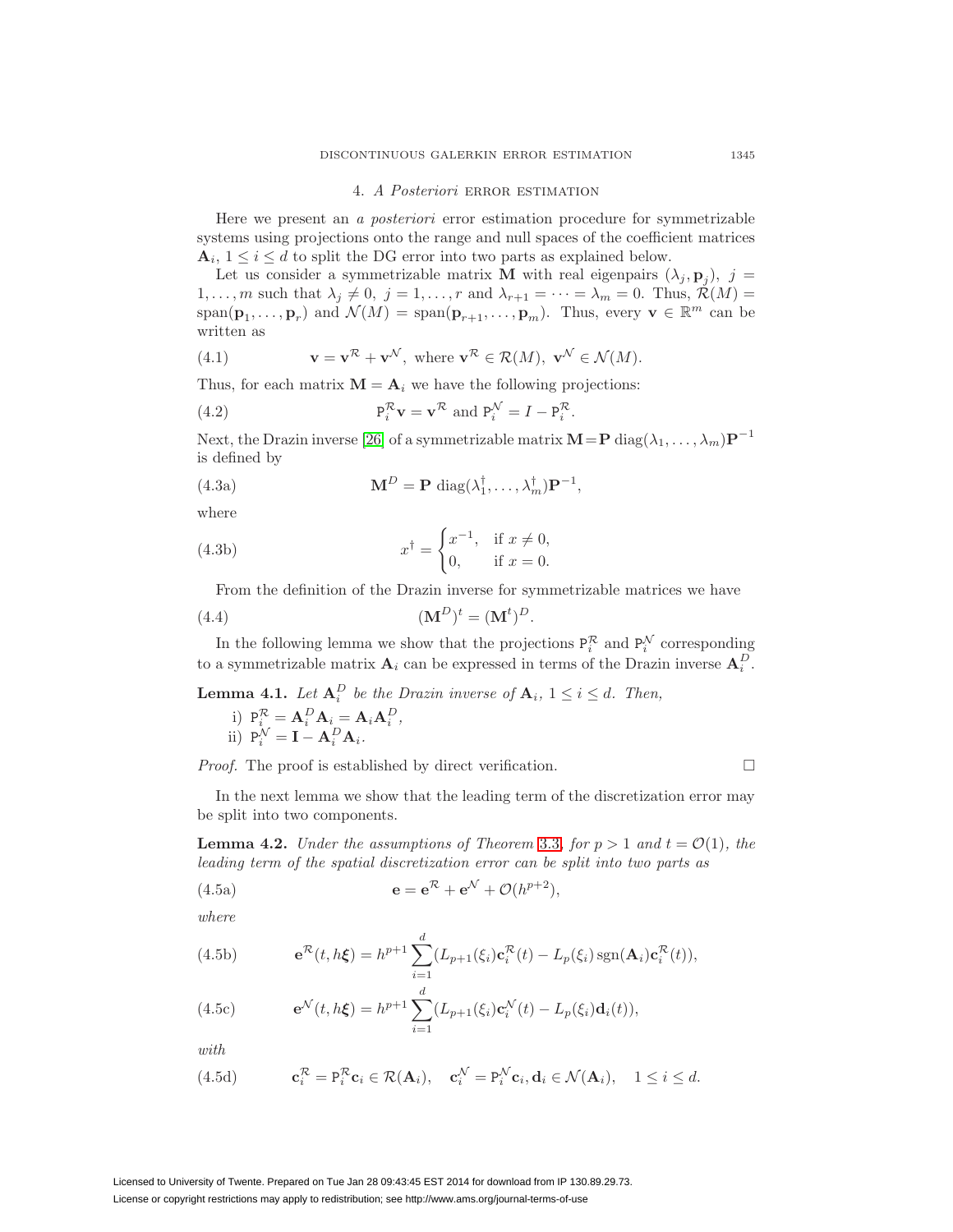Proof. Under the assumptions of Theorem [3.3,](#page-8-3) the local discretization error for the DG method on  $\omega = (0, h)^d$ , for  $p > 1$  and  $t = \mathcal{O}(1)$ , can be written as

<span id="page-11-0"></span>(4.6) 
$$
\mathbf{e}(t, h\xi) = h^{p+1} \sum_{i=1}^{d} (L_{p+1}(\xi_i)\mathbf{c}_i(t) - L_p(\xi_i)(\text{sgn}(\mathbf{A}_i)\mathbf{c}_i(t) + \mathbf{d}_i(t))) + \mathcal{O}(h^{p+2}),
$$

where  $\mathbf{d}_i(t) \in \mathcal{N}(\mathbf{A}_i)$ . Applying Lemma [4.1](#page-10-1) to [\(4.6\)](#page-11-0) yields [\(4.5\)](#page-10-2).

We note that if all matrices  $A_i$ ,  $1 \leq i \leq d$ , are invertible, the error component  $e^{\mathcal{N}}(t, \mathbf{x})$  is zero.

Next, we show that there is an equivalent splitting for the symmetrized system  $(3.5).$  $(3.5).$ 

**Lemma 4.3.** Under the assumptions of Theorem [3.3](#page-8-3), for  $p > 1$  and  $t = \mathcal{O}(1)$ ,  $\delta_{\mathcal{C}}[E_{t} \mathbf{U}] = \mathbf{R} \mathbf{u}_{t}, \ \mathbf{U}_{h} = \mathbf{R} \mathbf{u}_{h}, \ \tilde{\mathbf{e}}^{\mathcal{N}} = \mathbf{R} \mathbf{e}^{\mathcal{N}}, \ \tilde{\mathbf{e}}^{\mathcal{R}} = \mathbf{R} \mathbf{e}^{\mathcal{R}} \mathbf{e}^{\mathcal{R}} = \mathbf{R} \mathbf{e}^{\mathcal{R}} \mathbf{e}^{\mathcal{R}} = \mathbf{R} \mathbf{c}_{i}^{\mathcal{R}}$  $\tilde{\mathbf{c}}_i^{\mathcal{N}} = \mathbf{R} \mathbf{c}_i^{\mathcal{N}}$ , and  $\tilde{\mathbf{d}}_i = \mathbf{R} \mathbf{d}_i$ . Then, the leading term of the spatial discretization error for the symmetrized systems [\(3.5\)](#page-6-6) and [\(3.6\)](#page-7-6) can be split into two parts as

(4.7a) 
$$
\mathbf{U} - \mathbf{U}_h = \tilde{\mathbf{e}}^{\mathcal{R}} + \tilde{\mathbf{e}}^{\mathcal{N}} + \mathcal{O}(h^{p+2}),
$$

where

(4.7b) 
$$
\tilde{\mathbf{e}}^{\mathcal{R}}(t,h\xi) = h^{p+1} \sum_{i=1}^{d} (L_{p+1}(\xi_i)\tilde{\mathbf{c}}_i^{\mathcal{R}}(t) - L_p(\xi_i)\operatorname{sgn}(\mathbf{B}_i)\tilde{\mathbf{c}}_i^{\mathcal{R}}(t)),
$$

(4.7c) 
$$
\mathbf{e}^{\mathcal{N}}(t,h\xi) = h^{p+1} \sum_{i=1}^{d} (L_{p+1}(\xi_i)\tilde{\mathbf{c}}_i^{\mathcal{N}}(t) - L_p(\xi_i)\tilde{\mathbf{d}}_i(t)),
$$

with

<span id="page-11-2"></span>(4.7d) 
$$
\tilde{\mathbf{c}}_i^{\mathcal{R}} \in \mathcal{R}(\mathbf{B}_i), \quad \tilde{\mathbf{c}}_i^{\mathcal{N}}, \tilde{\mathbf{d}}_i \in \mathcal{N}(\mathbf{B}_i), \quad 1 \leq i \leq d.
$$

*Proof.* First, we left-multiply [\(4.5a](#page-10-2)-c) by **R** and substitute  $U = Ru$ ,  $U_h = Ru_h$ ,  $\tilde{\mathbf{e}}^{\mathcal{N}} = \mathbf{R} \mathbf{e}^{\mathcal{N}}, \tilde{\mathbf{e}}^{\mathcal{N}} = \mathbf{R} \mathbf{e}^{\mathcal{N}}, \tilde{\mathbf{c}}_i^{\mathcal{R}} = \mathbf{R} \mathbf{c}_i^{\mathcal{R}}, \tilde{\mathbf{c}}_i^{\mathcal{N}} = \mathbf{R} \mathbf{c}_i^{\mathcal{N}}, \text{ and } \tilde{\mathbf{d}}_i = \mathbf{R} \mathbf{d}_i.$ Applying

$$
\mathbf{R} \operatorname{sgn}(\mathbf{A}_i) = \operatorname{sgn}(\mathbf{B}_i) \mathbf{R},
$$

which is obtained from [\(3.2b\)](#page-6-10), yields [\(4.7a](#page-11-1)-c).

Finally, combining  $(4.5d)$  and Lemma [3.1](#page-6-7) leads to  $(4.7d)$ .

<span id="page-11-1"></span> $\Box$ 

Next, we describe an a posteriori error estimation procedure for estimating both  $e^{\mathcal{R}}$  and  $e^{\mathcal{N}}$  (when needed). We prove that, for smooth solutions, our local error estimates converge to the true error under mesh refinement. Up to this point we are not able to prove the asymptotic exactness of our global a posteriori error estimates. However, computational results for several hyperbolic systems shown in §[5](#page-16-0) suggest that our global a posteriori error estimates are asymptotically exact for smooth solutions.

Since the range and null space are not orthogonal for nonsymmetric matrices, we need to define test function spaces for the error estimation that are different from the solution space. Thus, we solve local Petrov-Galerkin problems in order to compute error estimates.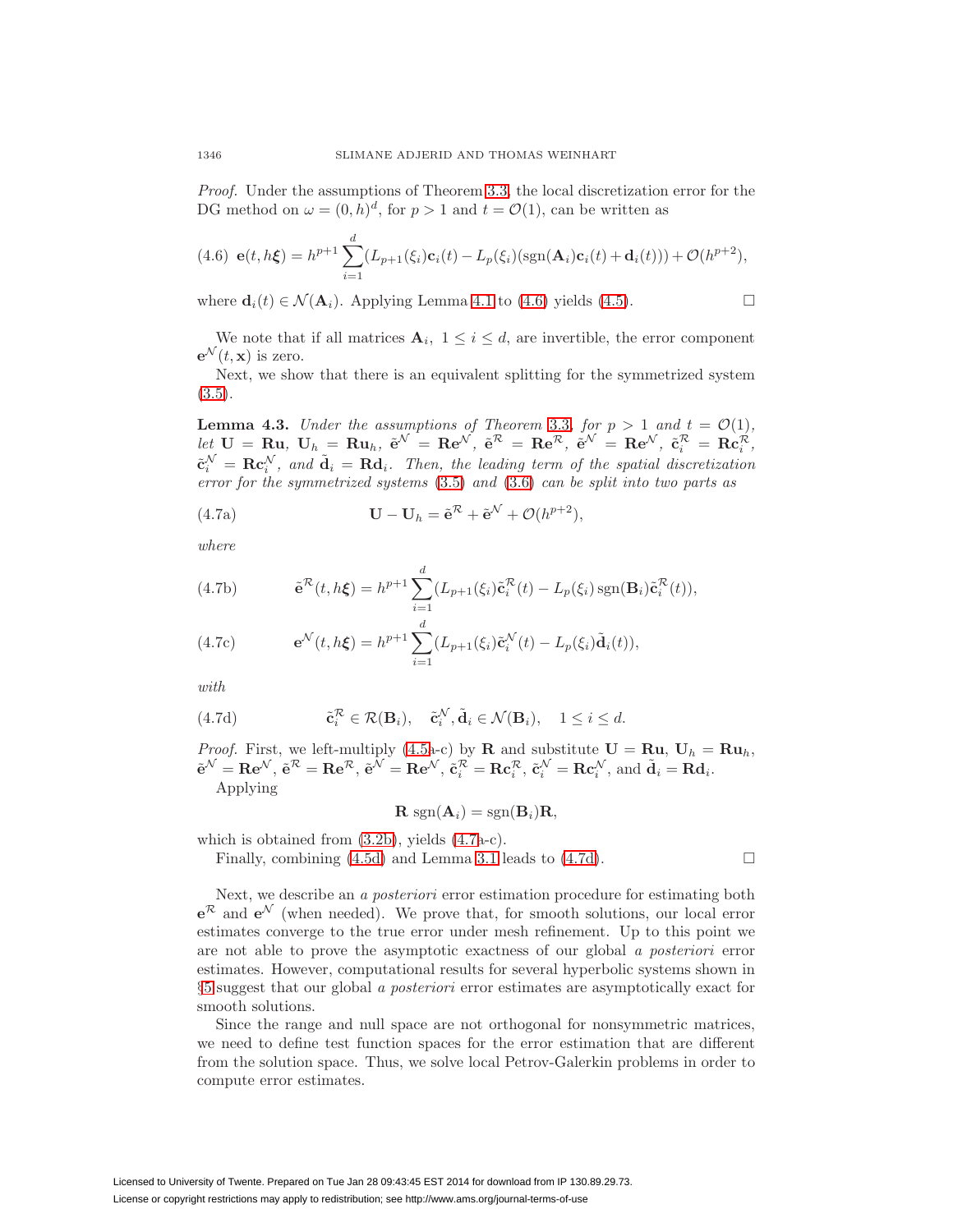4.1. **The stationary error estimate.** The stationary a posteriori error estimation procedure for computing estimates for  $e^R$  consists of determining (4.8a)

<span id="page-12-7"></span><span id="page-12-1"></span>
$$
\mathbf{E}^{\mathcal{R}}(t,h\xi)=\sum_{j=1}^{d} (L_{p+1}(\xi_j)-L_p(\xi_j)\operatorname{sgn}(\mathbf{A}_j))\gamma_j^{\mathcal{R}}(t), \ \gamma_j^{\mathcal{R}}\in\mathcal{R}(\mathbf{A}_j), 1\leq j\leq d,
$$

<span id="page-12-0"></span>such that (4.8b)

$$
\int_{\omega} L_p\left(\frac{x_i}{h}\right) \mathbf{v}^t \left(\frac{\partial \mathbf{u}_h}{\partial t} + \sum_{j=1}^d \mathbf{A}_j \frac{\partial (\mathbf{u}_h + \mathbf{E}^{\mathcal{R}})}{\partial x_j} - \mathbf{g}\right) d\mathbf{x} = 0, \ \forall \ \mathbf{v} \in \mathcal{R}(\mathbf{A}_i^t), \ 1 \le i \le d.
$$

By Lemma [4.1](#page-10-1) and [\(4.4\)](#page-10-4),  $(P_i^{\mathcal{R}})^t = (A_i^D A_i)^t = (A_i^t)^D A_i^t$  is the projection onto  $\mathcal{R}(\mathbf{A}_i^t)$ , thus  $\mathcal{R}((\mathbf{P}_i^{\mathcal{R}})^t) = \mathcal{R}(\mathbf{A}_i^t)$ .

Since [\(4.8b\)](#page-12-0) holds for all  $\mathbf{v} \in \mathcal{R}(\mathbf{A}_i^t)$  and the columns of  $(\mathbf{P}_i^{\mathcal{R}})^t$  are in the range of  $A_i^t$ , thus [\(4.8b\)](#page-12-0) yields

<span id="page-12-2"></span>(4.9) 
$$
\int_{\omega} L_p\left(\frac{x_i}{h}\right) \mathbf{P}_i^{\mathcal{R}} \left(\frac{\partial \mathbf{u}_h}{\partial t} + \sum_{j=1}^d \mathbf{A}_j \frac{\partial (\mathbf{u}_h + \mathbf{E}^{\mathcal{R}})}{\partial x_j} - \mathbf{g}\right) d\mathbf{x} = \mathbf{0}, \ 1 \leq i \leq d.
$$

Substituting [\(4.8a\)](#page-12-1) into [\(4.9\)](#page-12-2) and applying the orthogonality properties [\(2.11\)](#page-4-0), we obtain

<span id="page-12-3"></span>(4.10a) 
$$
\mathbf{A}_{i} \gamma_{i}^{\mathcal{R}} \int_{\omega} L_{p} \left(\frac{x_{i}}{h}\right) L'_{p+1} \left(\frac{x_{i}}{h}\right) d\mathbf{x} = \mathbf{t}_{p,i}^{\mathcal{R}},
$$

where  $\mathfrak{r}_{p,i}^{\mathcal{R}}$  is the projection of the residual onto  $\mathcal{R}(\mathbf{A}_i)$  as

<span id="page-12-5"></span>(4.10b) 
$$
\mathfrak{r}_{p,i}^{\mathcal{R}} = \mathfrak{p}_i^{\mathcal{R}} \int_{\omega} L_p\left(\frac{x_i}{h}\right) \left(\mathbf{g} - \frac{\partial \mathbf{u}_h}{\partial t} - \sum_{j=1}^d \mathbf{A}_j \frac{\partial \mathbf{u}_h}{\partial x_j}\right) d\mathbf{x}, \quad 1 \leq i \leq d.
$$

Using  $(2.11)$  we further reduce  $(4.10a)$ , obtaining

<span id="page-12-4"></span>(4.11) 
$$
2h^{d-1}\mathbf{A}_i\boldsymbol{\gamma}_i^{\mathcal{R}}=\mathbf{r}_{p,i}^{\mathcal{R}}, \quad 1\leq i\leq d.
$$

Since  $\mathfrak{r}_{p,i}^{\mathcal{R}} \in \mathcal{R}(\mathbf{A}_i)$ , we can solve [\(4.11\)](#page-12-4) to find the unique solution  $\gamma_i^{\mathcal{R}} \in \mathcal{R}(\mathbf{A}_i)$ ,

(4.12) 
$$
\gamma_i^{\mathcal{R}} = \frac{h^{1-d}}{2} \mathbf{A}_i^D \mathbf{r}_{p,i}^{\mathcal{R}}, \quad 1 \leq i \leq d.
$$

Next, we show that this stationary error estimate is asymptotically exact under mesh refinement.

<span id="page-12-8"></span>**Theorem 4.4.** Under the assumptions of Theorem [3.3](#page-8-3), let us consider the error estimate

(4.13) 
$$
\mathbf{E}^{\mathcal{R}}(t,h\xi) = \sum_{i=1}^{d} \left( L_{p+1}(\xi_i) - L_p(\xi_i) \operatorname{sgn}(\mathbf{A}_i) \right) \frac{h^{1-d}}{2} \mathbf{A}_i^D \mathbf{t}_{p,i}^{\mathcal{R}},
$$

where  $\mathfrak{r}_{p,i}^{\mathcal{R}}, 1 \leq i \leq d$ , are defined in [\(4.10b\)](#page-12-5). Then, for  $p \geq 1$  and  $t = \mathcal{O}(1)$ ,

<span id="page-12-6"></span>(4.14) 
$$
\mathbf{e}^{\mathcal{R}}(t,\mathbf{x}) = \mathbf{E}^{\mathcal{R}}(t,\mathbf{x}) + \mathcal{O}(h^{p+2}), \quad \mathbf{x} \in \omega.
$$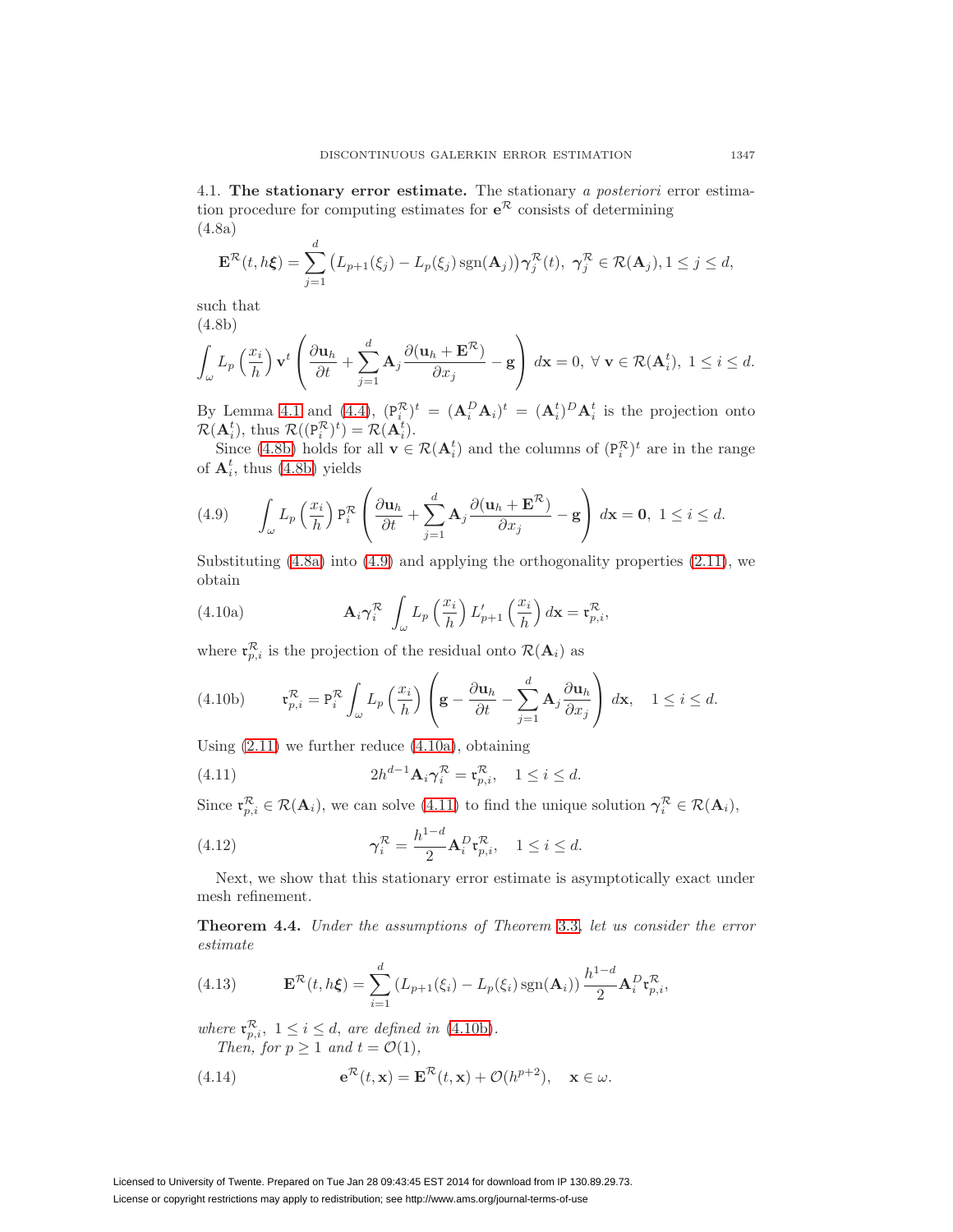*Proof.* Left-multiplying [\(4.8a\)](#page-12-1) by **R** and substituting  $\tilde{\mathbf{E}}^{\mathcal{R}} = \mathbf{R}\mathbf{E}^{\mathcal{R}}$  and  $\tilde{\gamma}_i^{\mathcal{R}} = \mathbf{R}\gamma_i^{\mathcal{R}}$ yields (4.15a)

<span id="page-13-0"></span>
$$
\tilde{\mathbf{E}}^{\mathcal{R}}(t,h\xi) = \sum_{j=1}^{d} (L_{p+1}(\xi_j) - L_p(\xi_j) \operatorname{sgn}(\mathbf{B}_j)) \tilde{\boldsymbol{\gamma}}_j^{\mathcal{R}}(t), \ \tilde{\boldsymbol{\gamma}}_j^{\mathcal{R}} \in \mathcal{R}(\mathbf{B}_j), 1 \leq j \leq d,
$$

where we used [\(3.4b\)](#page-6-9) and the fact that  $\gamma_j^{\mathcal{R}} \in \mathcal{R}(\mathbf{A}_j)$ .

Substituting  $\mathbf{v} = \mathbf{R}^t \mathbf{w}$ ,  $\mathbf{U}_h = \mathbf{R} \mathbf{u}_h$ , and  $\tilde{\mathbf{E}}^{\mathcal{R}} = \mathbf{R} \mathbf{E}^{\mathcal{R}}$  into [\(4.8b\)](#page-12-0) yields

$$
\int_{\omega} L_p\left(\frac{x_i}{h}\right) \mathbf{w}^t \left(\frac{\partial \mathbf{U}_h}{\partial t} + \sum_{j=1}^d \mathbf{B}_j \frac{\partial (\mathbf{U}_h + \tilde{\mathbf{E}}^{\mathcal{R}})}{\partial x_j} - \mathbf{R} \mathbf{g}\right) d\mathbf{x} = 0,
$$
\n(4.15b)\n
$$
\forall \mathbf{w} \in \mathcal{R}(\mathbf{B}_i), \ 1 \le i \le d,
$$

where we used [\(3.4d\)](#page-6-11) and the fact that  $\mathbf{v} \in \mathcal{R}(\mathbf{A}_i^t)$ .

Since system [\(4.15\)](#page-13-0) satisfies Theorem 4.1 in [\[8\]](#page-31-14), we obtain, for  $p \ge 1$  and  $t =$  $\mathcal{O}(1),$ 

<span id="page-13-1"></span>(4.16) 
$$
\tilde{\mathbf{e}}^{\mathcal{R}}(t,\mathbf{x}) = \tilde{\mathbf{E}}^{\mathcal{R}}(t,\mathbf{x}) + \mathcal{O}(h^{p+2}), \quad \mathbf{x} \in \omega.
$$

Left-multiplying [\(4.16\)](#page-13-1) with  $\mathbf{R}^{-1}$  and substituting  $e^{\mathcal{R}} = \mathbf{R}^{-1} \tilde{e}^{\mathcal{R}}$  and  $\mathbf{E}^{\mathcal{R}} = \mathbf{R}^{-1} \tilde{\mathbf{E}}^{\mathcal{R}}$ yields  $(4.14)$ .  $\Box$ 

4.2. **The transient error estimate.** Here we present a transient a posteriori error estimation procedure to compute estimates for  $e^N$ . Note that if all  $A_i$ ,  $1 \leq i \leq d$ , are invertible,  $e^{\mathcal{N}} = 0$  by definition in [\(4.5c\)](#page-10-5).

By Lemma [2.2,](#page-5-3) the approximations  $\pi u_0$  on  $\omega$  and  $\pi_i^s u$  on the boundary  $\partial \omega$ satisfy

$$
\begin{aligned} \mathbf{e}(0, \mathbf{x}) &= \mathbf{u}_0(\mathbf{x}) - \pi \mathbf{u}_0(\mathbf{x}) \\ \text{(4.17)} \quad &= h^{p+1} \sum_{j=1}^d (L_{p+1} \left(\frac{x_j}{h}\right) \mathbf{c}_j(0) - L_p \left(\frac{x_j}{h}\right) \text{sgn}(\mathbf{A}_j) \mathbf{c}_j(0)) + \mathcal{O}(h^{p+2}), \ \mathbf{x} \in \omega, \end{aligned}
$$

$$
\begin{aligned}\n\mathbf{e}^-(t, \mathbf{x}) &= \mathbf{u}(t, \mathbf{x}) - \pi_i^s \mathbf{u}(t, \mathbf{x}) \\
&= h^{p+1} \sum_{j \in D(i)} \left( L_{p+1} \left( \frac{x_j}{h} \right) \mathbf{c}_j(t) - L_p \left( \frac{x_j}{h} \right) \text{sgn}(\mathbf{A}_j) \mathbf{c}_j(t) \right) + \mathcal{O}(h^{p+2}), \\
\text{(4.18)} \quad \mathbf{x} \in \gamma_i^s, \ s = +, -, \ 1 \le i \le d.\n\end{aligned}
$$

<span id="page-13-2"></span>We split the error at  $t = 0$  into  $\mathbf{e} = \mathbf{e}^R + \mathbf{e}^N + \mathcal{O}(h^{p+2})$  as in [\(4.5a\)](#page-10-6) and define  $\mathbf{E}^{\mathcal{N}}(0,\mathbf{x})$  by

(4.19) 
$$
\mathbf{E}^{\mathcal{N}}(0,\mathbf{x}) = \mathbf{e}^{\mathcal{N}}(0,\mathbf{x}) = h^{p+1} \sum_{i=1}^{d} (L_{p+1} \left(\frac{x_i}{h}\right) \mathbf{P}_i^{\mathcal{N}} \bar{\mathbf{c}}_i(0)),
$$

where  $P_i^N \bar{c}_i(0)$  is the projection of  $\bar{c}_i(0)$  into  $\mathcal{N}(\mathbf{A}_i)$ .

On the boundary, we define **E**<sup>−</sup> by the leading term of [\(4.18\)](#page-13-2),

(4.20)  
\n
$$
\mathbf{E}^{-}(t, \mathbf{x}) = h^{p+1} \sum_{j \in D(i)} (L_{p+1} \left(\frac{x_j}{h}\right) \bar{\mathbf{c}}_{ij}^s(t) - L_p \left(\frac{x_j}{h}\right) \text{sgn}(\mathbf{A}_j) \bar{\mathbf{c}}_{ij}^s(t)),
$$
\n
$$
\mathbf{x} \in \gamma_i^s, \ s = +, -, \ 1 \le i \le d.
$$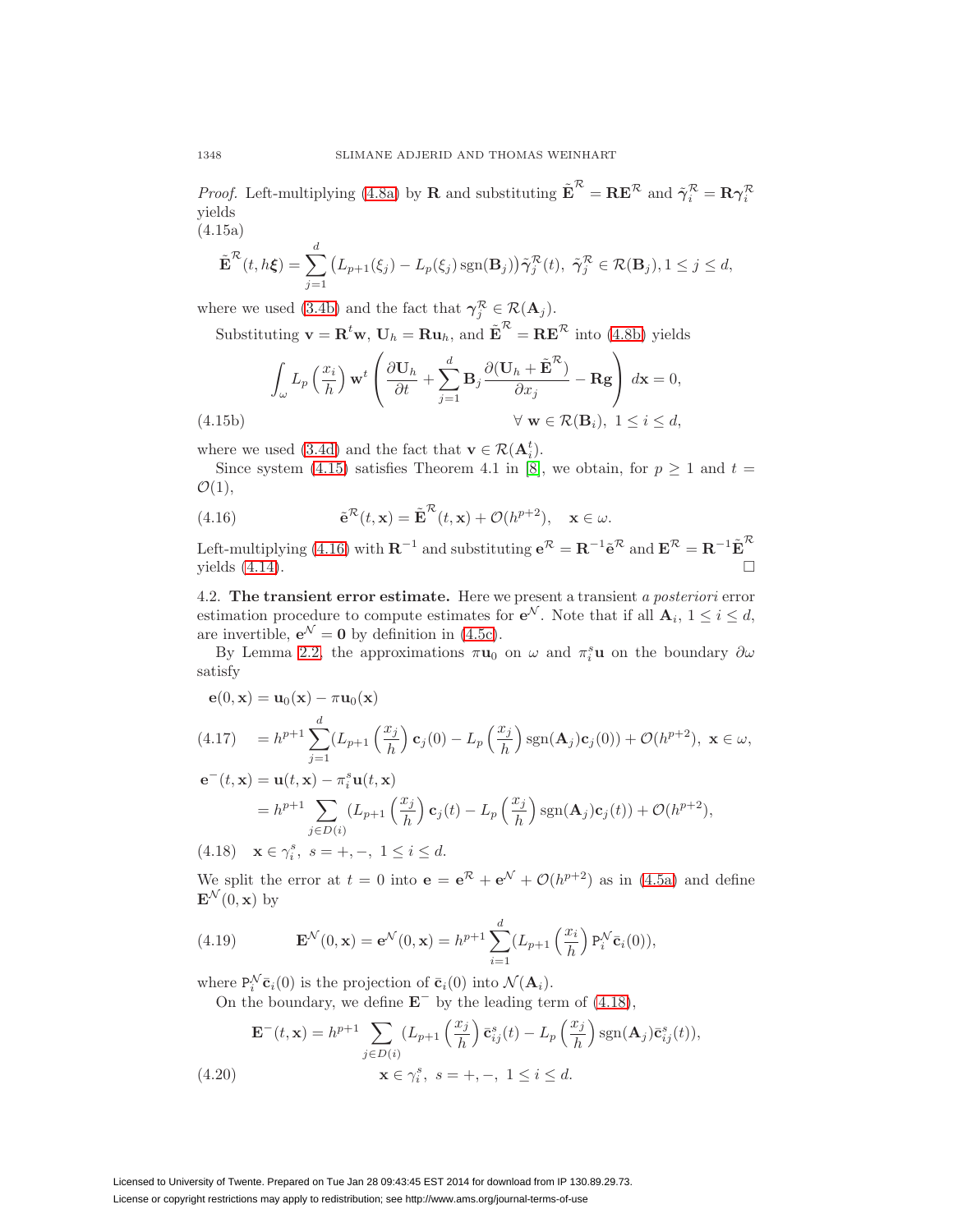<span id="page-14-4"></span>Then we define the error estimate for  $e^{\mathcal{N}}$  by determining the coefficients of (4.21a)

$$
\mathbf{E}^{\mathcal{N}}(t,\mathbf{x}) = \sum_{j=1}^{d} (L_{p+1}\left(\frac{x_j}{h}\right)\gamma_j^{\mathcal{N}}(t) - L_p\left(\frac{x_j}{h}\right)\delta_j(t)), \quad \gamma_j^{\mathcal{N}}, \delta_j \in \mathcal{N}(\mathbf{A}_j), \ 1 \le j \le d,
$$

such that

$$
\int_{\omega} \mathbf{v}^{t} \left( \frac{\partial (\mathbf{u}_{h} + \mathbf{E}^{N})}{\partial t} + \sum_{j=1}^{d} \mathbf{A}_{j} \frac{\partial \mathbf{u}_{h}}{\partial x_{j}} - \mathbf{g} \right) d\mathbf{x}
$$
\n
$$
(4.21b) \qquad = \sum_{j=1}^{d} \int_{\gamma_{j}} \mathbf{v}^{t} (\nu_{j} \mathbf{A}_{j})^{-} \left( \mathbf{u}_{h} + \mathbf{E}^{R} + \mathbf{E}^{N} - \mathbf{u}_{h}^{-} - \mathbf{E}^{-} \right) ds, \ \forall \ \mathbf{v} \in \mathcal{E}_{p},
$$

<span id="page-14-0"></span>where  $\mathbf{E}^{\mathcal{R}}$  equals the stationary component defined by [\(4.8\)](#page-12-7) and

(4.21c) 
$$
\mathcal{E}_p = \left\{ \mathbf{v}(\mathbf{x}) = \sum_{i=1}^d \left( L_{p+1} \left( \frac{x_i}{h} \right) \mathbf{a}_i - L_p \left( \frac{x_i}{h} \right) \mathbf{b}_i \right) : \ \mathbf{a}_i, \mathbf{b}_i \in \mathcal{N}(\mathbf{A}_i^t) \right\}.
$$

Thus, by Lemma [4.1](#page-10-1) and [\(4.4\)](#page-10-4),  $(P_i^{\mathcal{N}})^t = \mathbf{I} - (\mathbf{A}_i^D \mathbf{A}_i)^t = \mathbf{I} - (\mathbf{A}_i^t)^D \mathbf{A}_i^t$  is the projection onto  $\mathcal{N}(\mathbf{A}_i^t)$ , and therefore  $\mathcal{R}((P_i^{\mathcal{N}})^t) = \mathcal{N}(\mathbf{A}_i^t)$ .

Replacing **v** in [\(4.21b\)](#page-14-0) by  $L_m(\xi_i)(P_i^{\mathcal{N}})^t$ ,  $m = p, p + 1, 1 \le i \le d$ , yields

$$
\int_{\omega} L_m \left(\frac{x_i}{h}\right) P_i^{\mathcal{N}} \left(\frac{\partial (\mathbf{u}_h + \mathbf{E}^{\mathcal{N}})}{\partial t} + \sum_{j=1}^d \mathbf{A}_j \frac{\partial \mathbf{u}_h}{\partial x_j} - \mathbf{g}\right) d\mathbf{x}
$$
\n
$$
= \sum_{j=1}^d \int_{\gamma_j} L_m \left(\frac{x_i}{h}\right) P_i^{\mathcal{N}}(\nu_j \mathbf{A}_j) - \left(\mathbf{u}_h + \mathbf{E}^{\mathcal{R}} + \mathbf{E}^{\mathcal{N}} - \mathbf{u}_h - \mathbf{E}^{\mathcal{-}}\right) d\mathbf{s},
$$
\n(4.22)

<span id="page-14-1"></span>By  $(2.3c)$ ,  $P_i^{\mathcal{N}}(\nu_i \mathbf{A}_i)^{-} = \mathbf{0}$ , thus  $(4.22)$  can be written as

<span id="page-14-2"></span>
$$
(4.23a) \quad \int_{\omega} L_m\left(\frac{x_i}{h}\right) P_i^{\mathcal{N}} \frac{\partial \mathbf{E}^{\mathcal{N}}}{\partial t} d\mathbf{x} - \sum_{j \in D(i)} \int_{\gamma_j} L_m\left(\frac{x_i}{h}\right) P_i^{\mathcal{N}}(\nu_j \mathbf{A}_j)^{-} \mathbf{E}^{\mathcal{N}} d\mathbf{s} = \mathfrak{r}_{m,i}^{\mathcal{N}},
$$

where  $\mathfrak{r}_{m,i}^{\mathcal{N}}$  is the projection of the residual onto  $\mathcal{N}(\mathbf{A}_i)$  along  $\mathcal{R}(\mathbf{A}_i)$ , given by

$$
\mathfrak{r}_{m,i}^{\mathcal{N}} = \mathfrak{P}_i^{\mathcal{N}} \int_{\omega} L_m \left(\frac{x_i}{h}\right) \left(\mathbf{g} - \frac{\partial \mathbf{u}_h}{\partial t} - \sum_{j=1}^d \mathbf{A}_j \frac{\partial \mathbf{u}_h}{\partial x_j}\right) d\mathbf{x}
$$

$$
+ \mathfrak{P}_i^{\mathcal{N}} \sum_{j=1}^d \int_{\gamma_j} L_m \left(\frac{x_i}{h}\right) (\nu_j \mathbf{A}_j)^{-} \left(\mathbf{u}_h + \mathbf{E}^{\mathcal{R}} - \mathbf{u}_h^{-} - \mathbf{E}^{-}\right) ds,
$$
(4.23b) 
$$
m = p, p+1, 1 \le i \le d.
$$

<span id="page-14-3"></span>For  $m = p + 1$ , we use the orthogonality properties  $(2.11)$  to reduce  $(4.23a)$  to

$$
(4.24) \quad \int_{\omega} L_{p+1}^2\left(\frac{x_i}{h}\right) \dot{\gamma}_i^{\mathcal{N}} d\mathbf{x} - \sum_{j \in D(i)} \int_{\gamma_j} L_{p+1}^2\left(\frac{x_i}{h}\right) \mathbf{P}_i^{\mathcal{N}}(\nu_j \mathbf{A}_j)^{-} \gamma_i^{\mathcal{N}} d\mathbf{s} = \mathfrak{r}_{p+1,i}^{\mathcal{N}},
$$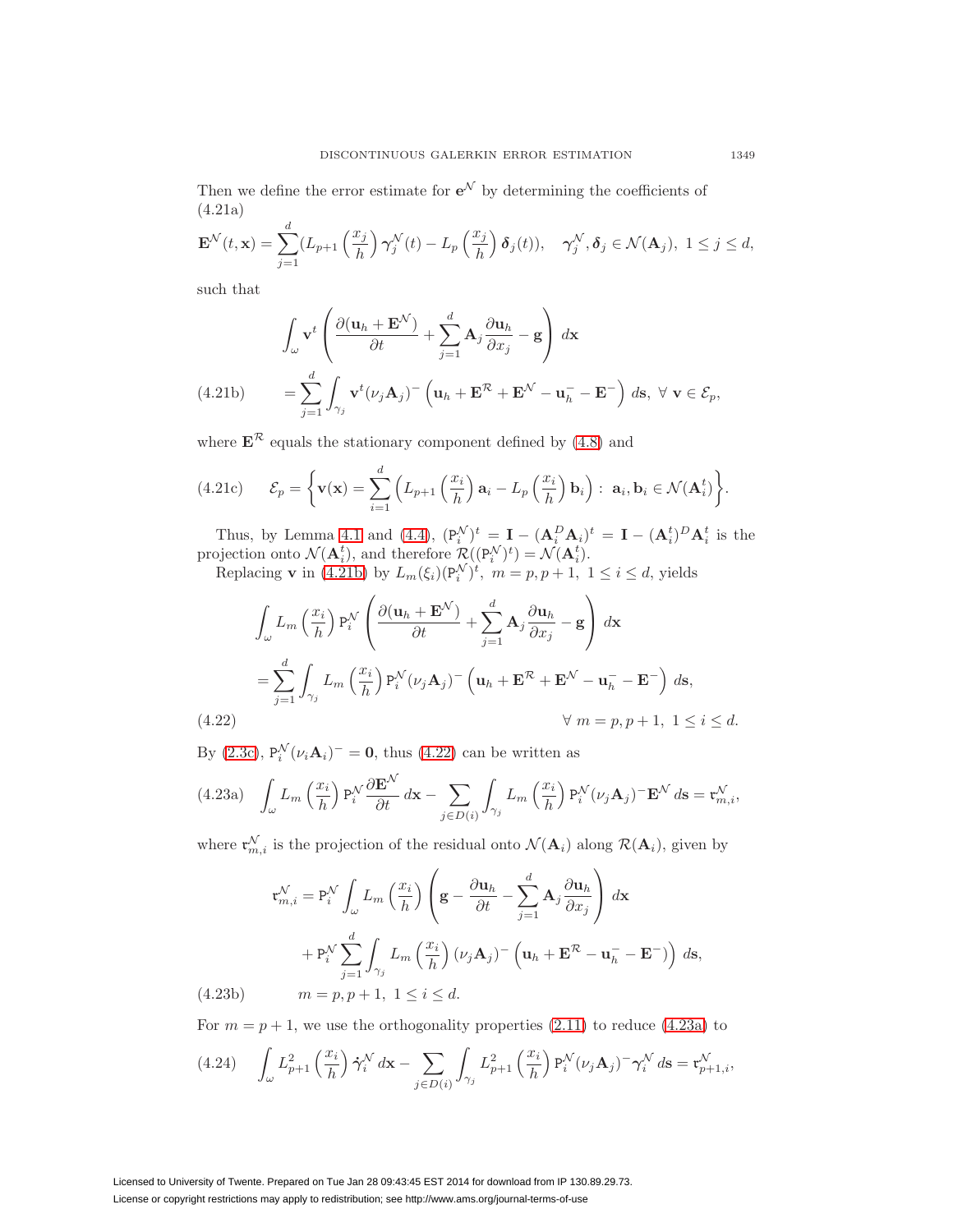<span id="page-15-0"></span>which by  $(2.11)$  is equal to

(4.25a) 
$$
\dot{\gamma}_i^{\mathcal{N}} = \frac{1}{h} P_i^{\mathcal{N}} \sum_{j \in D(i)} (\mathbf{A}_j - \mathbf{A}_j^+) \gamma_i^{\mathcal{N}} + \frac{2p+3}{h^d} \mathfrak{r}_{p+1,i}^{\mathcal{N}}.
$$

For  $m = p$ , similarly we get

(4.25b) 
$$
\dot{\boldsymbol{\delta}}_i = \frac{1}{h} P_i^{\mathcal{N}} \sum_{j \in D(i)} (\mathbf{A}_j - \mathbf{A}_j^+) \boldsymbol{\delta}_i + \frac{2p+1}{h^d} \mathbf{r}_{p,i}^{\mathcal{N}},
$$

subject to the initial conditions

(4.25c) 
$$
\gamma_i^{\mathcal{N}}(0) = h^{p+1} P_i^{\mathcal{N}} \bar{c}_i(0), \ \delta_i(0) = 0.
$$

Note that [\(4.25\)](#page-15-0) and [\(4.23b\)](#page-14-3) ensures that  $\gamma_i^N, \delta_i \in \mathcal{N}(\mathbf{A}_i)$ ,  $1 \leq i \leq d$ .

Then [\(4.25\)](#page-15-0) and [\(4.23b\)](#page-14-3) together describe the procedure to obtain the coefficients of  $\mathbf{E}^{\mathcal{N}}$ .

Now, we are ready to show the asymptotic exactness of the error estimate.

<span id="page-15-4"></span>**Theorem 4.5.** Under the assumptions of Theorem [3.3](#page-8-3), let  $E^R$  be computed as specified in Theorem [4.4](#page-12-8). Consider the estimate

(4.26) 
$$
\mathbf{E}^{\mathcal{N}}(t,h\xi) = \sum_{j=1}^{d} (L_{p+1}(\xi_j)\boldsymbol{\gamma}_j^{\mathcal{N}}(t) - L_p(\xi_j)\boldsymbol{\delta}_j(t)),
$$

where  $\gamma_i^N$ ,  $\delta_i$ ,  $1 \le i \le d$ , are solutions of [\(4.25\)](#page-15-0) and [\(4.23b\)](#page-14-3). Then, at  $t = \mathcal{O}(1)$  and for  $p \geq 1$ ,

<span id="page-15-3"></span>(4.27) 
$$
\mathbf{e}^{\mathcal{N}}(t,\mathbf{x}) = \mathbf{E}^{\mathcal{N}}(t,\mathbf{x}) + \mathcal{O}(h^{p+2}), \quad \mathbf{x} \in \omega.
$$

Proof. Left-multiplying [\(4.21a\)](#page-14-4) by **R** and substituting  $\tilde{\mathbf{E}}^N = \mathbf{R}\mathbf{E}^{\mathcal{R}}, \ \tilde{\gamma}_i^{\mathcal{N}} = \mathbf{R}\gamma_i^{\mathcal{N}}$ and  $\tilde{\boldsymbol{\delta}}_i = \mathbf{R}\boldsymbol{\delta}_i$  yields

<span id="page-15-1"></span>(4.28a) 
$$
\tilde{\mathbf{E}}^{\mathcal{N}}(t, h\xi) = \sum_{j=1}^{d} (L_{p+1}(\xi_j)\tilde{\boldsymbol{\gamma}}_j^{\mathcal{N}} - L_p(\xi_j)\tilde{\boldsymbol{\delta}}_j), \ \tilde{\boldsymbol{\gamma}}_i^{\mathcal{N}}, \tilde{\boldsymbol{\delta}}_i \in \mathcal{N}(\mathbf{B}_i), \quad 1 \leq i \leq d,
$$

where we used [\(3.4a\)](#page-6-8) and the fact that  $\delta_i \in \mathcal{N}(\mathbf{A}_i)$ .

 $\text{Substituting } \mathbf{w} = \mathbf{R}^{-t} \mathbf{v}, \mathbf{U}_h = \mathbf{R} \mathbf{u}_h, \tilde{\mathbf{E}}^N = \mathbf{R} \mathbf{E}^N, \tilde{\mathbf{E}}^N = \mathbf{R} \mathbf{E}^R \text{ and } \tilde{\mathbf{E}}^T = \mathbf{R} \mathbf{E}^{-T}$ into [\(4.21b\)](#page-14-0) yields

$$
\int_{\omega} \mathbf{w}^{t} \left( \frac{\partial (\mathbf{U}_{h} + \tilde{\mathbf{E}}^{N})}{\partial t} + \sum_{j=1}^{d} \mathbf{B}_{j} \frac{\partial \mathbf{U}_{h}}{\partial x_{j}} - \mathbf{R} \mathbf{g} \right) d\mathbf{x}
$$
\n
$$
= \sum_{j=1}^{d} \int_{\gamma_{j}} \mathbf{w}^{t} \nu_{j} \mathbf{B}_{j}^{\bar{\mu}_{j}} \left( \mathbf{U}_{h} + \tilde{\mathbf{E}}^{R} + \tilde{\mathbf{E}}^{N} - \mathbf{U}_{h}^{-} - \tilde{\mathbf{E}}^{-} \right) d\mathbf{s},
$$

(4.28b) 
$$
\forall \mathbf{w}(\mathbf{x}) = \sum_{i=1}^{a} \left( L_{p+1} \left( \frac{x_i}{h} \right) \mathbf{a}_i - L_p \left( \frac{x_i}{h} \right) \mathbf{b}_i \right), \mathbf{a}_i, \mathbf{b}_i \in \mathcal{N}(\mathbf{B}_i).
$$

where we used [\(3.4c\)](#page-6-12) and the fact that **v**  $\in \mathcal{E}_p$ .

Since system [\(4.28\)](#page-15-1) satisfies Theorem 4.3 in [\[8\]](#page-31-14), we obtain, for  $p \ge 1$  and  $t =$  $\mathcal{O}(1),$ 

<span id="page-15-2"></span>(4.29) 
$$
\tilde{\mathbf{e}}^{\mathcal{N}}(t,\mathbf{x}) = \tilde{\mathbf{E}}^{\mathcal{N}}(t,\mathbf{x}) + \mathcal{O}(h^{p+2}), \quad \mathbf{x} \in \omega.
$$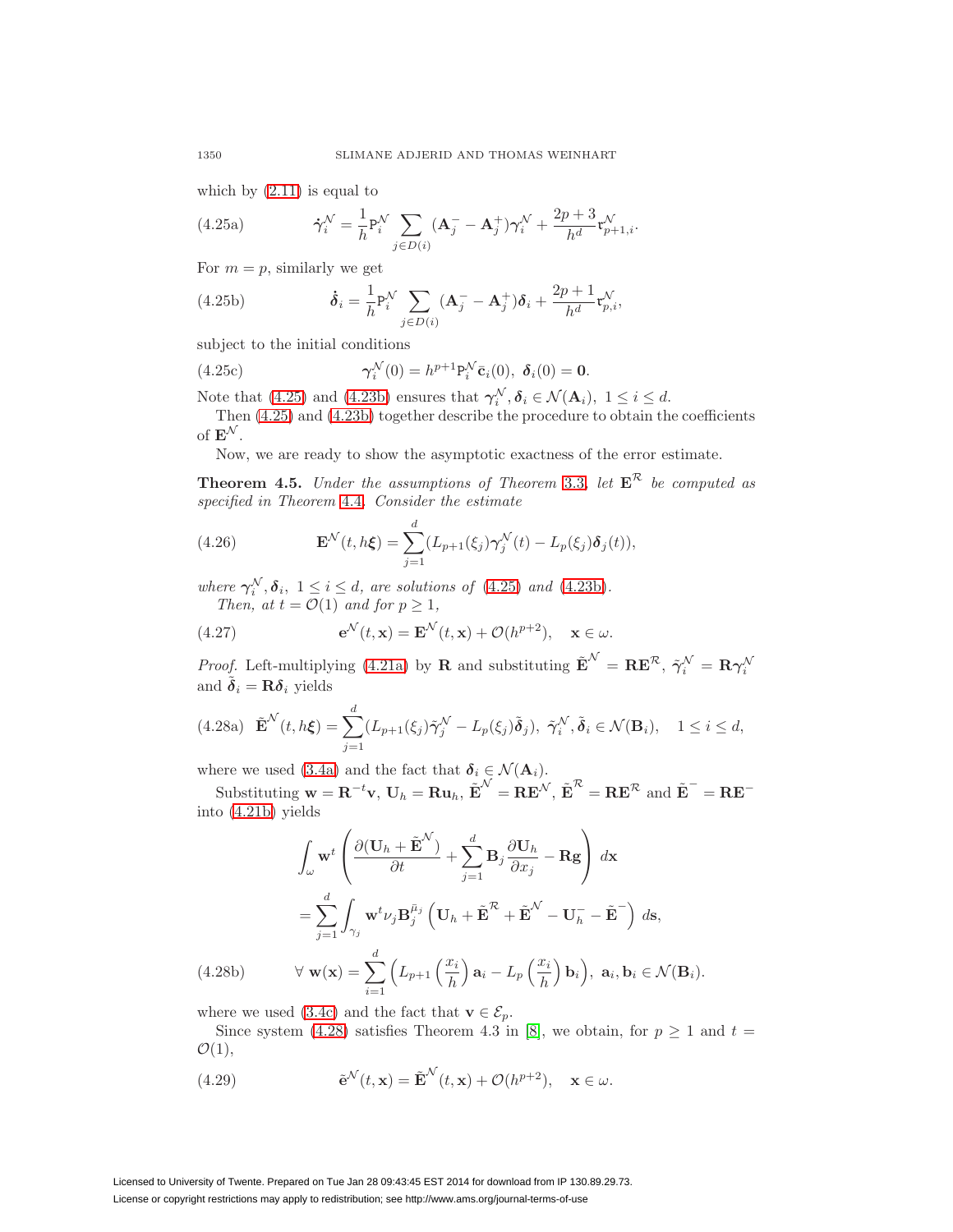Left-multiplying [\(4.29\)](#page-15-2) with  $\mathbf{R}^{-1}$  and substituting  $\tilde{\mathbf{E}}^{\mathcal{N}} = \mathbf{R}^{-1} \mathbf{e}^{\mathcal{N}}$  and  $\tilde{\mathbf{E}}^{\mathcal{N}} =$  $\mathbf{R}^{-1}\mathbf{e}^{\mathcal{N}}$  yields [\(4.27\)](#page-15-3).

## 5. Computational examples

<span id="page-16-0"></span>In Section [4,](#page-10-0) we showed asymptotic exactness of our a posteriori error estimates for a local DG formulation. We will now present computational results for several symmetrizable systems that suggest that our a posteriori error estimates are globally asymptotically exact for smooth solutions.

The accuracy of a *posteriori* error estimates is measured by the global effectivity index with respect to the  $L^2$  norm

(5.1) 
$$
\theta = \frac{\|\mathbf{E}\|_{2,\Omega}}{\|\mathbf{e}\|_{2,\Omega}},
$$

where **E** is either  $\mathbf{E}^{\mathcal{R}}$  or  $\mathbf{E}^{\mathcal{R}} + \mathbf{E}^{\mathcal{N}}$ .

We also need the componentwise  $L^2$ -error,

(5.2) 
$$
\|\mathbf{e}\|^* = (\|e_1\|_{2,\Omega}, \dots, \|e_m\|_{2,\Omega})^t,
$$

and the componentwise effectivity index,

(5.3) 
$$
\theta^* = \left(\frac{\|E_1\|_{2,\Omega}}{\|e_1\|_{2,\Omega}}, \dots, \frac{\|E_m\|_{2,\Omega}}{\|e_m\|_{2,\Omega}}\right)^t,
$$

where  $\mathbf{E} = (E_1, ..., E_m)^t$  and  $\mathbf{e} = (e_1, ..., e_m)^t$ .

Ideally, the transient global effectivity indices should approach unity under mesh refinement.

<span id="page-16-3"></span>**Example 5.1.** Let us consider the two-dimensional hyperbolic system

<span id="page-16-1"></span>(5.4a) 
$$
\frac{\partial \mathbf{u}}{\partial t} + \mathbf{A}_1 \frac{\partial \mathbf{u}}{\partial x_1} + \mathbf{A}_2 \frac{\partial \mathbf{u}}{\partial x_2} = \mathbf{g}(t, \mathbf{x}), \ \mathbf{x} \in (0, 1)^2, \ 0 < t < 1,
$$

where

(5.4b) 
$$
\mathbf{A}_1 = \begin{pmatrix} 1 & 1 & -1 \\ 1 & 1 & 2 \\ 1 & 1 & 2 \end{pmatrix}, \ \mathbf{A}_2 = \begin{pmatrix} -6 & 0 & -8 \\ 1 & -4 & 7 \\ 0 & 0 & 2 \end{pmatrix},
$$

and select  $g(t, x, y)$ , initial and boundary conditions such that the true solution is

(5.4c) 
$$
\mathbf{u}(t, \mathbf{x}) = \exp(t + x_1 + x_2)(1, 1, 1)^t.
$$

<span id="page-16-2"></span>Note that the system  $(5.4)$  is equivalent to the symmetric system for  $U = Ru$ 

(5.5a) 
$$
\frac{\partial \mathbf{U}}{\partial t} + \mathbf{B}_1 \frac{\partial \mathbf{U}}{\partial x_1} + \mathbf{B}_2 \frac{\partial \mathbf{U}}{\partial x_2} = \mathbf{R} \mathbf{g}(t, \mathbf{x}), \ \mathbf{x} \in (0, 1)^2, \ 0 < t < 1,
$$

where

(5.5b) 
$$
\mathbf{B}_1 = \begin{pmatrix} 2 & 0 & 1 \\ 0 & 0 & 0 \\ 1 & 0 & 2 \end{pmatrix}, \ \mathbf{B}_2 = \begin{pmatrix} -5 & 1 & 0 \\ 1 & -5 & 0 \\ 0 & 0 & 2 \end{pmatrix}, \ \mathbf{R} = \begin{pmatrix} 1 & 1 & 0 \\ 0 & 1 & -1 \\ 0 & 0 & 1 \end{pmatrix}.
$$

A discussion of the symmetric system [\(5.5\)](#page-16-2) can be found in [\[9\]](#page-31-15).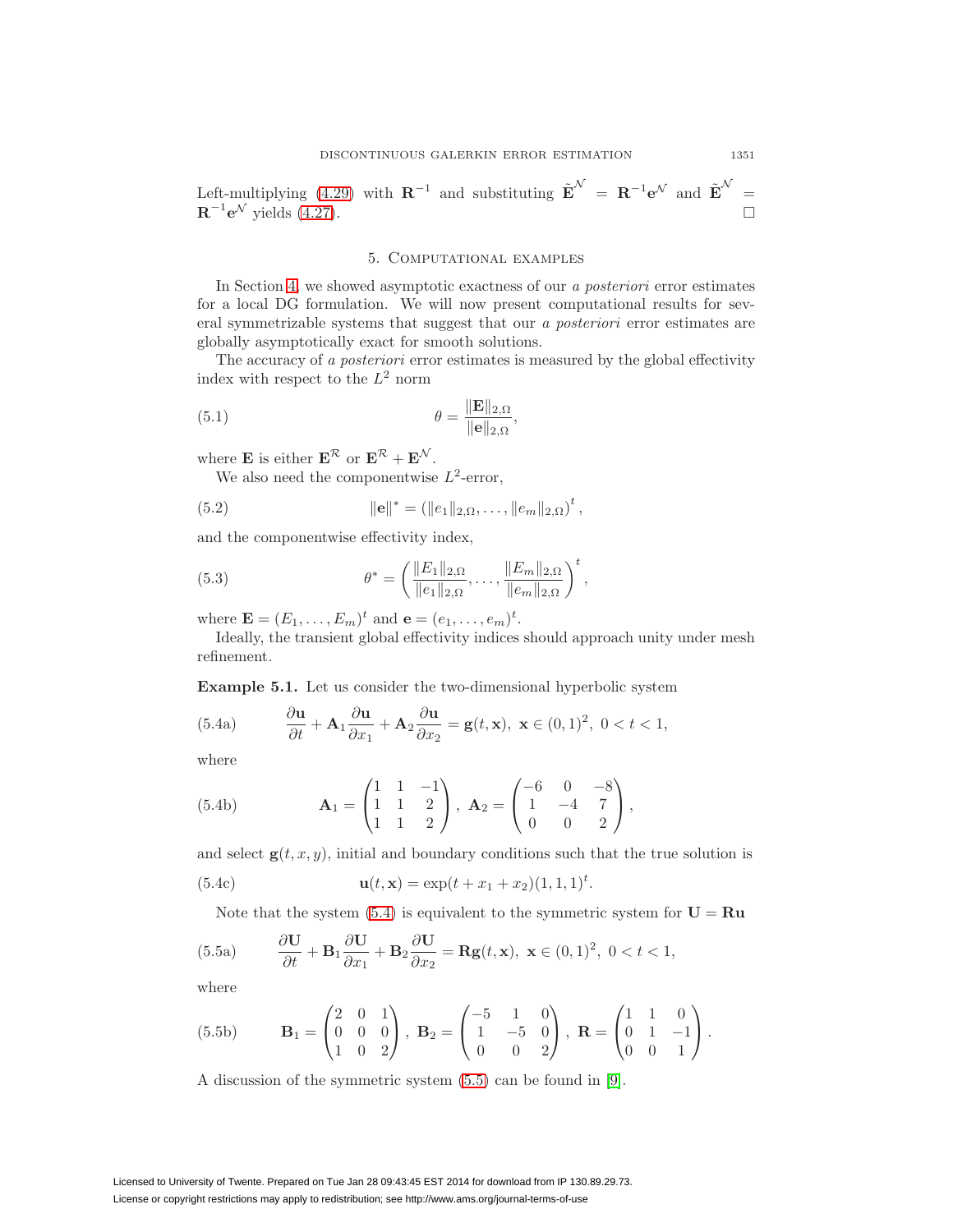Basic linear algebra yields

(5.6a) 
$$
\mathcal{R}(\mathbf{A}_1^{+t}) \cap \mathcal{R}(\mathbf{A}_2^{+t}) = \text{span}\{(0,0,1)^t\},\
$$

(5.6b) 
$$
\mathcal{R}(\mathbf{A}_1^{+t}) \cap \mathcal{R}(\mathbf{A}_2^{-t}) = \text{span}\{(1,1,0)^t\}.
$$

Applying Theorem [3.4,](#page-9-7) we expect  $\mathcal{O}(h^{p+2})$  pointwise superconvergence of the error projections  $e_3 = (0, 0, 1)^t$ **e**, and  $e_1 + e_2 = (1, 1, 0)^t$ **e** at Radau points.

We solve [\(5.4\)](#page-16-1) on uniform meshes having  $20^2$ ,  $40^2$ ,  $60^2$ ,  $80^2$  elements for  $p = 1, 2, 3$ . Tables [5.1](#page-17-0) and [5.2](#page-17-1) present the maximum projected errors for  $|e_3|$  at shifted Radau points  $(\xi_i^+, \xi_j^+)$  and  $|e_1 + e_2|$  at shifted Radau points  $(\xi_i^+, \xi_j^-)$  at  $t = 1$ , respectively. We observe that the error projections are  $\mathcal{O}(h^{p+2})$  superconvergent at Radau points, which is in agreement with Theorem [3.4.](#page-9-7)

<span id="page-17-0"></span>TABLE 5.1. Maximum projected errors for  $|e_3|$  at shifted Radau points  $(\xi_i^+, \xi_j^+)$  for Example [5.1](#page-16-3) at  $t = 1$ .

| $\mathcal{N}$ | $p=1$                                        |       | $p=2$                        |  | $p=3$                                                      |        |
|---------------|----------------------------------------------|-------|------------------------------|--|------------------------------------------------------------|--------|
|               | $ e_3 _{\infty}^{+,+}$                       | order | $ e_3 _{\infty}^{+,+}$ order |  | $ e_3 _{\infty}^{+,+}$                                     | order  |
|               | $\boxed{20^2 \mid 1.1200e-3}$ –              |       | $1.8108e-5$ -                |  | $1,5.1874e-7$                                              |        |
|               |                                              |       |                              |  | $40^2$   1.4253e-4 2.9742   1.1460e-6 3.9820   1.7717e-8   | 4.8718 |
|               | $60^2$   4.3063e-5 2.9518   2.2630e-7 4.0009 |       |                              |  | $2.3803e-9$                                                | 4.9506 |
| $80^2$        |                                              |       |                              |  | $1.8347e-5$ $2.9657$   $7.1624e-8$ $3.9989$   $5.6916e-10$ | 4.9737 |

<span id="page-17-1"></span>TABLE 5.2. Maximum projected errors for  $|e_1 + e_2|$  at shifted Radau points  $(\xi_i^+, \xi_j^-)$  for Example [5.1](#page-16-3) at  $t = 1$ .

| N        | $p=1$                      |        | $p=2$                      |        | $p=3$                      |        |
|----------|----------------------------|--------|----------------------------|--------|----------------------------|--------|
|          | $ e_1+e_2 _{\infty}^{+,-}$ | order  | $ e_1+e_2 _{\infty}^{+,-}$ | order  | $ e_1+e_2 _{\infty}^{+,-}$ | order  |
| $20^{2}$ | $2.2442e-3$                |        | $2.2283e-5$                |        | $1.0707e-6$                |        |
| $40^{2}$ | $2.9304e-4$                | 2.9371 | $1.4024e-6$                | 3.9900 | $3.2800e-8$                | 5.0287 |
| $60^{2}$ | 8.7966e-5                  | 2.9678 | $2.8129e-7$                | 3.9622 | $4.3023e-9$                | 5.0097 |
| $80^{2}$ | $3.7358e-5$                | 2.9769 | $8.9331e-8$                | 3.9872 | $1.0201e-9$                | 5.0029 |

We present the componentwise  $L^2$ -errors and effectivity indices corresponding to the stationary error estimate  $\mathbf{E}^{\mathcal{R}}$  at  $t = 1$  in Table [5.3.](#page-18-0) In Table [5.4,](#page-19-0) we present the L<sup>2</sup>-errors and global effectivity indices for the transient error estimate  $\mathbf{E}^{\mathcal{R}} + \mathbf{E}^{\mathcal{N}}$  at  $t = 1$ . We plot the transient global effectivity indices versus time in Figure [5.1.](#page-19-1)

Since  $\mathcal{N}(\mathbf{A}_1) = \text{span}\{(-1, 1, 0)^t\}$  and  $\mathcal{N}(\mathbf{A}_2) = \{0\}$ , the stationary error estimate should be asymptotically exact for the third component only. Our numerical results, which show that  $\mathbf{E}^{\mathcal{R}}$  is an accurate approximation of the third component of the error, are in full agreement with Theorem [4.4.](#page-12-8) Furthermore, the transient global effectivity indices stay close to unity at all times, thus the error estimate  $\mathbf{E}^{\mathcal{R}} + \mathbf{E}^{\mathcal{N}}$  is asymptotically exact under mesh refinement. Again, our results are in full agreement with Theorem [4.5.](#page-15-4)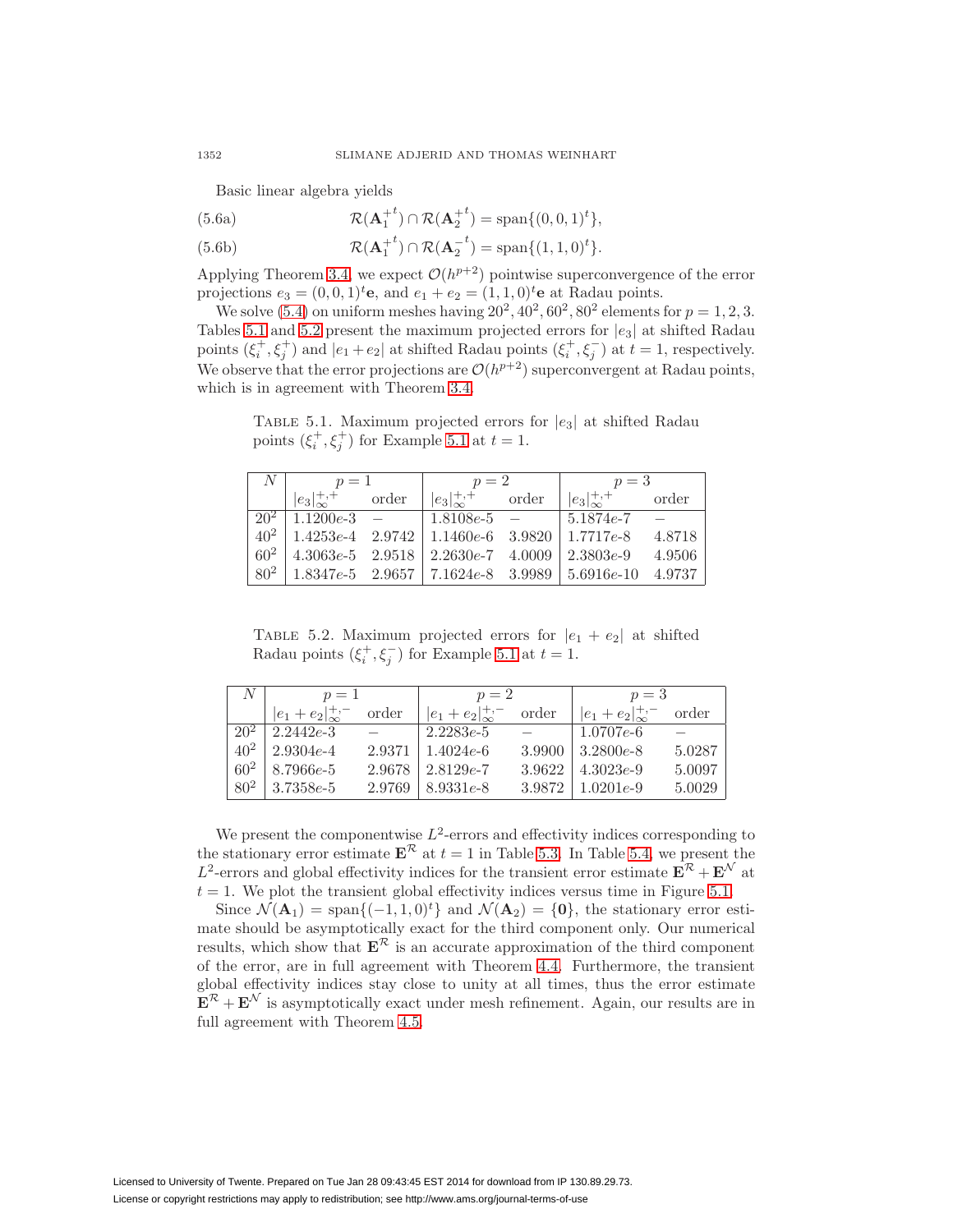<span id="page-18-0"></span>TABLE 5.3. Componentwise  $L^2(\Omega)$ -errors  $\|\mathbf{e}\|^*, \|\mathbf{e} - \mathbf{E}^{\mathcal{R}}\|^*$  and their order of convergence. Stationary global effectivity indices for Example [5.1](#page-16-3) at  $t = 1$ .

| $\overline{p}$ | $\boldsymbol{N}$ | $\ \mathbf{e}\ ^*$ | order    | $ \mathrm{e}-\mathrm{E}^{\overline{\mathcal{R}}\,  ^*}$ | $order$   | $\overline{\theta^*}$ |
|----------------|------------------|--------------------|----------|---------------------------------------------------------|-----------|-----------------------|
|                |                  | $5.7350e-3$        |          | $1.7931e-3$                                             |           | 0.9925                |
|                | $20^{2}$         | $3.8792e-3$        |          | $1.4606e-3$                                             |           | 0.7909                |
| $\mathbf{1}$   |                  | $3.0973e-3$        |          | $4.2058e-4$                                             |           | 0.9905                |
|                |                  | $[1.4135e-3]$      | [2.0205] | $3.8625e-4$ ]                                           | [2.2149]  | [1.0118]              |
|                | $40^2\,$         | $9.6321e-4$        | 2.0098   | $3.5407e - 4$                                           | 2.0445    | 0.7951                |
|                |                  | $7.6788e-4$        | 2.0120   | $ 5.3478e-5 $                                           | 2.9754    | 0.9973                |
|                |                  | $6.2607e-4$        | 2.0085   | $[1.6484e-4]$                                           | 2.1001    | [1.0163]              |
|                | $60^{2}$         | $4.2727e-4$        | 2.0047   | $1.5642e-4$                                             | 2.0148    | 0.7964                |
|                |                  | $3.4075e-4$        | 2.0039   | $1.5917e-5$                                             | 2.9888    | 0.9986                |
|                |                  | $3.5166e-4$        | 2.0050   | $9.1037e-5$                                             | 2.0638    | 1.0181                |
|                | $80^2\,$         | $2.4013e-4$        | 2.0031   | $8.7774e-5$                                             | 2.0085    | 0.7971                |
|                |                  | $1.9157e-4$        | 2.0019   | $6.7335e-6$                                             | 2.9905    | 0.9992                |
|                |                  | $9.4899e-5$        |          | $2.9179e-5$                                             |           | 1.0017                |
|                | $20^{2}$         | $6.4873e-5$        |          | $2.3785e-5$                                             |           | 0.8066                |
| $\overline{2}$ |                  | $5.2935e-5$        |          | $8.9282e-6$                                             |           | 0.9886                |
|                |                  | $[1.1742e-5]$      | 3.0147   | $3.0753e-6$ ]                                           | 3.2462    | [1.0168]              |
|                | $40^{2}$         | $8.0523e-6$        | 3.0102   | $2.7999e-6$                                             | 3.0866    | 0.8134                |
|                |                  | $6.5681e-6$        | 3.0107   | $5.6091e-7$                                             | 3.9925    | 0.9972                |
|                |                  | $3.4710e-6$ ]      | [3.0058] | $8.6725e-7$                                             | 3.1219]   | [1.0201]              |
|                | $60^{2}$         | $2.3817e-6$        | 3.0043   | $8.1833e-7$                                             | 3.0338    | 0.8149                |
|                |                  | $1.9433e-6$        | 3.0036   | $1.1096e-7$                                             | 3.9963    | 0.9988                |
|                |                  | $[1.4629e-6]$      | [3.0034] | $3.5788e-7$                                             | 3.07687   | [1.0214]              |
|                | $80^{2}$         | $1.0041e-6$        | 3.0026   | $3.4335e-7$                                             | 3.0190    | 0.8155                |
|                |                  | $8.1940e-7$        | 3.0018   | $3.5134e-8$                                             | 3.9976    | 0.9993                |
|                |                  | $1.3609e-6$        |          | $4.9842e-7$                                             |           | 0.9862                |
|                | $20^2\,$         | $9.3751e-7$        |          | $3.8953e-7$                                             |           | 0.7809                |
| 3              |                  | $7.6992e-7$        |          | $2.1759e-7$                                             |           | 0.9509                |
|                |                  | $8.3042e-8$ ]      | [4.0346] | $[2.3848e-8]$                                           | $-4.3855$ | [1.0108]              |
|                | $40^2\,$         | $5.7629e-8$        | 4.0240   | $2.1379e-8$                                             | 4.1875    | 0.8034                |
|                |                  | $4.6996e-8$        | 4.0341   | $7.1458e-9$                                             | 4.9284    | 0.9852                |
|                |                  | $[1.6322e-8]$      | [4.0123] | $4.3560e-9$ ]                                           | 74.1930   | [1.0159]              |
|                | $60^{2}$         | $1.1342e-8$        | 4.0089   | $4.0937e-9$                                             | 4.0767    | 0.8087                |
|                |                  | $9.2372e-9$        | 4.0122   | $9.5490e-10$                                            | 4.9639    | 0.9930                |
|                |                  | $[5.1545e-9]$      | [4.0066] | $1.3340e-9$                                             | 4.1134    | [1.0179]              |
|                | $80^{2}$         | $3.5838e-9$        | 4.0048   | $1.2804e-9$                                             | 4.0403    | 0.8108                |
|                |                  | $2.9175e-9$        | 4.0063   | $2.2807e-10$                                            | 4.9776    | 0.9959                |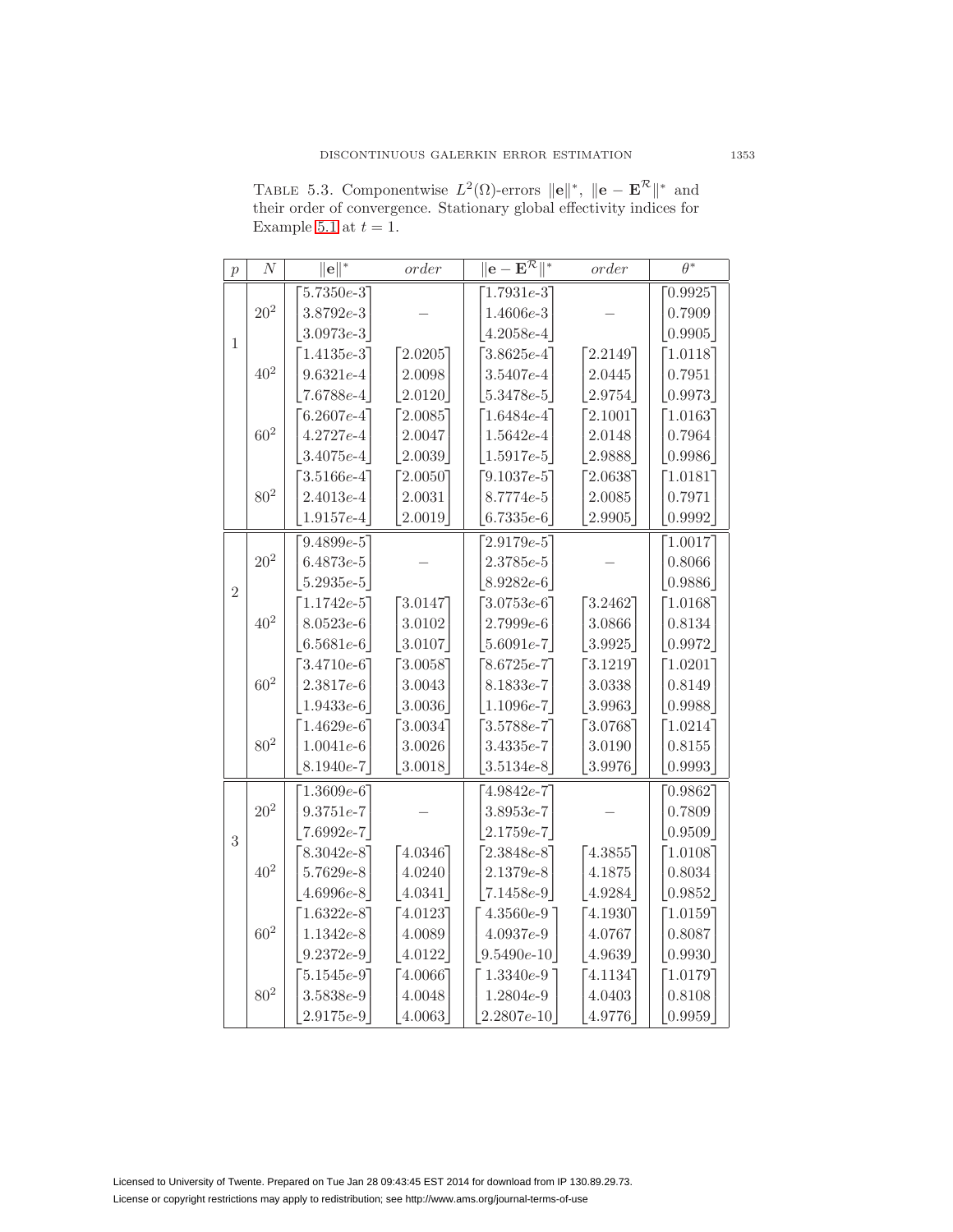<span id="page-19-0"></span>TABLE 5.4.  $L^2$ -errors  $\|\mathbf{e}\|_{2,\Omega}$ ,  $\|\mathbf{e}-\mathbf{E}^{\mathcal{R}}-\mathbf{E}^{\mathcal{N}}\|_{2,\Omega}$  and their order of convergence. Transient global effectivity indices for Example [5.1](#page-16-3) at  $t = 1$ .

| $\mathcal{p}$  | N               | $\mathbf{e}$  | order | $\mathrm{e-E}^{\mathcal{R}}$<br>$ \mathbf{E}^{\Lambda}$ | order | $\theta$ |
|----------------|-----------------|---------------|-------|---------------------------------------------------------|-------|----------|
|                | $20^{2}$        | $7.5850e-3$   |       | $1.0329e-3$                                             |       | 0.9828   |
| 1              | $40^{2}$        | $1.8749e - 3$ | 2.016 | $1.3030e-4$                                             | 2.987 | 0.9947   |
|                | $60^{2}$        | 8.3105e-4     | 2.007 | 3.8708e-5                                               | 2.994 | 0.9974   |
|                | 80 <sup>2</sup> | $4.6693e-4$   | 2.004 | $1.6346e-5$                                             | 2.997 | 0.9985   |
|                | $20^{2}$        | $1.2656e-4$   |       | $2.0218e-5$                                             |       | 0.9824   |
| $\overline{2}$ | $40^{2}$        | $1.5680e-5$   | 3.013 | $1.2696e-6$                                             | 3.993 | 0.9944   |
|                | $60^{2}$        | $4.6365e-6$   | 3.005 | $2.5101e-7$                                             | 3.998 | 0.997    |
|                | 80 <sup>2</sup> | $1.9544e-6$   | 3.003 | $7.9435e-8$                                             | 3.999 | 0.9981   |
|                | $20^{2}$        | $1.8232e-6$   |       | $4.6946e-7$                                             |       | 0.9618   |
| 3              | $40^{2}$        | 1.1147e-7     | 4.032 | $1.5159e-8$                                             | 4.953 | 0.9886   |
|                | $60^{2}$        | $2.1917e-8$   | 4.011 | $2.0158e-9$                                             | 4.976 | 0.9944   |
|                | $80^{2}$        | $6.9227e-9$   | 4.006 | $4.8042e-10$                                            | 4.985 | 0.9966   |



<span id="page-19-1"></span>Figure 5.1. Transient global effectivity indices versus time for Example [5.1.](#page-16-3)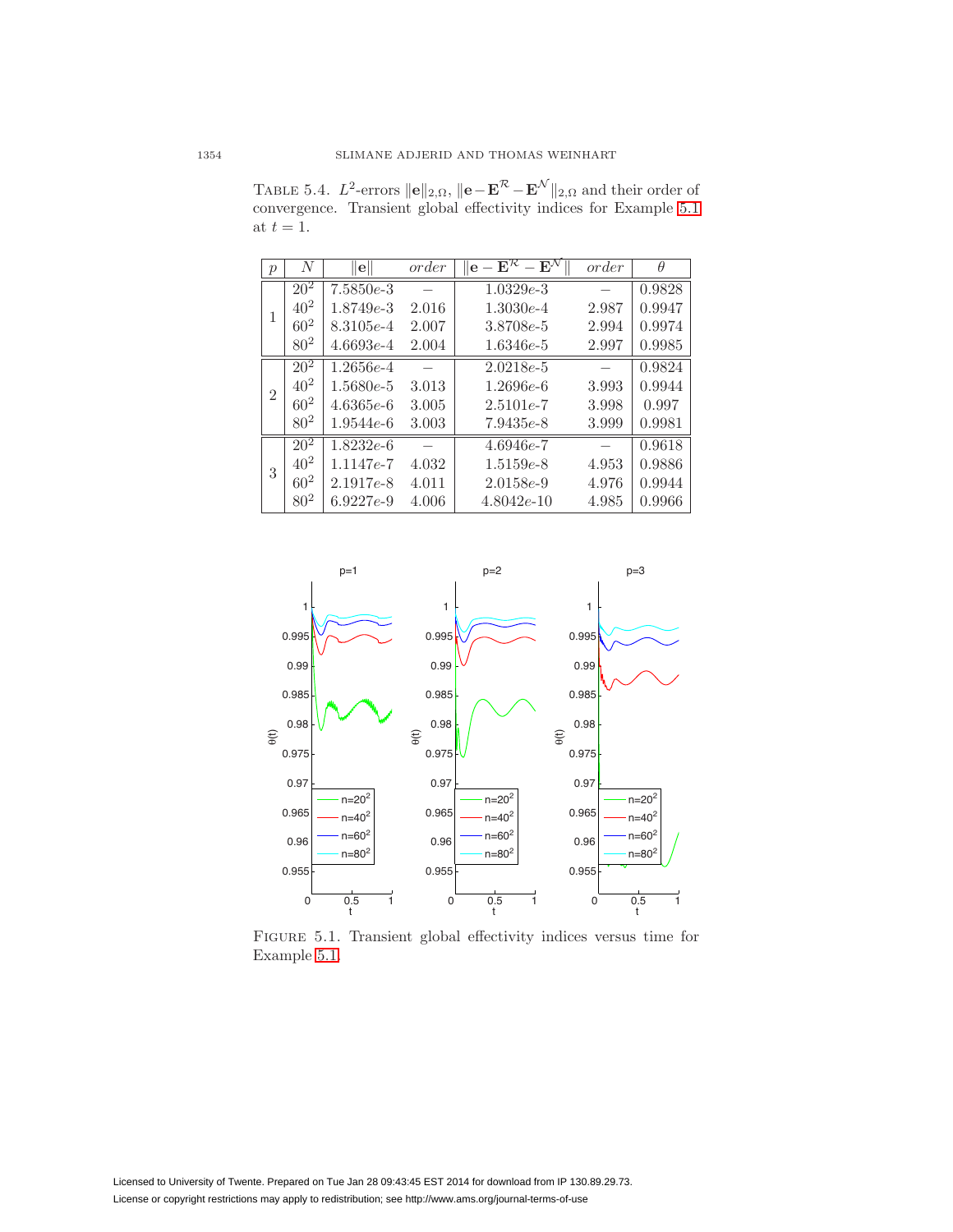<span id="page-20-3"></span>**Example 5.2.** Let us consider Maxwell's equations of electromagnetism,

<span id="page-20-1"></span>(5.7a) 
$$
\varepsilon_0 \frac{\partial \mathcal{E}}{\partial t} = \nabla \times \mathcal{H}, \quad \mu_0 \frac{\partial \mathcal{H}}{\partial t} = \nabla \times \mathcal{E},
$$

<span id="page-20-0"></span>(5.7b) 
$$
\nabla \cdot \boldsymbol{\mathcal{E}} = 0, \quad \nabla \cdot \boldsymbol{\mathcal{H}} = 0,
$$

where  $\mathcal{E}(t, \mathbf{x})=(\mathcal{E}_1, \mathcal{E}_2, \mathcal{E}_3)^t$  and  $\mathcal{H}(t, \mathbf{x})=(\mathcal{H}_1, \mathcal{H}_2, \mathcal{H}_3)^t$  denote the *electric and* magnetic field and  $\mu_0 = 4\pi \cdot 10^{-7} N A^{-2}$  and  $\varepsilon_0 = c_0^{-2} \mu_0^{-1}$  denote the magnetic and electric permittivity in free space, respectively, with  $c_0 = 299, 792, 458 \text{ ms}^{-2}$  being the speed of light. Equations [\(5.7b\)](#page-20-0) are satisfied for all  $t$ , if the initial conditions satisfy them.

For a transverse electric wave traveling in the  $x_1x_2$ -plane,  $\mathcal{E}_3 = \mathcal{H}_1 = \mathcal{H}_2 = 0$ , and equation [\(5.7a\)](#page-20-1) yields the linear symmetrizable hyperbolic system

(5.8a) 
$$
\frac{\partial \mathbf{u}}{\partial t} + \mathbf{A}_1 \frac{\partial \mathbf{u}}{\partial x_1} + \mathbf{A}_2 \frac{\partial \mathbf{u}}{\partial x_2} = \mathbf{g}, \ \mathbf{x} \in \Omega = (0,3)^2, 0 < t < 6 \cdot 10^{-7} \ s,
$$

where

(5.8b) 
$$
\mathbf{u} = \begin{pmatrix} \mathcal{E}_x \\ \mathcal{E}_y \\ \mathcal{H}_z \end{pmatrix}, \quad \mathbf{A}_1 = \begin{pmatrix} 0 & 0 & 0 \\ 0 & 0 & \varepsilon_0^{-1} \\ 0 & \mu_0^{-1} & 0 \end{pmatrix}, \quad \mathbf{A}_2 = \begin{pmatrix} 0 & 0 & -\varepsilon_0^{-1} \\ 0 & 0 & 0 \\ -\mu_0^{-1} & 0 & 0 \end{pmatrix}.
$$

We select initial and boundary conditions such that the true solution is a typical FM radio wave of wavelength  $\lambda = 3m$  and amplitude  $A = 1.5V/m$  traveling in the direction  $(x_1, x_2) = (1, 1),$ 

(5.8c) 
$$
\mathbf{u}(t, \mathbf{x}) = \left(1, -1, \sqrt{2\mu_0 \varepsilon_0^{-1}}\right)^t A \sin(\frac{2\pi}{\lambda} (c_0 t + \frac{x+y}{\sqrt{2}})).
$$

Applying Theorem [4.4,](#page-12-8) the stationary error estimate  $\mathbf{E}^{\mathcal{R}}$  can only accurately approximate the component of the error lying in  $(\mathcal{N}(\mathbf{A}_1) \bigoplus \mathcal{N}(\mathbf{A}_2))^{\perp}$  = span $\{(0,0,1)<sup>t</sup>\}, i.e.,$  only  $E_3^{\mathcal{R}}$  is an accurate estimate of  $e_3$ .

To validate our theory for short and long time integration, we solve [\(5.8\)](#page-20-2) on uniform meshes having  $N = 10^2, 20^2, 40^2$  elements for  $p = 1, 2, 3$  on  $0 \le t \le 3.10^{-8}$  s and  $0 \le t \le 6 \cdot 10^{-7} s$ , respectively, where the wave travels through the domain three and 60 times. We present the componentwise  $L^2$ -errors and effectivity indices corresponding to the stationary error estimate  $\mathbf{E}^{\mathcal{R}}$  at  $t = 6 \cdot 10^{-7}$  in Table [5.5.](#page-21-0) In Table [5.6,](#page-22-0) we present  $L^2$ -errors and global effectivity indices for the transient error estimate  $\mathbf{E}^{\mathcal{R}} + \mathbf{E}^{\mathcal{N}}$  at  $t = 6 \cdot 10^{-7}$ . We plot the transient global effectivity indices versus time for  $0 \le t \le 3 \cdot 10^{-8}$  in Figure [5.2](#page-22-1) and for  $0 \le t \le 6 \cdot 10^{-7}$  in Figure [5.3.](#page-23-0) In Figure [5.4,](#page-23-1) we plot the  $L^2$ -errors  $\|\mathbf{e}\|_{2,\Omega}$  and  $\|\mathbf{E}^{\mathcal{R}}+\mathbf{E}^{\mathcal{N}}\|_{2,\Omega}$  versus time for  $N = 40.$ 

We observe that  $\mathbf{E}^{\mathcal{R}}$  is an accurate approximation of the error only in the third component, which is in agreement with Theorem [4.4.](#page-12-8) Furthermore, the transient global effectivity indices converge to unity under mesh refinement and stay close to unity at all times, which is in agreement with Theorem [4.5.](#page-15-4) In Figures [5.2–](#page-22-1)[5.4,](#page-23-1)

<span id="page-20-2"></span>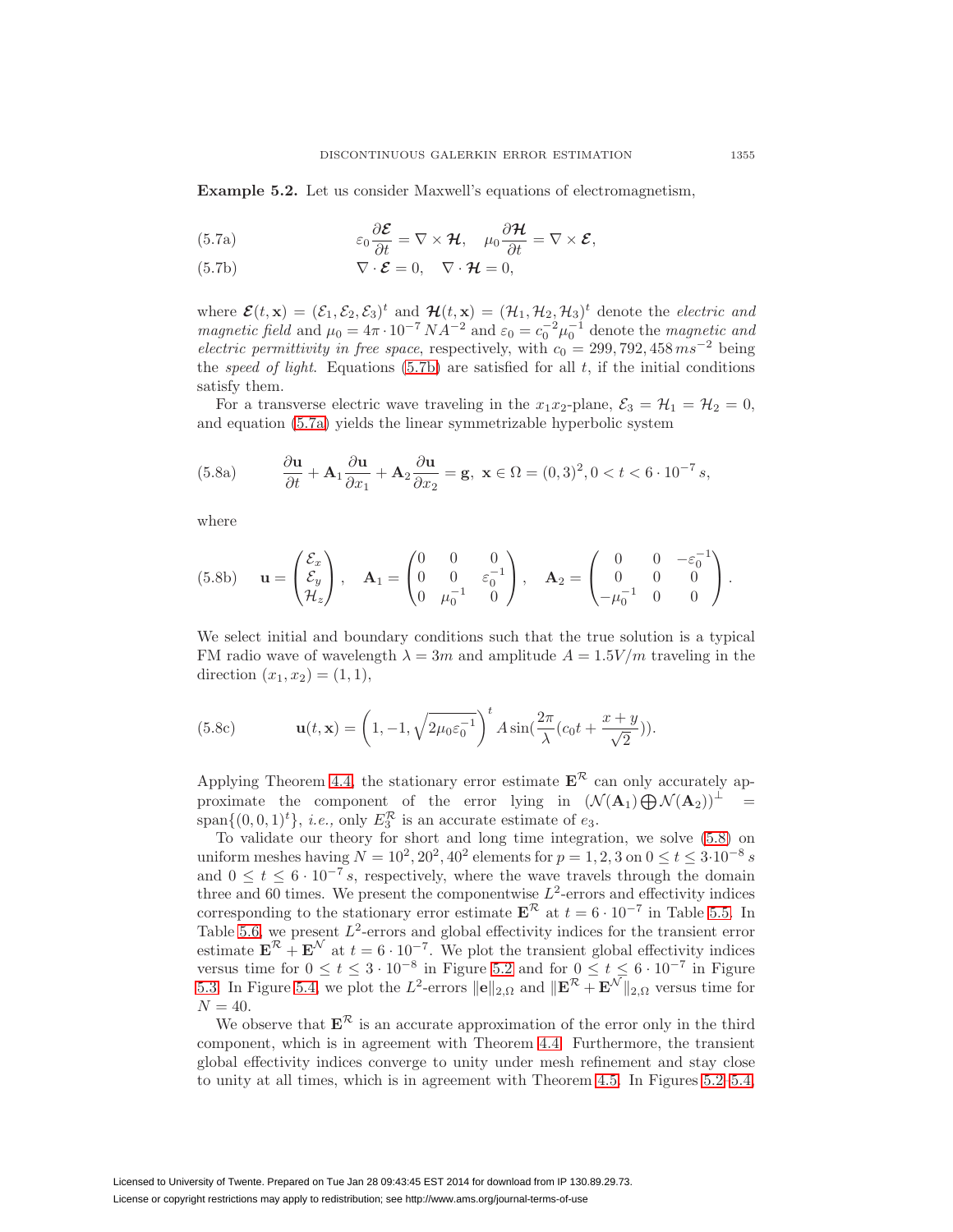we observe an oscillation of the  $L^2$ -error and the transient global effectivity index that decays in time. We further observe that the transient global effectivity index converges to unity under mesh refinement and with increasing time for both short and long times.

<span id="page-21-0"></span>TABLE 5.5. Componentwise  $L^2(\Omega)$ -errors  $\|\mathbf{e}\|^*, \|\mathbf{e} - \mathbf{E}^{\mathcal{R}}\|^*$  and their order of convergence. Stationary global effectivity indices for Example [5.2](#page-20-3) at  $t = 6 \cdot 10^{-7}$ .

| $\mathcal{p}$  | $\,N$           | $\ \mathbf{e}\ ^*$ | order      | $ \textbf{e}-\textbf{E}^{\mathcal{R}}\ ^*$ | order  | $\theta^*$ |
|----------------|-----------------|--------------------|------------|--------------------------------------------|--------|------------|
|                |                 | $6.0564e-2$        |            | $3.6643e-2$                                |        | [0.8110]   |
|                | $10^2\,$        | $6.0564e-2$        |            | $3.6643e-2$                                |        | 0.8110     |
| 1              |                 | $1.7895e-4$        |            | $7.1024e-5$                                |        | 0.9559     |
|                |                 | $[1.4784e-2]$      | 2.0344     | $8.2752e-3$                                | 2.1467 | 0.8327     |
|                | $20^{2}$        | 1.4784e-2          | 2.0344     | $8.2752e-3$                                | 2.1467 | 0.8327     |
|                |                 | $4.3088e-5$        | 2.0541     | $8.8014e-6$                                | 3.0125 | 0.9887     |
|                |                 | $3.6645e-3$        | $2.0124$ ] | $[1.9939e-3]$                              | 2.0532 | [0.8405]   |
|                | $40^2\,$        | $3.6645e - 3$      | 2.0124     | $1.9939e-3$                                | 2.0532 | 0.8405     |
|                |                 | $1.0666e-5$        | 2.0143     | $1.0888e-6$                                | 3.0150 | 0.9977     |
|                |                 | $2.0624e-3$        |            | $1.2042e-3$                                |        | [0.8136]   |
|                | 10 <sup>2</sup> | $2.0624e - 3$      |            | $1.2042e-3$                                |        | 0.8136     |
| $\overline{2}$ |                 | $6.0813e-6$        |            | $1.5271e-6$                                |        | 0.9815     |
|                |                 | $2.5458e-4$        | $3.0181$ ] | $1.4211e-4$                                | 3.0830 | 0.8294     |
|                | $20^{2}$        | $2.5458e - 4$      | 3.0181     | $1.4211e-4$                                | 3.0830 | 0.8294     |
|                |                 | $7.5420e-7$        | 3.0114     | $9.6012e-8$                                | 3.9915 | 0.9945     |
|                |                 | $3.1538e-5$        | 3.0130     | $[1.7167e-5]$                              | 3.0492 | 0.8384     |
|                | $40^2\,$        | $3.1538e-5$        | 3.0130     | $1.7167e-5$                                | 3.0492 | 0.8384     |
|                |                 | $9.4076e-8$        | 3.0031     | $6.0238e-9$                                | 3.9945 | 0.9981     |
|                |                 | $5.8930e-5$        |            | $3.6614e-5$                                |        | 0.7933     |
|                | $10^{2}$        | $5.8930e-5$        |            | $3.6614e-5$                                |        | 0.7933     |
| 3              |                 | $1.7386e-7$        |            | $5.2173e-8$                                |        | 0.9699     |
|                |                 | $3.5663e-6$        | 4.0465     | $[2.0417e-6]$                              | 4.1646 | [0.8230]   |
|                | $20^2\,$        | $3.5663e-6$        | 4.0465     | $2.0417e-6$                                | 4.1646 | 0.8230     |
|                |                 | $1.0649e-8$        | 4.0291     | $ 1.6389e-9 $                              | 4.9925 | 0.9929     |
|                |                 | 2.2006e-7          | 4.0185     | $1.2152e-7$                                | 4.0706 | 0.8345     |
|                | $40^2\,$        | $2.2006e-7$        | 4.0185     | $1.2152e-7$                                | 4.0706 | 0.8345     |
|                |                 | $6.6243e-10$       | 4.0068     | $5.1297e-11$                               | 4.9977 | 0.9983     |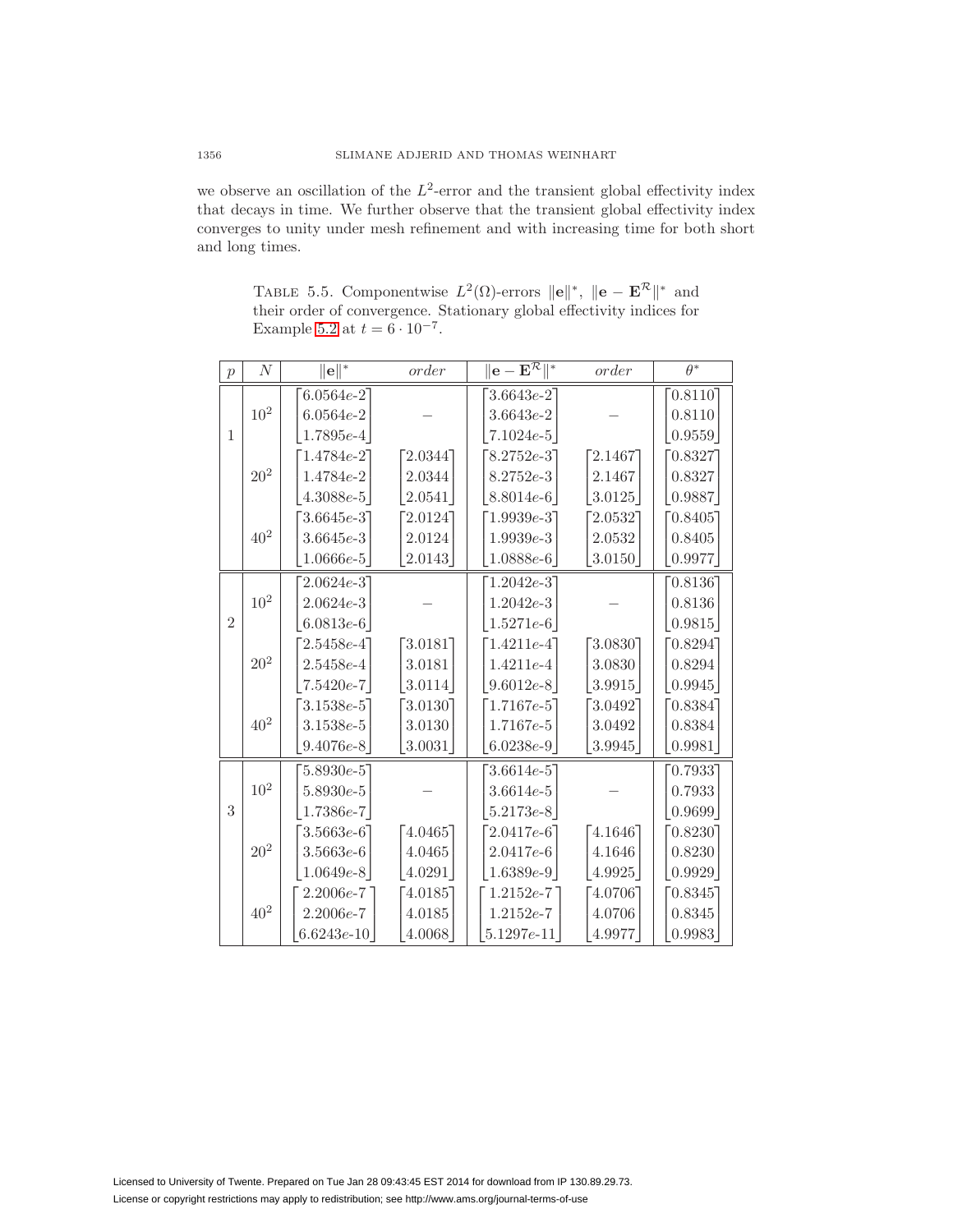<span id="page-22-0"></span>TABLE 5.6.  $L^2$ -errors  $\|\mathbf{e}\|_{2,\Omega}$ ,  $\|\mathbf{e}-\mathbf{E}^{\mathcal{R}}-\mathbf{E}^{\mathcal{N}}\|_{2,\Omega}$  and their order of convergence. Transient global effectivity indices for Example [5.2](#page-20-3) at  $t = 6 \cdot 10^{-7}$ .

| $\mathcal{p}$  | N        | $\left\vert \mathbf{e}\right\vert$ | order | $\mathbf{e}-\overline{\mathbf{E}^{\mathcal{R}}-\mathbf{E}^{\mathcal{N}}}$ | order | $\theta$ |
|----------------|----------|------------------------------------|-------|---------------------------------------------------------------------------|-------|----------|
|                | $10^{2}$ | $8.5650e-2$                        |       | $3.0040e-2$                                                               |       | 0.9509   |
| 1              | $20^{2}$ | $2.0908e-2$                        | 2.034 | $3.9764e - 3$                                                             | 2.917 | 0.9891   |
|                | $40^{2}$ | $5.1823e-3$                        | 2.012 | $6.2109e-4$                                                               | 2.679 | 1.009    |
|                | $10^{2}$ | $2.9166e - 3$                      |       | 8.8179e-4                                                                 |       | 0.9531   |
| $\overline{2}$ | $20^{2}$ | $3.6004e-4$                        | 3.018 | $6.0954e-5$                                                               | 3.855 | 0.9873   |
|                | $40^{2}$ | $4.4602e-5$                        | 3.013 | $5.2913e-6$                                                               | 3.526 | 1.007    |
|                | $10^{2}$ | $8.3340e-5$                        |       | $3.1830e-5$                                                               |       | 0.9346   |
| 3              | $20^{2}$ | $5.0436e-6$                        | 4.046 | $1.0590e-6$                                                               | 4.91  | 0.9855   |
|                | $40^{2}$ | $3.1122e-7$                        | 4.018 | $4.2565e-8$                                                               | 4.637 | 1.006    |



<span id="page-22-1"></span>Figure 5.2. Transient global effectivity indices versus time for Example [5.2.](#page-20-3)

<span id="page-22-3"></span>**Example 5.3.** Let us consider the equation of an acoustic wave in dry air at  $20^{\circ}C$ ,

<span id="page-22-2"></span>(5.9) 
$$
\frac{\partial \rho}{\partial t} + \nabla \cdot (\rho_0 \mathbf{v}) = 0, \frac{\partial \mathbf{v}}{\partial t} + \nabla \left(\frac{c^2}{\rho_0} \rho\right) = \mathbf{0},
$$

where  $\rho$  is the density, **v** the velocity field,  $\rho_0 = 1.2 \ kg/m^3$  the reference density, and  $c_0 = 340 \frac{m}{s}$  the speed of sound. In two dimensions, system [\(5.9\)](#page-22-2) can be written in symmetrizable hyperbolic form as

<span id="page-22-4"></span>(5.10a) 
$$
\frac{\partial \mathbf{u}}{\partial t} + \mathbf{A}_1 \frac{\partial \mathbf{u}}{\partial x_1} + \mathbf{A}_2 \frac{\partial \mathbf{u}}{\partial x_2} = \mathbf{0}, \ \mathbf{x} \in \Omega = (0, 2\sqrt{2}\pi)^2, \ 0 < t < 1,
$$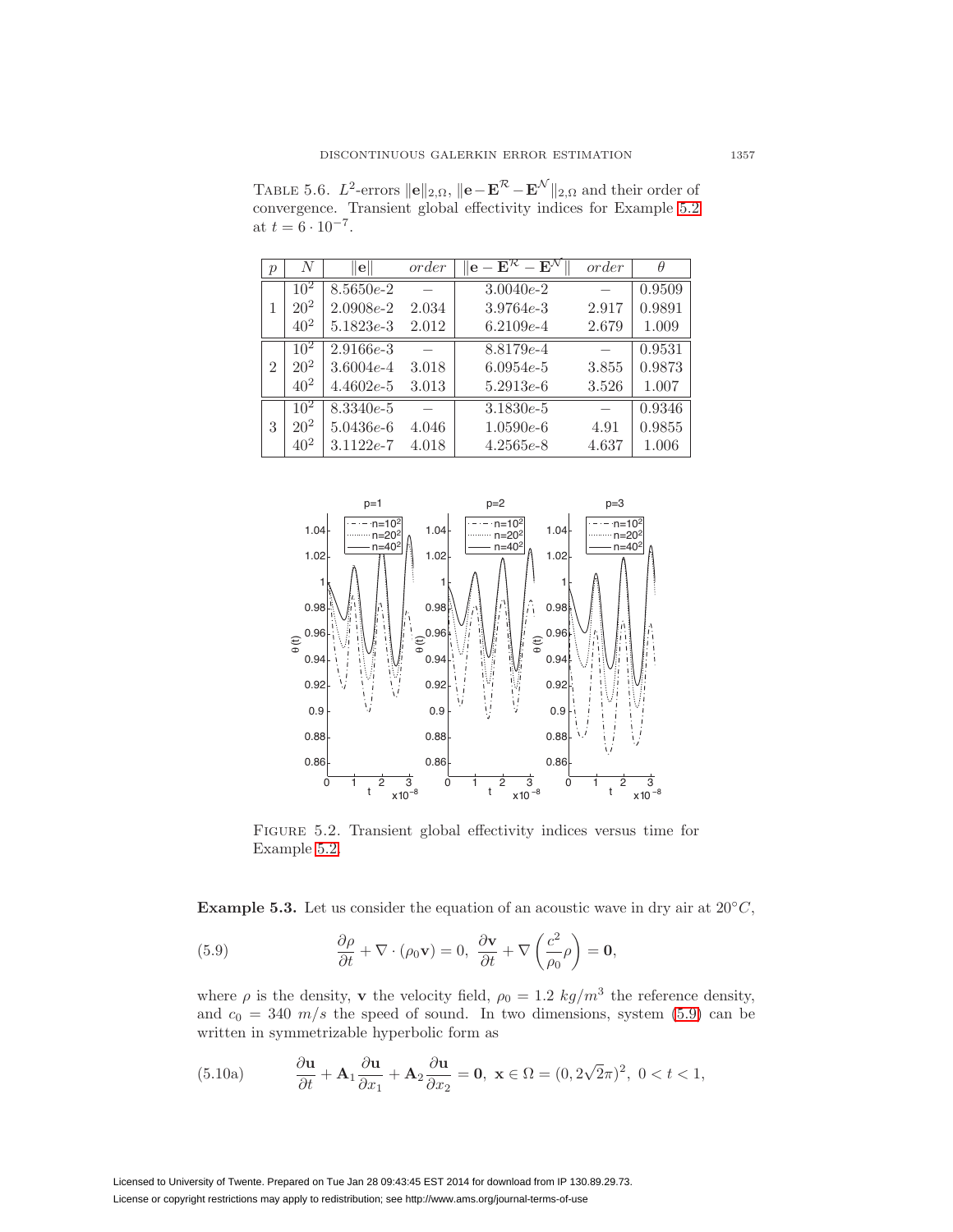

Figure 5.3. Transient global effectivity indices versus time for Example [5.2.](#page-20-3)

<span id="page-23-0"></span>

<span id="page-23-1"></span>FIGURE 5.4.  $L^2$ -errors  $\|\mathbf{e}\|_{2,\Omega}$  and  $\|\mathbf{E}^{\mathcal{R}}+\mathbf{E}^{\mathcal{N}}\|_{2,\Omega}$  versus time for Example [5.2](#page-20-3) with  $N = 40$ .

where

(5.10b) 
$$
\mathbf{u} = \begin{pmatrix} \rho \\ v_1 \\ v_2 \end{pmatrix}, \ \mathbf{A}_1 = \begin{pmatrix} 0 & \rho_0 & 0 \\ \frac{c_0^2}{\rho_0} & 0 & 0 \\ 0 & 0 & 0 \end{pmatrix}, \ \mathbf{A}_2 = \begin{pmatrix} 0 & 0 & \rho_0 \\ 0 & 0 & 0 \\ \frac{c_0^2}{\rho_0} & 0 & 0 \end{pmatrix}.
$$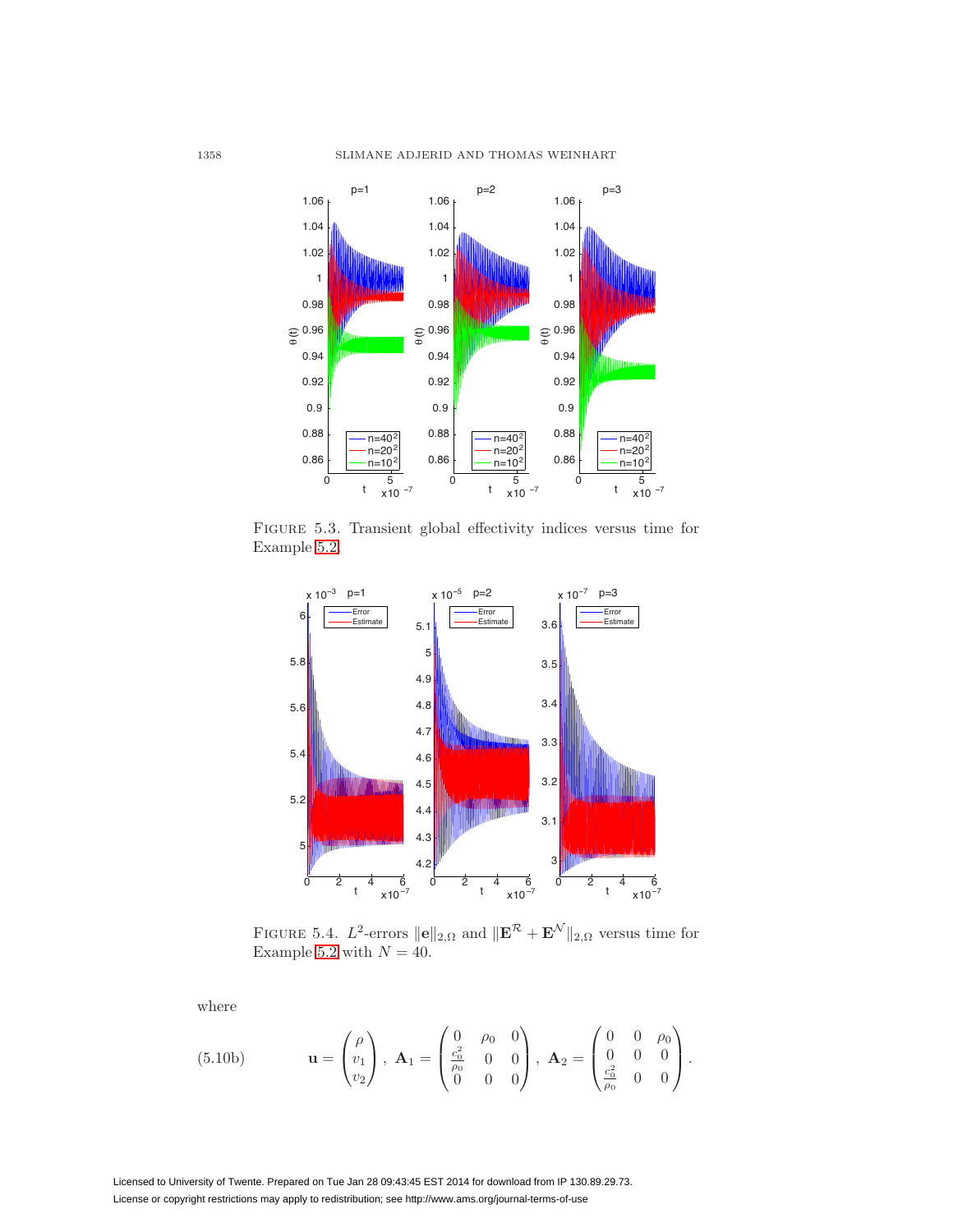We select initial and boundary conditions such that the true solution is

(5.10c)  
\n
$$
\rho(t, \mathbf{x}) = \sin\left(c_0 t - \frac{x_1 + x_2}{\sqrt{2}}\right),
$$
\n
$$
\mathbf{v}(t, \mathbf{x}) = \frac{c_0}{\sqrt{2}} \sin\left(c_0 t - \frac{x_1 + x_2}{\sqrt{2}}\right)
$$

(5.10d) 
$$
\mathbf{v}(t, \mathbf{x}) = \frac{c_0}{\sqrt{2}\rho_0} \sin\left(c_0 t - \frac{x_1 + x_2}{\sqrt{2}}\right) (1, 1)^t.
$$



Figure 5.5. Transient global effectivity indices versus time for  $0 \le t \le \frac{3\pi}{340}$  for Example [5.3.](#page-22-3)

<span id="page-24-0"></span>

<span id="page-24-1"></span>Figure 5.6. Transient global effectivity indices versus time for  $0 \leq t \leq 1$  for Example [5.3.](#page-22-3)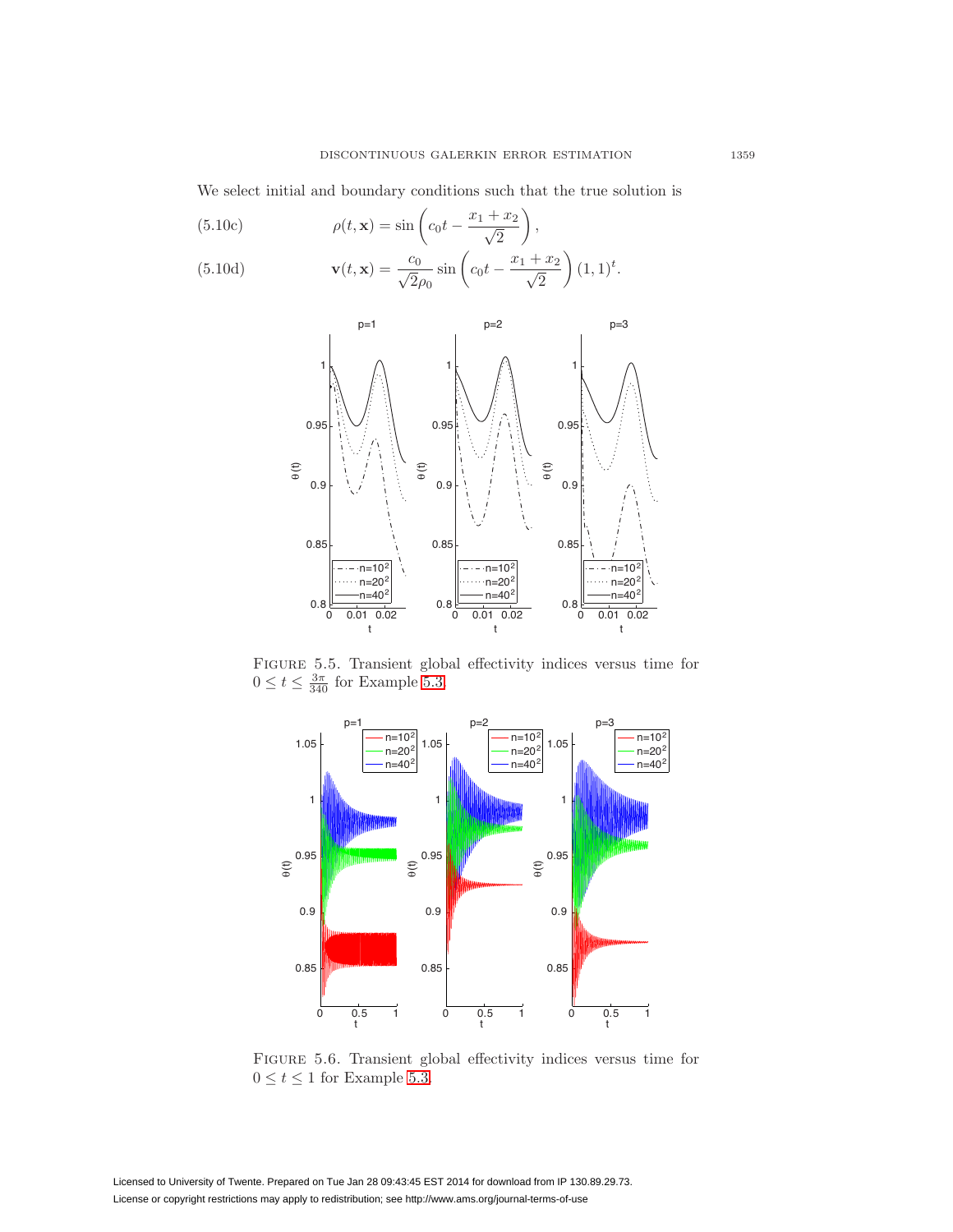

<span id="page-25-0"></span>FIGURE 5.7. L<sup>2</sup>-errors  $\|\mathbf{e}\|_{2,\Omega}$  and  $\|\mathbf{E}^{\mathcal{R}}+\mathbf{E}^{\mathcal{N}}\|_{2,\Omega}$  versus time for  $n = 40^2$  and  $0 \le t \le 1$  for Example [5.3.](#page-22-3)

Applying Theorem [4.4,](#page-12-8) the stationary error estimate  $\mathbf{E}^{\mathcal{R}}$  can only accurately approximate the component of the error lying in  $(\bigoplus_{i=1}^{3} \mathcal{N}(\mathbf{A}_i))^{\perp} = \text{span}\{(1,0,0)^{t}\},$ *i.e.*, only  $E_1^{\mathcal{R}}$  is an accurate estimate of  $e_1$ .

We solve [\(5.10\)](#page-22-4) on uniform meshes having  $N = 10^2, 20^2, 40^2$  elements for  $p =$ 1, 2, 3 on  $0 \le t \le 1$  where the wave travels through the domain 38 times. We present the componentwise  $L^2$ -errors and effectivity indices corresponding to the stationary error estimate  $\mathbf{E}^{\mathcal{R}}$  at  $t = 1$  in Table [5.7.](#page-26-0) In Table [5.8,](#page-26-1) we present the L<sup>2</sup>-errors and global effectivity indices for the transient error estimate  $\mathbf{E}^R + \mathbf{E}^N$  at  $t = 1$ . We plot the transient global effectivity indices versus time on a short time interval in Figure [5.5](#page-24-0) and for a long time interval in Figure [5.6.](#page-24-1) In Figure [5.7,](#page-25-0) we plot the  $L^2$ -errors  $\|\mathbf{e}\|_{2,\Omega}$  and  $\|\mathbf{E}^{\mathcal{R}} + \mathbf{E}^{\mathcal{N}}\|_{2,\Omega}$ .

We observe that  $E^k$  is an accurate approximation of the third component of true error, which is in agreement with Theorem [4.4](#page-12-8) while the transient error estimate  $\mathbf{E}^{\mathcal{R}} + \mathbf{E}^{\mathcal{N}}$  accurately approximates the error in all components with transient global effectivity indices converging to unity under mesh refinement. This is in agreement with Theorem [4.5.](#page-15-4) In Figures [5.5–](#page-24-0)[5.7,](#page-25-0) we observe an oscillation of the  $L^2$ -error and the transient global effectivity index that decays in time. We observe that the transient global effectivity index converges to unity under both mesh refinement and increasing time.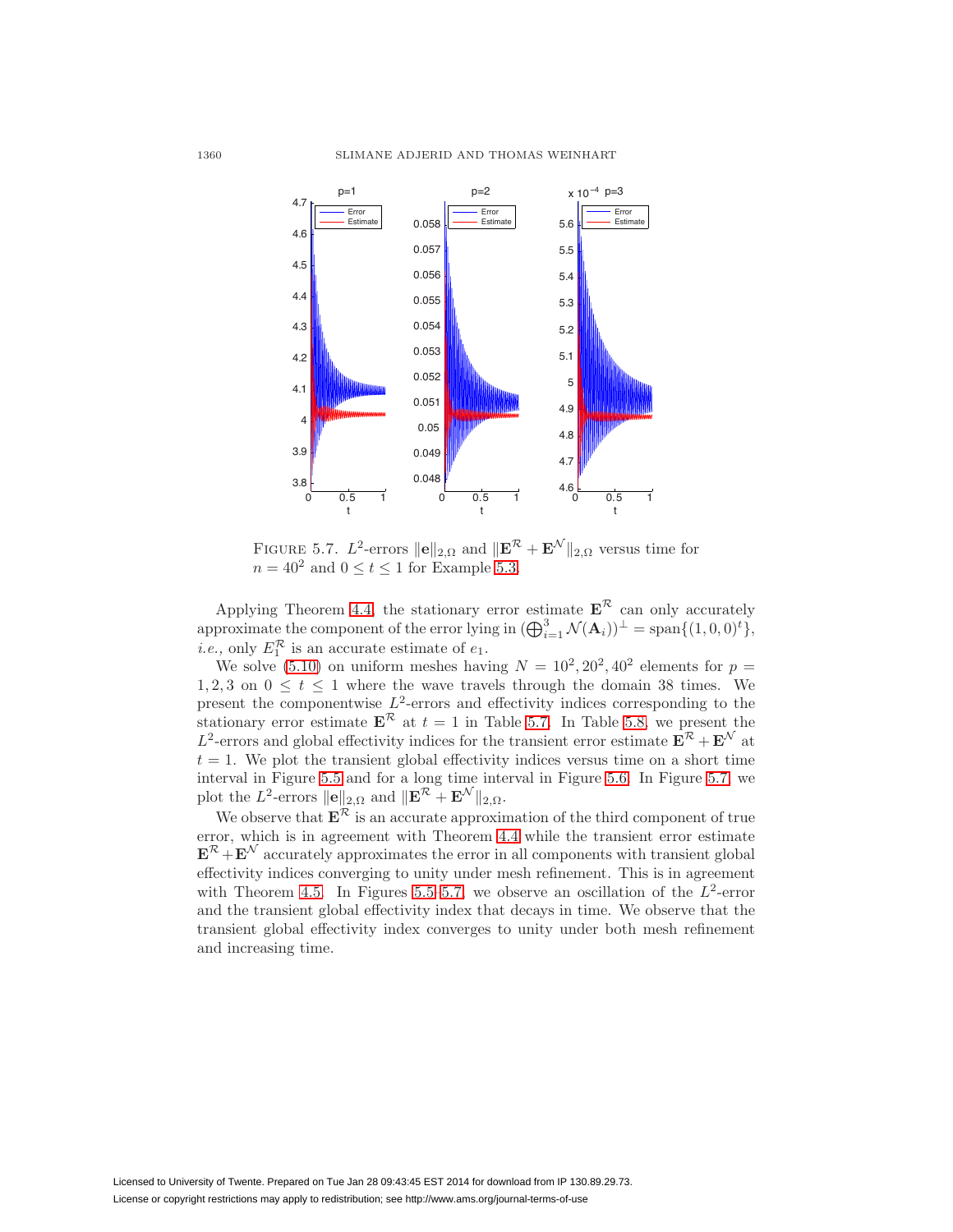| $\overline{p}$ | $\boldsymbol{N}$ | $\ \mathbf{e}\ ^*$ | order  | $\ {\bf e}-\overline{{\bf E}^{\mathcal{R}}}\ ^*$ | order  | $\theta^*$ |
|----------------|------------------|--------------------|--------|--------------------------------------------------|--------|------------|
|                |                  | $2.0690e-1$        |        | $1.2549e-1$                                      |        | 0.8632     |
|                | 10 <sup>2</sup>  |                    |        |                                                  |        |            |
|                |                  | 51.236             |        | 35.889                                           |        | 0.7463     |
| $\mathbf{1}$   |                  | 51.236             |        | 35.889                                           |        | 0.7463     |
|                |                  | $4.6514e-2$        | 2.1532 | $1.6000e-2$                                      | 2.9714 | 0.9530     |
|                | $20^2\,$         | 11.860             | 2.1111 | 7.0454                                           | 2.3488 | 0.8108     |
|                |                  | 11.860             | 2.1111 | 7.0454                                           | 2.3488 | 0.8108     |
|                |                  | $1.1218e-2$        | 2.0519 | $2.0224e-3$                                      | 2.9840 | 0.9865     |
|                | $40^2\,$         | 2.8901             | 2.0369 | 1.6039                                           | 2.1351 | 0.8332     |
|                |                  | 2.8901             | 2.0369 | 1.6039                                           | 2.1351 | 0.8332     |
|                |                  | $9.2211e-3$        |        | $3.1815e-3$                                      |        | 0.9715     |
|                | $10^2\,$         | 2.3640             |        | 1.4531                                           |        | 0.7988     |
| $\overline{2}$ |                  | 2.3640             |        | 1.4531                                           |        | 0.7988     |
|                |                  | $1.1363e-3$        | 3.0206 | 1.9998e-4                                        | 3.9918 | 0.9930     |
|                | $20^2\,$         | $2.8941e-1$        | 3.0300 | $1.6465e-1$                                      | 3.1416 | 0.8248     |
|                |                  | $2.8941e-1$        | 3.0300 | $1.6465e-1$                                      | 3.1416 | 0.8248     |
|                |                  | $1.4156e - 4$      | 3.0049 | $1.2523e-5$                                      | 3.9972 | 0.9982     |
|                | $40^2\,$         | $3.5919e-2$        | 3.0103 | 1.9897e-2                                        | 3.0488 | 0.8331     |
|                |                  | $3.5919e-2$        | 3.0103 | $1.9897e-2$                                      | 3.0488 | 0.8331     |
|                |                  | 3.7275e-4          |        | $1.5589e - 4$                                    |        | 0.9330     |
|                | $10^2\,$         | $9.6281e-2$        |        | $6.4869e-2$                                      |        | 0.7525     |
| 3              |                  | $9.6281e-2$        |        | $6.4869e-2$                                      |        | 0.7525     |
|                |                  | $2.2347e-5$        | 4.0601 | $4.9216e-6$                                      | 4.9852 | 0.9817     |
|                | $20^2\,$         | $5.6608e - 3$      | 4.0882 | $3.3523e-3$                                      | 4.2743 | 0.8090     |
|                |                  | $5.6608e - 3$      | 4.0882 | $3.3523e-3$                                      | 4.2743 | 0.8090     |
|                |                  | $1.3809e-6$        | 4.0164 | $1.5429e-7$                                      | 4.9954 | 0.9953     |
|                | $40^2\,$         | $3.4671e-4$        | 4.0292 | $1.9481e-4$                                      | 4.1050 | 0.8279     |
|                |                  | $3.4671e - 4$      | 4.0292 | $1.9481e-4$                                      | 4.1050 | 0.8279     |

<span id="page-26-0"></span>TABLE 5.7. Componentwise  $L^2(\Omega)$ -errors  $\|\mathbf{e}\|^*, \|\mathbf{e} - \mathbf{E}^{\mathcal{R}}\|^*$  and their order of convergence. Stationary global effectivity indices for Example [5.3](#page-22-3) at  $t = 1$ .

TABLE 5.8. L<sup>2</sup>-errors  $\|\mathbf{e}\|_{2,\Omega}$ ,  $\|\mathbf{e}-\mathbf{E}^{\mathcal{R}}-\mathbf{E}^{\mathcal{N}}\|_{2,\Omega}$  and their order of convergence. Transient global effectivity indices for Example [5.3](#page-22-3) at  $t = 1$ .

<span id="page-26-1"></span>

| $\boldsymbol{p}$ | N        | $\ {\bf e}\ $ | order | $\mathbf{E}^{\mathcal{R}} - \mathbf{E}^{\mathcal{N}}$ | order | θ      |
|------------------|----------|---------------|-------|-------------------------------------------------------|-------|--------|
|                  | $10^{2}$ | 72.459        |       | 40.492                                                |       | 0.8603 |
| 1                | $20^{2}$ | 16.772        | 2.111 | 5.1955                                                | 2.962 | 0.9511 |
|                  | $40^{2}$ | 4.0873        | 2.037 | $6.8190e-1$                                           | 2.93  | 0.9854 |
|                  | $10^{2}$ | 3.3433        |       | 1.3193                                                |       | 0.9249 |
| $\overline{2}$   | $20^{2}$ | $4.0930e-1$   | 3.03  | 8.8297e-2                                             | 3.901 | 0.9765 |
|                  | $40^{2}$ | $5.0798e-2$   | 3.01  | $6.3763e-3$                                           | 3.792 | 0.9952 |
|                  | $10^{2}$ | $1.3616e-1$   |       | $6.9317e-2$                                           |       | 0.8747 |
| 3                | $20^{2}$ | $8.0057e-3$   | 4.088 | $2.2749e - 3$                                         | 4.929 | 0.9629 |
|                  | $40^{2}$ | $4.9032e-4$   | 4.029 | $7.8954e-5$                                           | 4.849 | 0.9947 |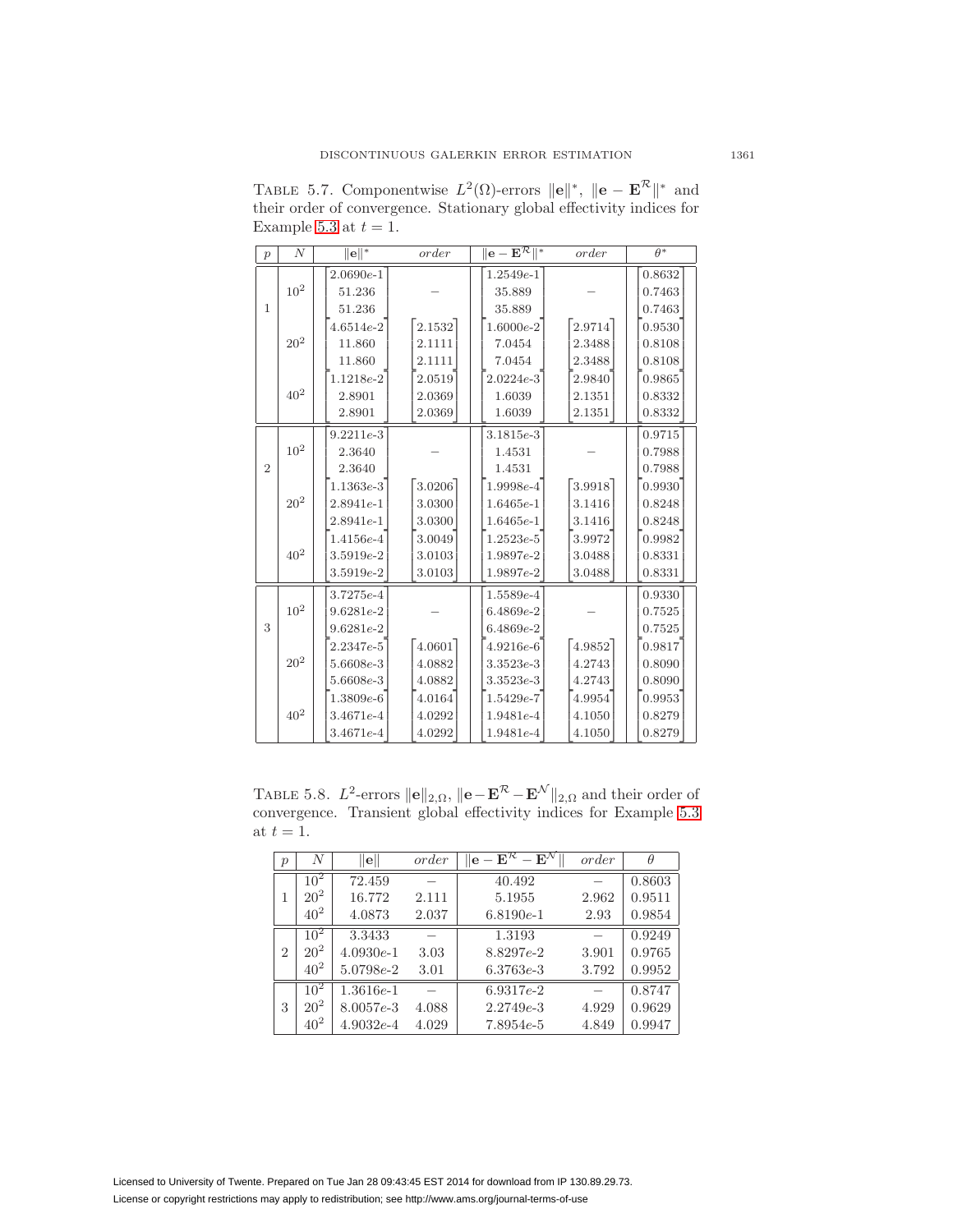<span id="page-27-2"></span><span id="page-27-0"></span>**Example 5.4.** In three dimensions, [\(5.9\)](#page-22-2) can be written as the symmetrizable hyperbolic system

(5.11a) 
$$
\mathbf{u}_{,t} + \sum_{i=1}^{3} \mathbf{A}_i \frac{\partial \mathbf{u}}{\partial x_i} = \mathbf{0}, \ \mathbf{x} \in \Omega = (0,1)^3, \ 0 < t < 10^{-2},
$$

where **u** =  $(\rho, v_1, v_2, v_3)^t$  and

$$
(5.11b) \mathbf{A}_1 = \begin{pmatrix} 0 & \rho_0 & 0 & 0 \\ \frac{c_0^2}{\rho_0} & 0 & 0 & 0 \\ 0 & 0 & 0 & 0 \\ 0 & 0 & 0 & 0 \end{pmatrix}, \mathbf{A}_2 = \begin{pmatrix} 0 & 0 & \rho_0 & 0 \\ 0 & 0 & 0 & 0 \\ \frac{c^2}{\rho_0} & 0 & 0 & 0 \\ 0 & 0 & 0 & 0 \end{pmatrix}, \mathbf{A}_3 = \begin{pmatrix} 0 & 0 & 0 & \rho_0 \\ 0 & 0 & 0 & 0 \\ 0 & 0 & 0 & 0 \\ \frac{c^2}{\rho_0} & 0 & 0 & 0 \end{pmatrix}.
$$

We select initial and boundary conditions such that the true solution is

(5.11c) 
$$
\rho(t, \mathbf{x}) = \exp\left(c_0 t - (x_1 + x_2 + x_3)/\sqrt{3}\right),
$$

(5.11d) 
$$
\mathbf{v}(t, \mathbf{x}) = \frac{c_0}{\sqrt{3}\rho_0} \exp\left(c_0 t - (x_1 + x_2 + x_3)/\sqrt{3}\right) (1, 1, 1)^t.
$$

Basic linear algebra shows that  $(\bigoplus_{i=1}^{3} \mathcal{N}(\mathbf{A}_i))^{\perp} = \text{span}\{(1,0,0,0)^{t}\}\.$  Applying our theory, the stationary error estimate  $\mathbf{E}^{\mathcal{R}}$  can only accurately approximate the first component of the error, *i.e.*, only  $E_1^{\mathcal{R}}$  is an accurate estimate of  $e_1$ .

We solve [\(5.11\)](#page-27-0) on uniform meshes having  $N = 10^3, 15^3, 20^3$  elements for  $p =$ 1, 2, 3 on  $0 \le t \le 10^{-2}$ . We present the componentwise  $L^2$ -errors and effectivity indices corresponding to the stationary error estimate  $\mathbf{E}^{\mathcal{R}}$  at  $t = 10^{-2}$  in Tables [5.9](#page-28-0) and [5.10.](#page-29-0) In Tables [5.11](#page-29-1) and [5.12,](#page-30-1) we present the componentwise and global  $L^2$ errors and effectivity indices for the transient error estimate  $\mathbf{E}^{\mathcal{R}} + \mathbf{E}^{\mathcal{N}}$  at  $t = 10^{-2}$ . We show the behavior of the error estimate versus time by plotting the transient global effectivity indices versus time in Figure [5.8.](#page-27-1)



<span id="page-27-1"></span>Figure 5.8. Transient global effectivity indices versus time for Example [5.4.](#page-27-2)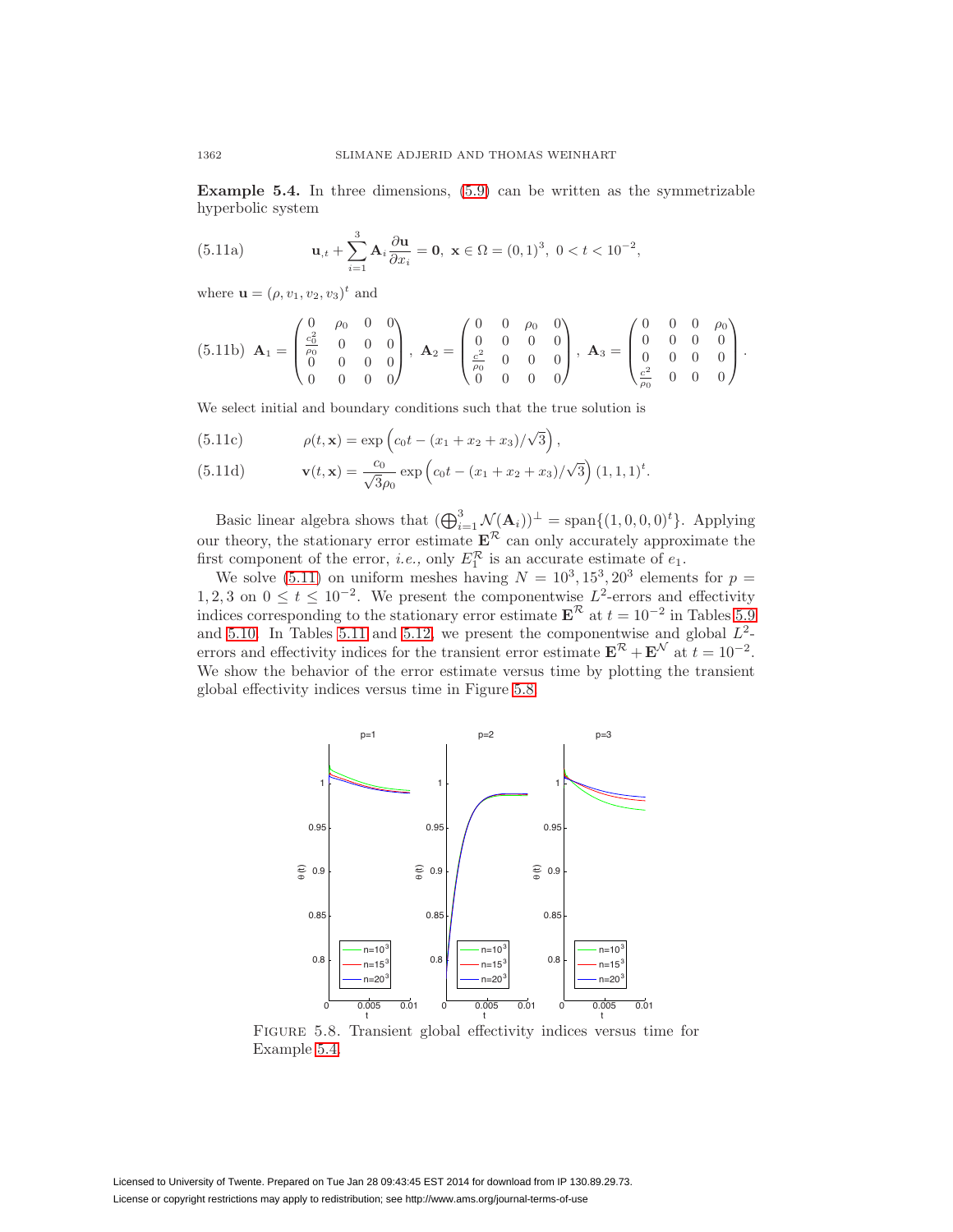We observe that  $E^k$  is an accurate approximation of the third component of the true error, which is in agreement with Theorem [4.4.](#page-12-8) However, the transient error estimate  $\mathbf{E}^R + \mathbf{E}^N$  accurately approximates all components of the true error with global effectivity indices staying close to unity at all times and converging to unity under mesh refinement which is in full agreement with the theory.

<span id="page-28-0"></span>TABLE 5.9. Componentwise  $L^2(\Omega)$ -errors  $\|\mathbf{e}\|^*, \|\mathbf{e} - \mathbf{E}^{\mathcal{R}}\|^*$  and their order of convergence. Stationary global effectivity indices for Example [5.4](#page-27-2) at  $t = 10^{-2}$ .

| $\overline{p}$ | N               | $\ \mathbf{e}\ ^*$ | order  | $\ {\bf e}-{\bf E}^{\mathcal{H}}\ ^*$ | order  | $\theta^*$ |
|----------------|-----------------|--------------------|--------|---------------------------------------|--------|------------|
|                |                 | $3.6332e-3$        |        | 1.8285e-4                             |        | 1.0210     |
|                | 10 <sup>3</sup> | $8.0813e-1$        |        | $4.5296e-1$                           |        | 0.8467     |
| 1              |                 | $8.0813e-1$        |        | $4.5296e-1$                           |        | 0.8467     |
|                |                 | $8.0813e-1$        |        | $4.5296e-1$                           |        | 0.8467     |
|                |                 | $1.6201e-3$        | 1.9918 | $5.4438e-5$                           | 2.9882 | 1.0141     |
|                | $15^{3}$        | $3.6199e-1$        | 1.9807 | $2.0361e-1$                           | 1.9720 | 0.8389     |
|                |                 | $3.6199e-1$        | 1.9807 | $2.0361e-1$                           | 1.9720 | 0.8389     |
|                |                 | $3.6199e-1$        | 1.9807 | $2.0361e-1$                           | 1.9720 | 0.8389     |
|                |                 | $9.1291e-4$        | 1.9940 | $2.3039e-5$                           | 2.9890 | 1.0106     |
|                | $20^3\,$        | $2.0450e-1$        | 1.9850 | $1.1536e-1$                           | 1.9750 | 0.8347     |
|                |                 | $2.0450e-1$        | 1.9850 | $1.1536e-1$                           | 1.9750 | 0.8347     |
|                |                 | $2.0450e-1$        | 1.9850 | $1.1536e-1$                           | 1.9750 | 0.8347     |
|                |                 | $1.7317e-5$        |        | $1.2066e-6$                           |        | 1.0140     |
|                | $10^{3}$        | $3.7744e-3$        |        | $2.2111e-3$                           |        | 0.8242     |
| $\overline{2}$ |                 | $3.7744e-3$        |        | $2.2111e-3$                           |        | 0.8242     |
|                |                 | $3.7744e-3$        |        | $2.2111e-3$                           |        | 0.8242     |
|                |                 | $5.1369e-6$        | 2.9971 | $2.3878e-7$                           | 3.9954 | 1.0098     |
|                | $15^{3}$        | $1.1230e-3$        | 2.9898 | $6.5783e-4$                           | 2.9899 | 0.8194     |
|                |                 | $1.1230e-3$        | 2.9898 | $6.5783e-4$                           | 2.9899 | 0.8194     |
|                |                 | $1.1230e-3$        | 2.9898 | $6.5783e-4$                           | 2.9899 | 0.8194     |
|                |                 | $2.1688e-6$        | 2.9974 | $7.5630e-8$                           | 3.9964 | 1.0075     |
|                | $20^{3}$        | $4.7497e - 4$      | 2.9911 | $2.7856e - 4$                         | 2.9871 | 0.8166     |
|                |                 | $4.7497e - 4$      | 2.9911 | $2.7856e - 4$                         | 2.9871 | 0.8166     |
|                |                 | $4.7497e - 4$      | 2.9911 | $2.7856e - 4$                         | 2.9871 | 0.8166     |
|                |                 | $6.2744e-8$        |        | $8.9829e-9$                           |        | 1.0041     |
|                | $10^3\,$        | $1.3640e-5$        |        | $8.3564e-6$                           |        | 0.8021     |
| 3              |                 | $1.3640e-5$        |        | $8.3564e-6$                           |        | 0.8021     |
|                |                 | $1.3640e-5$        |        | $8.3564e-6$                           |        | 0.8021     |
|                |                 | $1.2349e-8$        | 4.0089 | $1.1839e-9$                           | 4.9980 | 1.0049     |
|                | 15 <sup>3</sup> | $2.6791e-6$        | 4.0139 | $1.6165e-6$                           | 4.0515 | 0.8051     |
|                |                 | $2.6791e-6$        | 4.0139 | $1.6165e-6$                           | 4.0515 | 0.8051     |
|                |                 | $2.6791e-6$        | 4.0139 | $1.6165e-6$                           | 4.0515 | 0.8051     |
|                |                 | $3.9033e-9$        | 4.0036 | $2.8103e-10$                          | 4.9989 | 1.0045     |
|                | $20^3\,$        | $8.4679e - 7$      | 4.0037 | $5.0859e-7$                           | 4.0197 | 0.8052     |
|                |                 | $8.4679e - 7$      | 4.0037 | $5.0859e-7$                           | 4.0197 | 0.8052     |
|                |                 | $8.4679e - 7$      | 4.0037 | $5.0859e-7$                           | 4.0197 | 0.8052     |

Licensed to University of Twente. Prepared on Tue Jan 28 09:43:45 EST 2014 for download from IP 130.89.29.73. License or copyright restrictions may apply to redistribution; see http://www.ams.org/journal-terms-of-use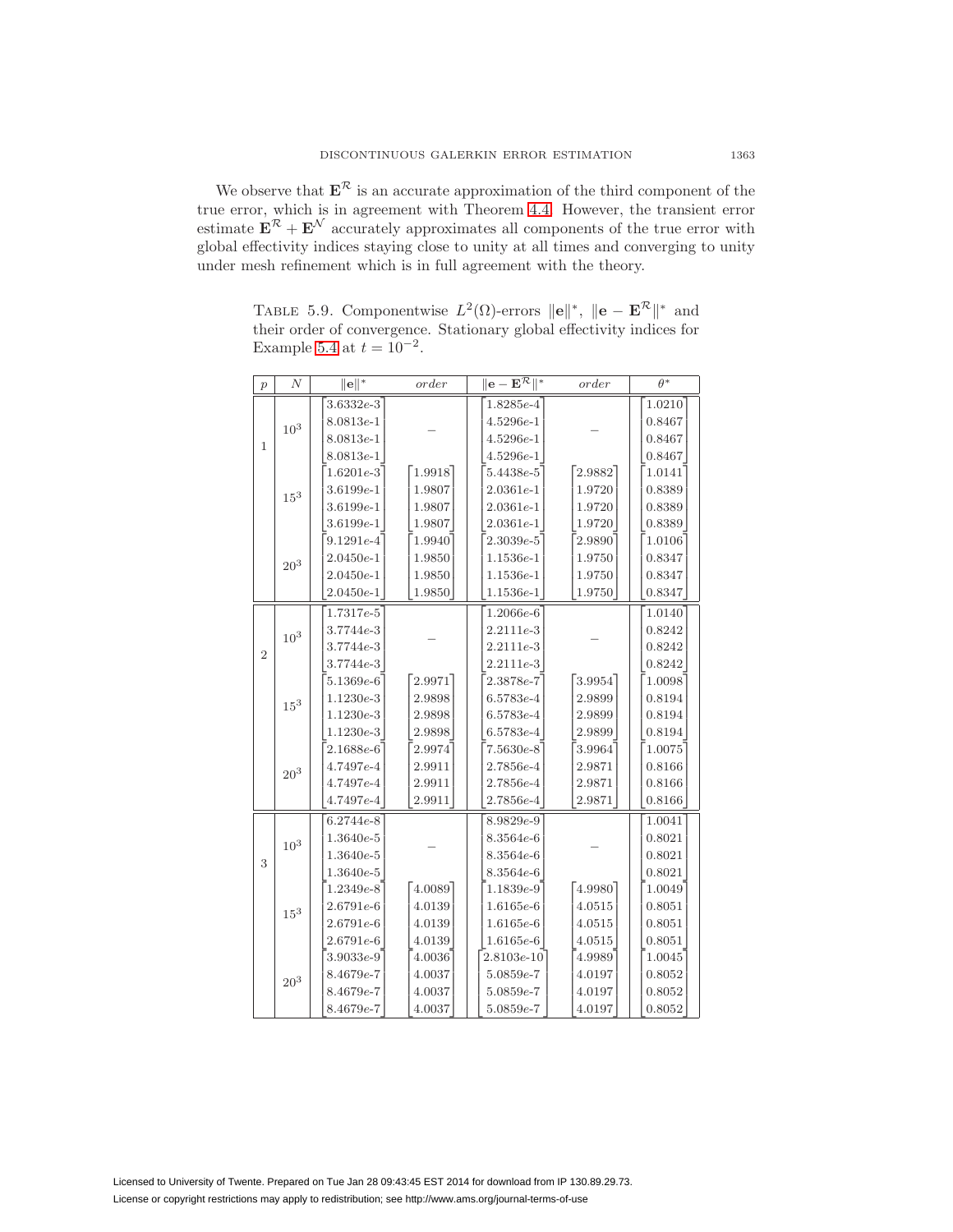<span id="page-29-0"></span>

| $\mathcal{p}$  | N               | $\ {\bf e}\ $ | order | $\  \mathbf{e} - \overline{\mathbf{E}^{\mathcal{R}}}\ $ | order | θ      |
|----------------|-----------------|---------------|-------|---------------------------------------------------------|-------|--------|
|                | $10^{3}$        | $1.3997e-0$   |       | $7.8455e-1$                                             |       | 0.8467 |
| 1              | $15^3$          | $6.2698e-1$   | 1.981 | $3.5267e-1$                                             | 1.972 | 0.8389 |
|                | $20^3$          | $3.5420e-1$   | 1.985 | $1.9981e-1$                                             | 1.975 | 0.8347 |
|                | $10^{3}$        | $6.5374e-3$   |       | 3.8298e-3                                               |       | 0.8242 |
| $\mathfrak{D}$ | $15^3$          | $1.9451e-3$   | 2.99  | $1.1394e-3$                                             | 2.99  | 0.8194 |
|                | $20^{3}$        | $8.2268e-4$   | 2.991 | 4.8247e-4                                               | 2.987 | 0.8166 |
|                | $10^{3}$        | $2.3624e-5$   |       | $1.4474e-5$                                             |       | 0.8021 |
| 3              | $15^3$          | $4.6404e-6$   | 4.014 | $2.7999e-6$                                             | 4.052 | 0.8051 |
|                | 20 <sup>3</sup> | $1.4667e-6$   | 4.004 | $8.8090e-7$                                             | 4.02  | 0.8052 |

TABLE 5.10.  $L^2$ -errors  $\|\mathbf{e}\|_{2,\Omega}$ ,  $\|\mathbf{e} - \mathbf{E}^{\mathcal{R}}\|_{2,\Omega}$  and their order of convergence. Transient global effectivity indices for Example [5.4](#page-27-2) at  $t = 10^{-2}$ .

<span id="page-29-1"></span>TABLE 5.11. Componentwise  $L^2(\Omega)$ -errors  $\|\mathbf{e}\|^*, \|\mathbf{e}-\mathbf{E}^{\mathcal{R}}-\mathbf{E}^{\mathcal{N}}\|^*$ and their order of convergence. Transient global effectivity indices for Example [5.4](#page-27-2) at  $t = 10^{-2}$ .

| $\boldsymbol{p}$ | $\boldsymbol{N}$ | $\ e\ ^*$                                                    | order                                   | $ \textbf{e}-\textbf{E}^{\mathcal{R}}-\textbf{E}^{\mathcal{N}} $ | order                                | $\overline{\theta^*}$                 |
|------------------|------------------|--------------------------------------------------------------|-----------------------------------------|------------------------------------------------------------------|--------------------------------------|---------------------------------------|
| $\mathbf{1}$     | $10^3\,$         | $3.6332e-3$<br>$8.0813e-1$<br>$8.0813e-1$<br>$8.0813e-1$     |                                         | $1.8285e-4$<br>$6.6799e-2$<br>$6.6799e-2$<br>$6.6799e-2$         |                                      | 1.0210<br>0.9926<br>0.9926<br>0.9926  |
|                  | $15^3\,$         | $1.6201e-3$<br>$3.6199e-1$<br>$3.6199e-1$<br>$3.6199e-1$     | [1.9918]<br>1.9807<br>1.9807<br>1.9807  | $5.4438e-5$<br>$2.5398e-2$<br>$2.5398e-2$<br>$2.5398e-2$         | 2.9882<br>2.3850<br>2.3850<br>2.3850 | 1.0141<br>0.9902<br>0.9902<br>0.9902  |
|                  | $20^{3}$         | $9.1291e-4$<br>$2.0450e-1$<br>$2.0450e-1$<br>$2.0450e-1$     | $-1.9940$<br>1.9850<br>1.9850<br>1.9850 | $2.3039e-5$<br>$1.3095e-2$<br>$1.3095e-2$<br>$1.3095e-2$         | 2.9890<br>2.3025<br>2.3025<br>2.3025 | 1.01067<br>0.9894<br>0.9894<br>0.9894 |
| $\overline{2}$   | 10 <sup>3</sup>  | 1.7317e-5<br>$3.7744e-3$<br>3.7744e-3<br>$3.7744e-3$         |                                         | $1.2066e-6$<br>$4.3774e - 4$<br>$4.3774e - 4$<br>$4.3774e - 4$   |                                      | 1.0140<br>0.9867<br>0.9867<br>0.9867  |
|                  | $15^3\,$         | $5.1369e-6$ ]<br>$1.1230e-3$<br>$1.1230e-3$<br>$1.1230e-3$   | [2.9971]<br>2.9898<br>2.9898<br>2.9898  | $2.3878e-7$<br>$1.0313e-4$<br>$1.0313e-4$<br>$1.0313e-4$         | 3.9954<br>3.5653<br>3.5653<br>3.5653 | 1.0098<br>0.9880<br>0.9880<br>0.9880  |
|                  | $20^3\,$         | $2.1688e-6$ ]<br>4.7497e-4<br>$4.7497e - 4$<br>$4.7497e - 4$ | 2.9974<br>2.9911<br>2.9911<br>2.9911    | $7.5630e-8$<br>$3.8389e - 5$<br>$3.8389e - 5$<br>$3.8389e - 5$   | 3.9964<br>3.4352<br>3.4352<br>3.4352 | 1.0075<br>0.9889<br>0.9889<br>0.9889  |
| 3                | $10^3\,$         | $6.2744e-8$<br>$1.3640e-5$<br>$1.3640e-5$<br>$1.3640e-5$     |                                         | $8.9829e-9$<br>$2.8570e-6$<br>$2.8570e-6$<br>$2.8570e-6$         |                                      | 1.0041<br>0.9702<br>0.9702<br>0.9702  |
|                  | $15^3\,$         | $1.2349e-8$<br>$2.6791e-6$<br>$2.6791e-6$<br>$2.6791e-6$     | $-4.0089$<br>4.0139<br>4.0139<br>4.0139 | $1.1839e-9$<br>$3.9691e-7$<br>$3.9691e-7$<br>$3.9691e-7$         | 4.9980<br>4.8681<br>4.8681<br>4.8681 | 1.0049<br>0.9809<br>0.9809<br>0.9809  |
|                  | $20^3\,$         | $3.9033e-97$<br>$8.4679e - 7$<br>$8.4679e-7$<br>$8.4679e-7$  | 4.0036<br>4.0037<br>4.0037<br>4.0037    | $2.8103e-10$ ]<br>$1.0018e - 7$<br>$1.0018e-7$<br>$1.0018e-7$    | 4.9989<br>4.7855<br>4.7855<br>4.7855 | 1.0045<br>0.9851<br>0.9851<br>0.9851  |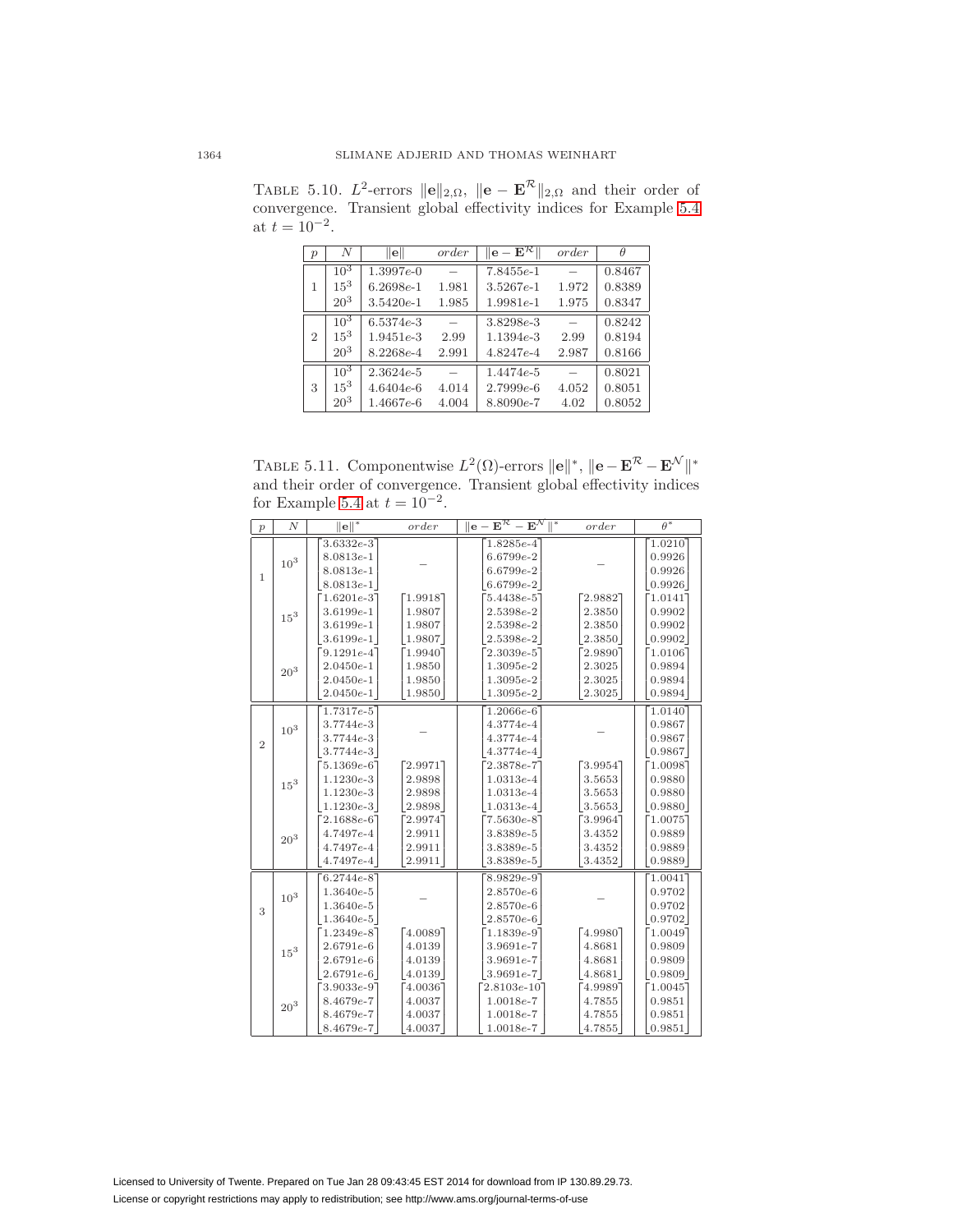| $\mathcal{p}$ | N               | e             | order | $\mathbf{E}^{\mathcal{R}}-\mathbf{E}^{\mathcal{N}}$<br>$\mathbf{e}$ . | order | θ      |
|---------------|-----------------|---------------|-------|-----------------------------------------------------------------------|-------|--------|
|               | $10^{3}$        | $1.3997e-0$   |       | $1.1570e-1$                                                           |       | 0.9926 |
|               | $15^3$          | $6.2698e-1$   | 1.981 | $4.3990e-2$                                                           | 2.385 | 0.9902 |
|               | $20^{3}$        | $3.5420e-1$   | 1.985 | $2.2682e-2$                                                           | 2.303 | 0.9894 |
|               | $10^{3}$        | $6.5374e-3$   |       | $7.5819e-4$                                                           |       | 0.9867 |
| 2             | $15^3$          | $1.9451e-3$   | 2.99  | $1.7863e-4$                                                           | 3.565 | 0.988  |
|               | $20^{3}$        | $8.2268e - 4$ | 2.991 | $6.6492e-5$                                                           | 3.435 | 0.9889 |
|               | $10^{3}$        | $2.3624e-5$   |       | $4.9485e-6$                                                           |       | 0.9702 |
| 3             | $15^3$          | $4.6404e-6$   | 4.014 | $6.8746e-7$                                                           | 4.868 | 0.9809 |
|               | 20 <sup>3</sup> | $1.4667e-6$   | 4.004 | $1.7352e-7$                                                           | 4.785 | 0.9851 |

<span id="page-30-1"></span>TABLE 5.12.  $L^2$ -errors  $\|\mathbf{e}\|_{2,\Omega}$ ,  $\|\mathbf{e}-\mathbf{E}^{\mathcal{R}}-\mathbf{E}^{\mathcal{N}}\|_{2,\Omega}$  and their order of convergence. Transient global effectivity indices for Example [5.4](#page-27-2) at  $t = 10^{-2}$ .

# 6. Conclusions

<span id="page-30-0"></span>In this paper, we investigated the DG method for linear symmetrizable hyperbolic systems with the enriched polynomial space  $\mathcal{P}_p$ ,  $\mathbb{P}_p \subset \mathcal{P}_p \subset \mathbb{P}_{p+1}$ , and modified  $L_2$ -projections to approximate the initial and boundary conditions. For analysis, we symmetrized both the given system and its discretization and showed that the results of [\[8\]](#page-31-14) can be applied to the resulting symmetric system. Thus, we showed that, for a local problem, the leading term of the discretization error lies in a polynomial subspace spanned by a linear combination of Legendre polynomials of order  $p$  and  $p + 1$ . We also established that a projection of the DG error into  $\bigcap_{i=1}^d \mathcal{R}((\mathbf{A}_i^{s_i})^t),$  $s_i = +, -,$  is  $\mathcal{O}(h^{p+2})$  superconvergent at Radau points.

We further constructed efficient and asymptotically exact implicit residual-based a posteriori error estimates where we split the leading term of the discretization error into two parts and estimated each part separately by solving a relatively small system of equations based on the local residual of the PDE. For systems with invertible coefficient matrices, the error estimates are obtained by solving a stationary problem, while, for general systems, part of the error is computed by solving a local transient system of equations. In contrast to the symmetric case, the splitting is not orthogonal, and the test function spaces for the error estimation are now based on the range, respectively, null space, of the transpose of each flux matrix, thus we have to solve local Petrov-Galerkin problems to compute an error estimate. We applied the results of [\[8\]](#page-31-14) on the asymptotic behavior of the DG error for symmetric systems to establish asymptotic correctness of the error estimates for symmetrized systems having smooth solutions. Finally, we presented computational results for several linear systems such as Maxwell's equations and the acoustic problem in two and three space dimensions.

We note that, at this point in time, we are not able to prove the asymptotic exactness of our global a posteriori error estimates for hyperbolic systems. However, computational results suggest that the global a posteriori error estimates are asymptotically exact for smooth solutions. Guided by the error analysis for the one-dimensional kinematic wave equation [\[3\]](#page-31-13), we plan to prove the convergence of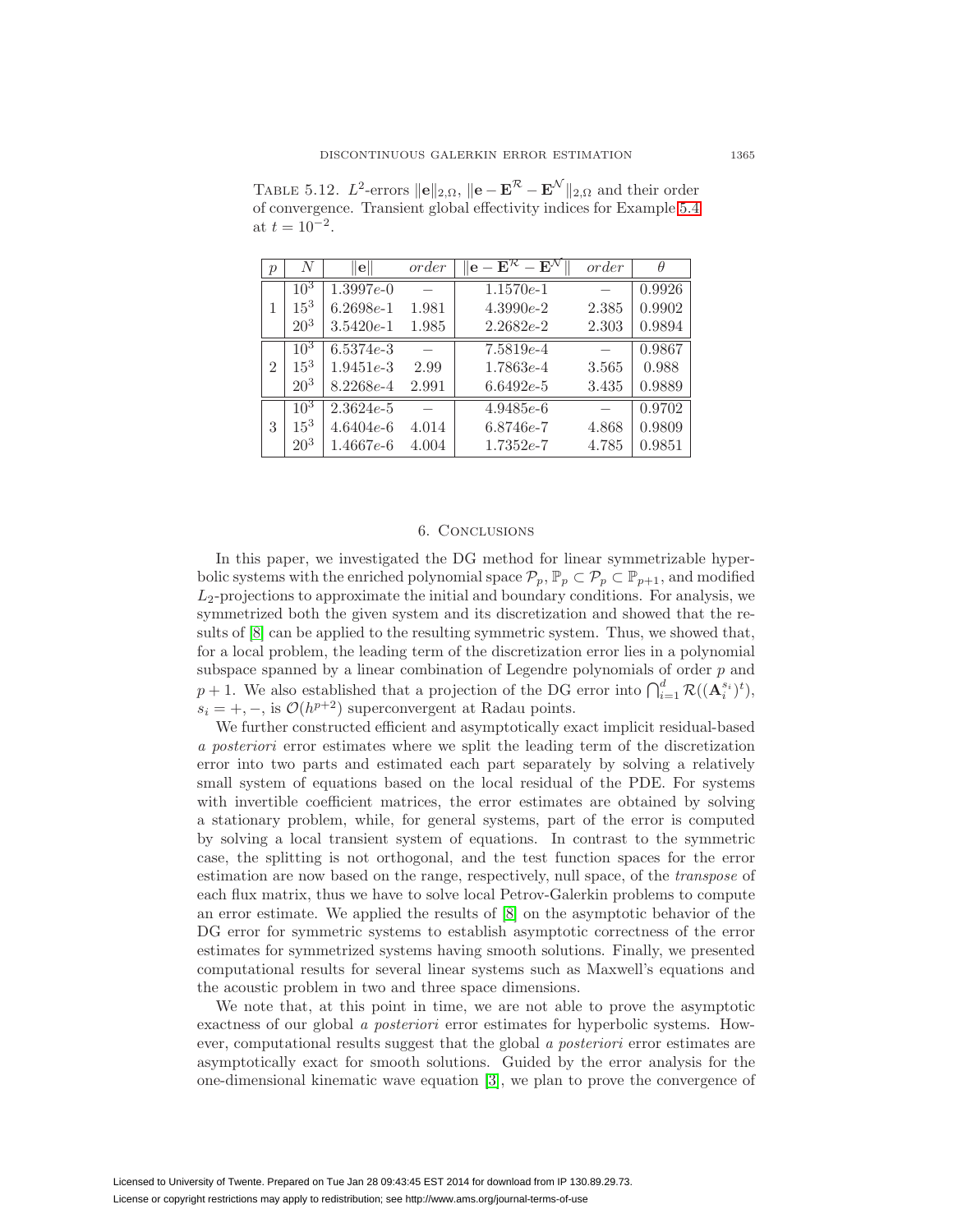the global error estimate in the near future. Several other challenges such as nonlinear hyperbolic systems, other numerical fluxes and unstructured meshes remain to be addressed. Currently, we are investigating the behavior of DG errors when Lax-Friedrichs flux [\[10\]](#page-31-18) is applied.

### **REFERENCES**

- <span id="page-31-17"></span><span id="page-31-8"></span>[1] M. Abramowitz and I. A. Stegun, Handbook of mathematical functions, Dover, New York, 1965.
- [2] S. Adjerid and M. Baccouch, The discontinuous Galerkin method for two-dimensional hyperbolic problems Part I: Superconvergence error analysis, Journal of Scientific Computing **33** (2007), 75–113. M[R2338333 \(2008j:65189\)](http://www.ams.org/mathscinet-getitem?mr=2338333)
- <span id="page-31-13"></span>[3]  $\_\_\_\_\$ , Asymptotically exact a posteriori error estimates for a one-dimensional linear hyperbolic problem, submitted, 2009.
- <span id="page-31-9"></span>[4] , The discontinuous Galerkin method for two-dimensional hyperbolic problems Part II: A Posteriori error estimation, Journal of Scientifc Computing **38** (2009), 15–49. M[R2472217](http://www.ams.org/mathscinet-getitem?mr=2472217)
- <span id="page-31-5"></span>[5] S. Adjerid, K. D. Devine, J. E. Flaherty, and L. Krivodonova, A posteriori error estimation for discontinuous Galerkin solutions of hyperbolic problems, Computer Methods in Applied Mechanics and Engineering **191** (2002), 1097–1112. M[R1877682 \(2002k:65137\)](http://www.ams.org/mathscinet-getitem?mr=1877682)
- <span id="page-31-6"></span>[6] S. Adjerid and T. C. Massey, A posteriori discontinuous finite element error estimation for two-dimensional hyperbolic problems, Computer Methods in Applied Mechanics and Engineering **191** (2002), 5877–5897. M[R1942623 \(2003j:65110\)](http://www.ams.org/mathscinet-getitem?mr=1942623)
- <span id="page-31-7"></span>[7] , Superconvergence of discontinuous finite element solutions for nonlinear hyperbolic problems, Computer Methods in Applied Mechanics and Engineering **195** (2006), 3331–3346. M[R2220922 \(2006k:65304\)](http://www.ams.org/mathscinet-getitem?mr=2220922)
- <span id="page-31-14"></span>[8] S. Adjerid and T. Weinhart, Asymptotically exact discontinuous Galerkin error estimates for linear symmetric hyperbolic systems, submitted, 2009.
- <span id="page-31-15"></span>[9] , Discontinuous Galerkin error estimation for linear symmetric hyperbolic systems, Computer Methods in Applied Mechanics and Engineering **198** (2009), 3113–3129. M[R2567860](http://www.ams.org/mathscinet-getitem?mr=2567860)
- <span id="page-31-18"></span>[10] , Discontinuous Galerkin error estimation for linear symmetric hyperbolic systems with Lax Friedricks flux, in preparation, 2009.
- <span id="page-31-16"></span>[11] S. Benzoni-Gavage and D. Serre, *Multidimensional hyperbolic partial differential equations*, Oxford University Press, 2007. M[R2284507 \(2008k:35002\)](http://www.ams.org/mathscinet-getitem?mr=2284507)
- <span id="page-31-10"></span>[12] Y. Cheng and C.-W. Shu, Superconvergence and time evolution of discontinuous Galerkin finite element solutions, Journal of Computational Physics **227** (2008), 9612–9627. M[R2467636 \(2009k:65182\)](http://www.ams.org/mathscinet-getitem?mr=2467636)
- <span id="page-31-11"></span>[13]  $\_\_\_\_\_\$  Superconvergence of local discontinuous Galerkin methods for one-dimensional convection-diffusion equations, Computers & Structures **87** (2009), 630–641.
- <span id="page-31-12"></span>[14] , Superconvergence of discontinuous Galerkin and local discontinuous galerkin schemes for linear hyperbolic and convection-diffusion equations in one space dimension, SIAM Journal on Numerical Analysis **47** (2010), 4044–4072. M[R2585178](http://www.ams.org/mathscinet-getitem?mr=2585178)
- <span id="page-31-3"></span>[15] B. Cockburn, A simple introduction to error estimation for nonlinear hyperbolic conservation laws, Proceedings of the 1998 EPSRC Summer School in Numerical Analysis, SSCM, volume 26 of the Graduate Student's Guide for Numerical Analysis, pages 1-46 (Berlin), Springer, 1999. M[R1715030](http://www.ams.org/mathscinet-getitem?mr=1715030)
- <span id="page-31-4"></span>[16] B. Cockburn and P. A. Gremaud, Error estimates for finite element methods for nonlinear conservation laws, SIAM Journal on Numerical Analysis **33** (1996), 522–554. M[R1388487](http://www.ams.org/mathscinet-getitem?mr=1388487) [\(97e:65096\)](http://www.ams.org/mathscinet-getitem?mr=1388487)
- <span id="page-31-0"></span>[17] B. Cockburn, S. Hou, and C. W. Shu, TVB Runge-Kutta local projection discontinuous Galerkin finite element method for conservation laws IV: The multidimensional case, Math. Comp. **54** (1990), 545–581. M[R1010597 \(90k:65162\)](http://www.ams.org/mathscinet-getitem?mr=1010597)
- <span id="page-31-1"></span>[18] B. Cockburn, S. Y. Lin, and C. W. Shu, TVB Runge-Kutta local projection discontinuous Galerkin methods of scalar conservation laws III: One dimensional systems, Journal of Computational Physics **84** (1989), 90–113. M[R1015355 \(90k:65161\)](http://www.ams.org/mathscinet-getitem?mr=1015355)
- <span id="page-31-2"></span>[19] B. Cockburn and C. W. Shu, The Runge-Kutta local projection p1-discontinuous Galerkin method for scalar conservation laws, RAIRO Modél. Math. Anal. Numér. 25 (1991), 337-361. M[R1103092 \(92e:65128\)](http://www.ams.org/mathscinet-getitem?mr=1103092)